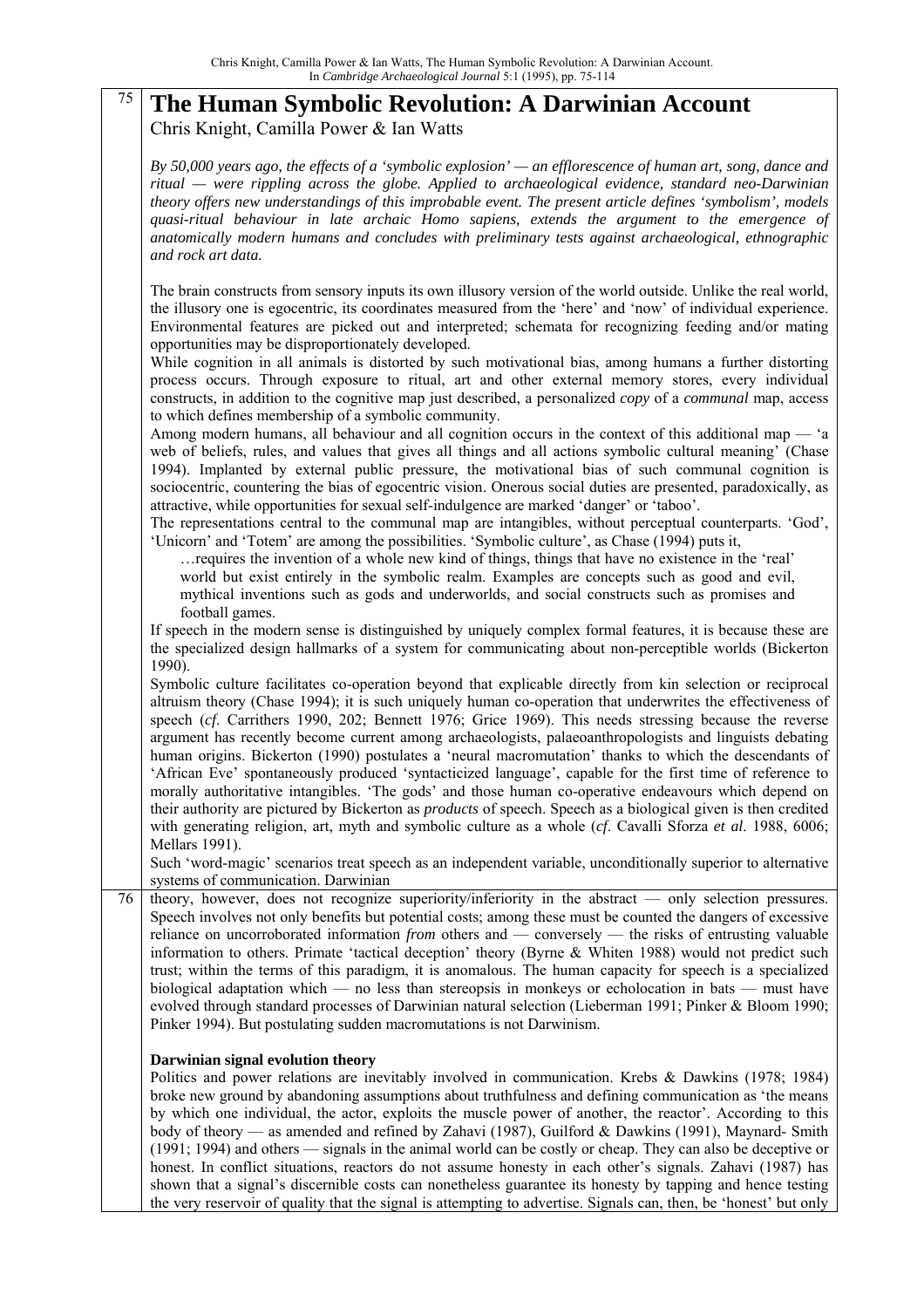about the physical quality (health, stamina, strength etc.) of those emitting them. Signals dependent upon convention — always less costly than full display — may permit external reference but afford opportunities for cheating and so tend to be ignored. Deceivers may still use occasional coded signals provided cheating is sufficiently rare. But where conflict is endemic, coded signals become phased out and even cheats must opt for what look like self-evident, costly displays of signaller quality. Advertisers typically emit conspicuous, multi-media, repetitive signals ('peacock tails', aggressive 'threat' displays etc.) designed to exploit the perceptual biases of receivers and thereby overcome their 'sales resistance'. Such signals, being costly and redundant, bear all the hallmarks of 'ritualization' (Krebs & Dawkins 1984).

Where interests are shared, however, everything is different. Signallers and receivers may cut mutual costs, including the costs of time-consuming signal evaluation (Guilford  $\&$  Dawkins 1991), by allowing an element of convention into even competitive 'quality advertising'. Coded warnings of predators can evolve between group-living animals since they are likely to be believed. If it pays the listener to respond to a signal, the listener will be straining its ears or eyes so that the signaller has no need to produce a loud blast of sound or bright colours (Krebs 1991). The outcome is signals of diminished amplitude and conspicuousness — 'conspiratorial whispering' (Krebs & Dawkins 1978; 1984; Krebs 1991).

The great apes appear to lack even the limited repertoire of coded calls possessed by the much smallerbrained vervet monkeys (Cheney & Seyfarth 1985; 1990). How should we explain this paradox? The most remarkably coded calls of vervets are those used in warning against predators — quintessentially an area of *common* concern. Chimpanzees are threatened by few predators. If they *did* evolve coded signals for other purposes, these would be largely under voluntary control. Given the general competitiveness of ape social life, 'Machiavellian' deception (Byrne & Whiten 1988) would consequently be routine — and few would believe any call not accompanied by perceptible evidence. But to endorse each call perceptually would be costly, undermining the point of using a code. This may explain why, despite certain symbolic capacities as revealed in human language-training programmes (e.g. Savage-Rumbaugh & Rumbaugh 1993), chimpanzees in the wild communicate only in perceptually verifiable ways, relying not on coded signals but on emotionally expressive vocal and other gestures which are difficult to fake (Burling 1993) and whose more subtle meanings can be contextually inferred.

# **Deception: individual and collective**

Darwinian 'Machiavellian intelligence' theory, then, expects large-brained primates to exploit the gullibility of their conspecifics, precluding by deceptive use any incipient reliance on coded signals. This dynamic contradicts an alternative scenario, according to which primate tactical deception, far from undermining symbolic behaviour, constitutes an incipient manifestation of symbolism.

Take the reported case of a subadult male baboon observed harassing a youngster before being pursued by the victim's adult protectors. Unexpectedly, the culprit suddenly stared as if watching a distant predator; although this did not exist, his

## 77 pursuers had to check first. The deceiver thereby distracted attention long enough to make his escape (Byrne & Whiten 1985).

It might be claimed that the fictional predator amounted to a 'symbolic' one. But it was not. Having checked by looking at the horizon, the victims of the deceit lost all interest in the unreal phenomenon. The fiction expired at that point. The human symbolic domain by contrast is a realm of *indefinitely* maintained *collective* 'deceits', *collective* 'fantasies' (*cf*. Sperber 1975, 93-5). It is as if the gang of baboons in our example all looked, saw no predator but then joined in with their deceiver in pretending to see one. Clearly, they would not be predicted to do this unless they had some collective interest in perpetuating the fantasy, for example in the course of deceiving a third party. There are no primate examples of this.

It is the individualism of primate 'tactical deception', not deception as such, which precludes the evolution of call systems resembling speech. Vervet monkeys, it was noted, have specific alarm calls for distinct species of predator. Each call triggers an act of perceptual identification of the predator, prompting automatic escape reactions almost as if the creature had been seen (Cheney & Seyfarth 1985; 1990). The fundamental peculiarity of the sounds of human speech, however, is that they activate representations of a kind unknown among primates: namely *collective* ones (Durkheim 1965 [1912]). When we speak, we use coded terms to successively trigger imaginative acts of identification of pre-existent constructs, each distributed throughout the speech community, the more morally authoritative ones ('God', 'Supernatural Potency' etc.) being central to the whole system. Only humans can gossip about unicorns — and hence about anything imaginable (Bickerton 1990; Kendon 1991).

For a signaller to refer or 'point' to something, whether gesturally or using a code, the receiver must be able to 'see' what is meant; the parties must share experience of the same world. If the reference is to something imaginary, then all involved must inhabit the same *imaginary* world. Vervets and other primates live in the real world. Their calls and gestures concern on-going social/environmental events. Primates know of no gods, and seemingly need none. There is therefore nothing for them to vocalize about — except on-going *real* events and experiences, for which purpose a gesture/call system (Burling 1993) suffices. Since primates lack a *constructed* world of commonly acknowledged, morally authoritative intangibles, reference to them — syntactical or otherwise — is simply unthinkable.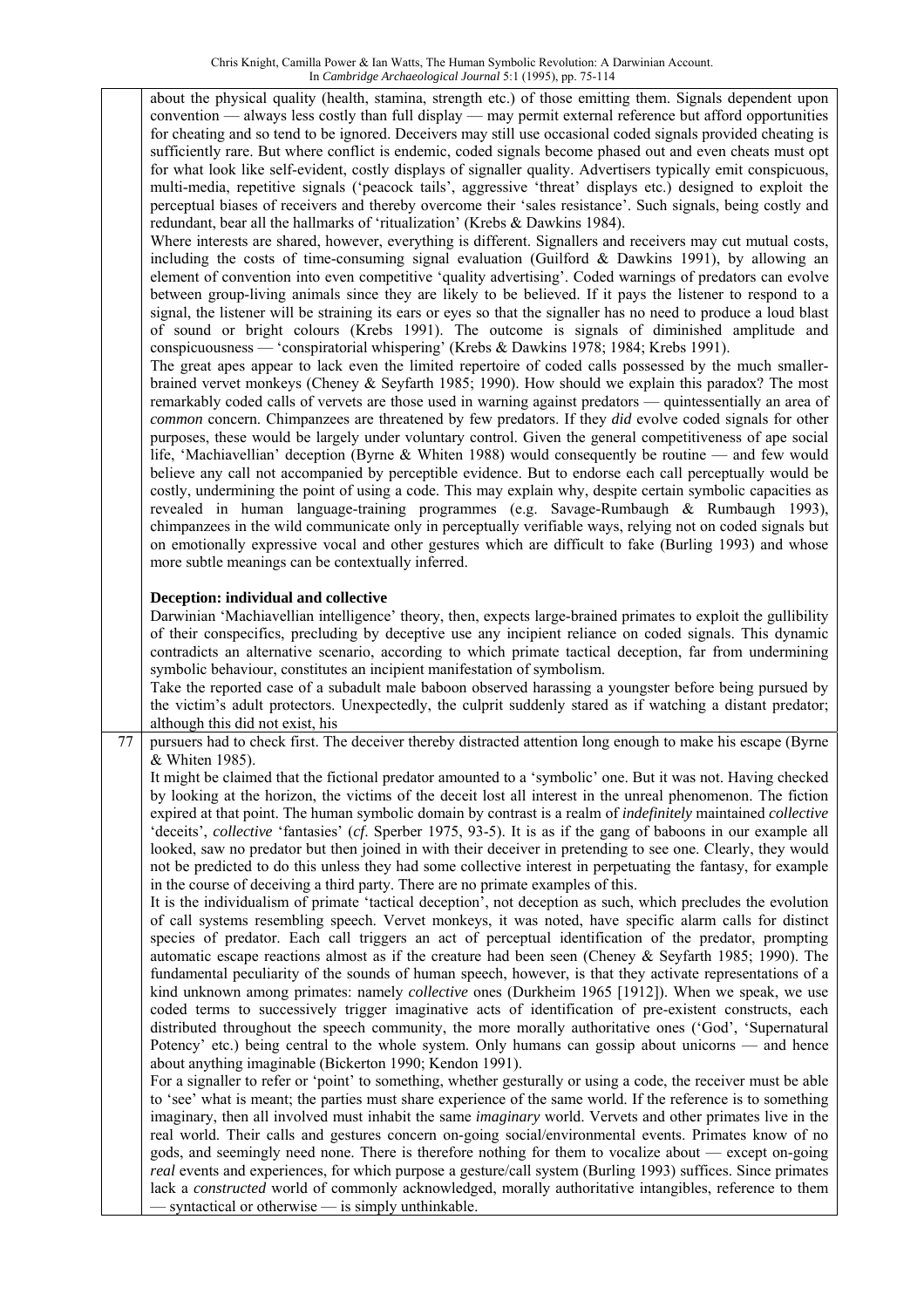Neither the primate nor the adult *Homo* brain is designed to confuse fantasy with reality. In evolutionary terms, that is a novel function. In this light, it seems misguided to imagine that even highly intelligent archaic humans who stumbled upon the supposedly self-evident 'advantages' of symbolic language would necessarily have appreciated those advantages. Whatever their undoubted symbolic *capacities* (Marshack 1989; Soffer 1992), unless they already had powerful reasons for sharing pure fantasies, the *point* of making the switch to true language would have escaped them. Symbolic speech would have been redundant for the same reason that teaching chimps how to say 'God' is a waste of time. For evolving late archaic *Homo sapiens*, choosing a verbal label for a construct such as 'Spirit' or 'Supernatural Potency' would have been a small challenge compared with the difficulties inherent in establishing a construct of this kind in the first place. More than a linguistic revolution would have been required, after all, to generate the *need* for constructs of that kind.

To summarize: primates *CAN*:

- Vocally label reality
- Individually deceive

• Fantasize.

They *CANNOT*:

- Collectively deceive
- Label their fantasies.

These capacities and incapacities are connected. It is because primate deceptions are not communal that they are not cryptically communicable. Private fictions, private fantasies, are simply not the kinds of things to which agreed, collective labels can be attached. Our task, then, is to elucidate the conditions necessary for *collective deception* to evolve, and — since no better paradigm exists — to do so within a neo-Darwinian, behavioural ecological framework.

## **Encephalization: costs and female strategies**

If the story of human evolution is encephalization, the materialist subtext must be how females fuelled the production of increasingly large-brained, burdensome offspring. We know the basic answer: in the course of Homo's two million years of evolution, mothers extracted what by primate standards are unprecedented levels of male energetic investment. Models which address the fine-grained evolutionary mechanisms by which females drove this process

78 may yield fruitful lines of enquiry, explicating not only some basic features of human reproductive physiology, but also underlying motives to symbolism.

The extra costs arising from encephalization include the metabolic demands on the mother for sustaining brain growth in the infant (Foley  $&$  Lee 1991), and the increased energetic requirements of foraging for a higher quality diet. Humans compensate for their expensive brains by having correspondingly small, and energetically cheap, guts (Aiello & Wheeler in press). This is only compatible with high quality diet, in turn requiring larger foraging areas (Clutton-Brock & Harvey 1977), with increased over all energy expenditure (Leonard & Robertson 1992).

Because hominine mothers bore these escalating costs, we must suppose that it was females who developed strategies to meet them. As maternal energy budgets came under strain, natural selection would have acted on two key areas of reproductive physiology: firstly, on life history variables  $(cf.$  Foley  $\&$  Lee 1991)  $\cdot$ factors critical in partitioning the energy costs of reproduction — and secondly, on features of the reproductive cycle.

To drive up male investment, females needed to counter male philandering strategies. A roving or philandering male should aim to reduce the time spent searching for a fertilizable female, and then reduce the time spent waiting for access to her at her fertile moment. The human female appears 'well- designed' to waste the time of philanderers by withholding accurate information about her true fertility state.

Concealment of ovulation and loss of oestrus with continuous receptivity have eliminated any reliable cue by which to judge whether a female is likely to have been impregnated. The longer a male must remain with one female to ensure fertilization, the smaller his chances of fertilizing another within one breeding season (Dunbar 1988, 160). These features are not unique to humans as against other primates (Hrdy 1981, 158). In some species with apparently concealed ovulation, however, males can track female cycles through olfactory cues (e.g. cotton-top tamarins: Ziegler *et al*. 1993). Studies of variation in human ejaculates (Baker & Bellis 1993, 880) confirm that men are unable to track women's periovulatory periods. Ovulation in women is well concealed.

Alexander & Noonan (1979) argued that, through concealment of ovulation and continuous receptivity alone, males would have been forced into prolonged consortships, that even in multi-male group contexts, pair-bonds would have been reinforced, and hence males would have had greater confidence in paternity, leading to greater parental investment. Against this, Hrdy (1981) proposed that these features could function in a context of promiscuity to deprive males of information about paternity, so reducing risks of infanticide. These hypotheses are not mutually exclusive. While ovulation may be concealed initially to counter infanticide risk, once evolved this feature can be exapted to serve a female strategy of increasing male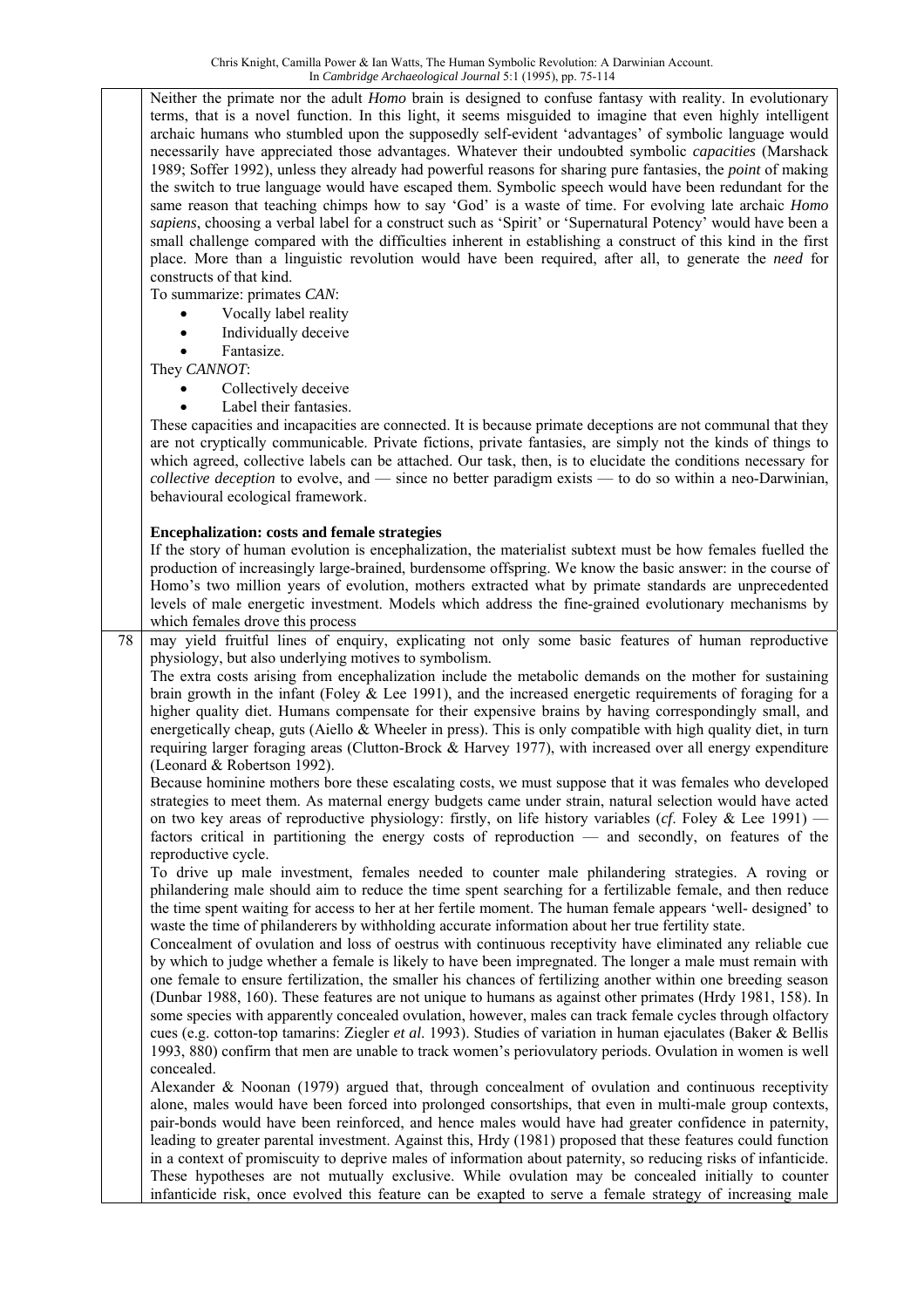|    | investment (see Sullen Tullberg & Møller 1993).<br>Another key means of thwarting philanderers is reproductive cycle synchrony. Knowlton (1979) formulated<br>a general model of synchrony as a strategy by the sex which invests most in offspring to secure greater<br>parental investment from their mates. If females synchronize their fertile moments, no single male can cope<br>with guarding and impregnating any group of females. Local, previously excluded males are attracted into<br>groups by potentially fertile females (cf Dunbar 1988, 140-42). More males become available to the<br>synchronizing females.<br>Cycle synchrony, manifested as synchrony of menstrual onset, has been documented among humans                                                                                                                                                                                                                                                                                                                                                                                                                                                                                                                                                                                                                                                                                                                                                                                                                                                                                                                                                                                                                                                                                                                                                                                                                                                                                                                                                                                                                                                                                                                                                                                                                                                                                                                                                                                                                                                                                                                                                                                                                                                                                                          |
|----|--------------------------------------------------------------------------------------------------------------------------------------------------------------------------------------------------------------------------------------------------------------------------------------------------------------------------------------------------------------------------------------------------------------------------------------------------------------------------------------------------------------------------------------------------------------------------------------------------------------------------------------------------------------------------------------------------------------------------------------------------------------------------------------------------------------------------------------------------------------------------------------------------------------------------------------------------------------------------------------------------------------------------------------------------------------------------------------------------------------------------------------------------------------------------------------------------------------------------------------------------------------------------------------------------------------------------------------------------------------------------------------------------------------------------------------------------------------------------------------------------------------------------------------------------------------------------------------------------------------------------------------------------------------------------------------------------------------------------------------------------------------------------------------------------------------------------------------------------------------------------------------------------------------------------------------------------------------------------------------------------------------------------------------------------------------------------------------------------------------------------------------------------------------------------------------------------------------------------------------------------------------------------------------------------------------------------------------------------------------------------------------------------------------------------------------------------------------------------------------------------------------------------------------------------------------------------------------------------------------------------------------------------------------------------------------------------------------------------------------------------------------------------------------------------------------------------------------------|
|    | (McClintock 1971, and see Graham 1991; Weller & Weller 1993 for refs.). Several of these studies have<br>been criticized on methodological grounds, however, (see Wilson 1992). Knowlton, following Maynard-<br>Smith (1977), Ralls (1977) and Emlen & Oring (1977), observes that 'the spread of female synchrony is<br>likely to increase the ESS evolutionarily stable strategy] for male parental investment because the payoffs to<br>searching for new mates are reduced' (1979, 1029). Given the large range sizes postulated for Pleistocene<br>hominines (Leonard & Robertson 1992), fertile moments would need to be synchronized widely across                                                                                                                                                                                                                                                                                                                                                                                                                                                                                                                                                                                                                                                                                                                                                                                                                                                                                                                                                                                                                                                                                                                                                                                                                                                                                                                                                                                                                                                                                                                                                                                                                                                                                                                                                                                                                                                                                                                                                                                                                                                                                                                                                                                  |
|    | populations rather than being synchronized only within local troops each on a different cycling schedule —<br>the pattern observed in various baboon species (Dunbar 1988). The modern human female appears well<br>designed for such widespread cycle synchrony, since she has the capacity for cyclicity linked to an<br>environmental cue. Her mean length of menstrual cycle corresponds to the mean lunar synodic period at 29.5<br>days (Gunn et al. 1937; McClintock 1971; Vollman 1977; Cutler et al. 1980); and her mean length of<br>gestation at 266 days is a precise nine times multiple of the mean lunar synodic period (Menaker & Menaker                                                                                                                                                                                                                                                                                                                                                                                                                                                                                                                                                                                                                                                                                                                                                                                                                                                                                                                                                                                                                                                                                                                                                                                                                                                                                                                                                                                                                                                                                                                                                                                                                                                                                                                                                                                                                                                                                                                                                                                                                                                                                                                                                                                  |
|    | 1959, and see Martin 1992, 263-4). In ancestral populations, the probability of overlap or coincidence of                                                                                                                                                                                                                                                                                                                                                                                                                                                                                                                                                                                                                                                                                                                                                                                                                                                                                                                                                                                                                                                                                                                                                                                                                                                                                                                                                                                                                                                                                                                                                                                                                                                                                                                                                                                                                                                                                                                                                                                                                                                                                                                                                                                                                                                                                                                                                                                                                                                                                                                                                                                                                                                                                                                                  |
| 79 | female fertile periods would be enhanced by seasonal and ecological factors affecting<br>nutritional status and fertility rates (Ellison et al. 1989; Ellison 1990). Significant seasonality of births has<br>been documented for hunter-gatherer populations (Wilmsen 1978; Hurtado & Hill 1990).<br>Turke (1984; 1988) was the first to focus on 'ovulatory synchrony' in hominine mating systems. He argued<br>that ovulation concealment (with continuous receptivity) functioned to draw males into longer consortships,<br>depriving would-be philanderers of accurate information about fertility. A pattern of ovulatory synchrony in<br>local populations had the further effect of punishing male attempts to philander. This should drive the ratio<br>of sexually active males to females in groups towards one-to-one. Sustained male/female bonds on a one-to-<br>one basis should increase paternity confidence and inclination of males to invest.<br>Such one-to-one sex ratios can only be guaranteed by extreme reproductive synchrony, with local females<br>synchronizing all reproductive events — ovulation, conception, gestation, birth, lactational amenorrhea and<br>return to fecund cycling. In these conditions, to maximize fitness, males have no alternative but to invest in<br>current partners. Such a strategy would be costly to females in populations with high infant mortality,<br>however, and would be virtually impossible to sustain where females were using continuous sex receptivity<br>to bond with males (Foley & Fitzgerald 1994; Aiello & Arthur 1994). Extreme synchrony would not be<br>evolutionarily stable for hominines. But a seasonal form of synchrony, restricting most female fecund cycles<br>to a certain period of the year, would incur minimal costs to synchronizers and would still function to<br>counter male attempts to philander (Aiello & Arthur 1994). The mechanism for such a seasonal strategy<br>could be nutritional status affecting energy balance and ovarian function (cf Ellison 1994), rather than any<br>restrictive pattern of sexual activity.<br>Seasonal ovulatory synchrony with continuous receptivity would effectively ensure at least as many males in<br>breeding groups as fecundable females. But it would not prevent males from deserting lactating females in<br>favour of cycling females. Where a degree of synchrony was an important female strategy for undermining<br>male philandering, we would predict minimizing of any signal that divulged information about prospective<br>fertility. If synchrony is not going to be perfect, then the least females can do is not advertise the fact.<br>But one reproductive signal has been amplified in the course of human evolution — women's profuse<br>menstrual bleeding. |
|    | The problem of menstrual bleeding<br>Signalling was not the primary function of menstruation (see Profet 1993 for the only functional hypothesis<br>yet developed). But once ovulation was concealed and oestrus lost in the human lineage, menstruation would<br>have taken on significance as a cue. It is not an accurate indicator of fertility, because it occurs at the non-<br>fertile time of the cycle. But it is a good indicator of impending fertility. Because menstruation is the only<br>cue giving males positive information about female reproductive condition then we would expect that<br>hominine males came under selection pressure to respond to that cue. This is not the case with chimpanzee<br>males who have more reliable information concerning female fertility state in 'loud' oestrus signals.<br>Because menstruation is not accurate about timing of fertility, the information is not very useful for<br>philanderers. Menstruation should make a female attractive to males who are prepared to wait around and<br>mate-guard. Concealment of ovulation withdraws from males any information about when to bring mate-                                                                                                                                                                                                                                                                                                                                                                                                                                                                                                                                                                                                                                                                                                                                                                                                                                                                                                                                                                                                                                                                                                                                                                                                                                                                                                                                                                                                                                                                                                                                                                                                                                                                              |

increase his chances of paternity. This implies that pronounced menstrual bleeding functioned to attract extra male attention, procuring mating

guarding to an end. So the male who responds to menstrual cues has to spend time with the female to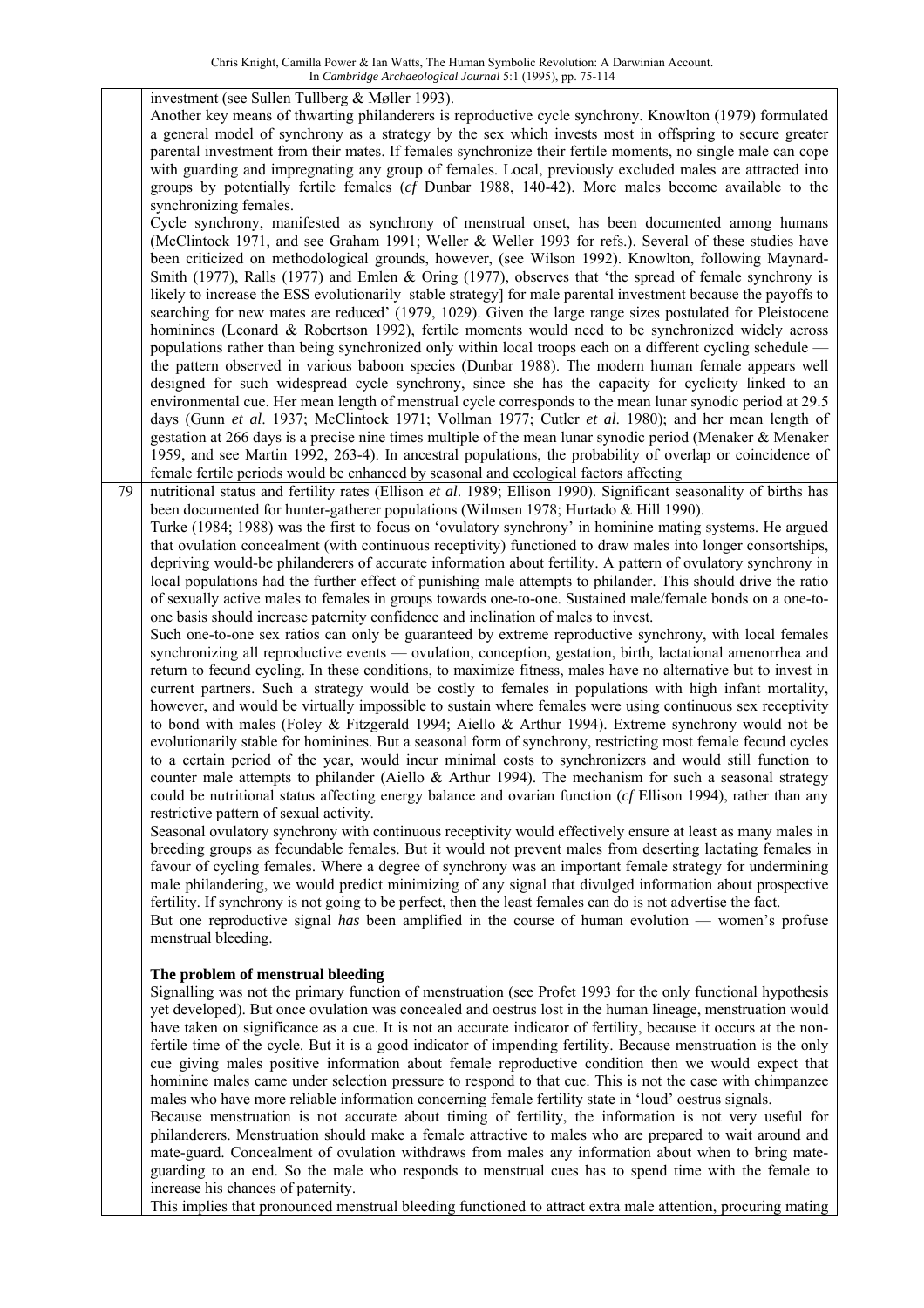effort in the form of protection, some food-sharing, grooming and coalitionary support. But the signal does not necessarily secure genuine parental effort from males. Once a female was pregnant, she risked losing that extra male attention to other menstruating females in the vicinity. The 'loud' menstrual signal threatens to destabilize a synchrony strategy in local populations, by marking out those females who may be impregnated in the near future. The menstrual 'flag' could have encouraged mate desertion, incited male competition, and led to some monopoly of fertile consortships by dominant males.

Male mating effort, associated with relatively high rates of mate desertion, may have been adequate for females during earlier phases of hominine evolution, when encephalization was proceeding at a relatively slow rate. The increased energetic costs of the phase of brain expansion associated with early *Homo* could have been offset by such factors as reduction in gut size (Aiello & Wheeler in press) and increased female body size (Aiello in press; Power & Aiello in press). Reduction in sex size dimorphism may be better explained by female requirements to meet reproductive and thermoregulatory costs, than by significant changes in mating strategy at this stage

80 (*cf*. McHenry in press). In modelling the energetics of hominine encephalization, Foley & Lee (1991, 70) suggest that early *Homo* mothers did not rely on systematic male provisioning to meet their increasing reproductive costs. Left to themselves, mothers could find the additional energy from 'higher quality diet, from feeding for longer each day, or from maintaining lactation over a longer period'. Selection for 'slower rates of development and an extended period of immaturity' (Foley & Lee 1991, 70) enabled mothers to spread their energy load. Development of the fat stores characteristic of human females may have subsidized the costs of lactation, especially during periods of resource stress (Prentice & Whitehead 1987).

Shipman & Walker (1989, 388) model early *Homo erectus* patterns of foetal and postnatal brain growth, comparative to chimps and modern humans, on the basis of the cranial capacity and pelvic diameter of the adolescent male KNM-WT15,000 (dated to 1.6 mya). They infer an incipient human-type pattern of altriciality, which they link to shifts towards higher quality diet. At later stages, during the exponential increase in brain size associated with archaic *Homo sapiens* (*cf* Leigh 1992; Aiello in press), the postnatal trajectory of foetal brain growth became progressively extended (secondary altriciality). Intensified energetic costs during lactation would have confronted mothers with problems in balancing energy budgets. This demanded higher quality diet and more reliable supplies, which ultimately meant extracting greater energetic investment from males.

# **Deceptive sexual signalling**

Assuming that archaic *Homo sapiens* females required more reliable male parental effort, how could they have resolved the problem of the salience of menstrual bleeding as a signal of impending fertility?

The logical solution is to cheat. Within kin coalitions, non-menstruating females could do this by 'borrowing' the blood of menstruants. Confusing the information available to males by displaying the same reproductive signal at the same time, females could then retain both the attractions of menstruation as an indicator of impending fertility and the advantages of synchrony for maximizing male parental investment. On this basis we would expect females, within kin-coalitions, to manufacture synchrony of signals whenever a member was actually menstruating — a strategy we term 'sham menstruation'. We might then expect them to select additional cosmetics — blood-coloured pigments for use in body-painting — to augment their 'sham' displays.

Such co-ordinated body-painting would constitute 'advertising' for extra male support. Provided females maintained solidarity, even if males knew which individuals were actually menstruating, they would not be able to use the information. If males attempted to fight for access to a particular female they would incur heavy costs and there would be no benefit since the female is not immediately fertile.

'Sham menstruation' is a strategy of 'counter- dominance' (*cf*. Erdal & Whiten 1994) in that female coalitions resist attempts by would-be dominant males to discriminate between fertilizable and nonfertilizable females. As a mechanism of sexual selection, it favours investor males over philanderers. 'Sham menstruation' also models behavioural adaptations prefiguring symbolic and ritual activity. What was a signal belonging to an individual, capable of extracting energy from males on a one-to-one basis, has become collectivized among a coalition of females, and amplified, broadcasting information which males cannot afford to ignore. Quite simply, males are only interested in positive cues to fertility. 'Sham menstruation' is an amplified indicator of the presence of an imminently fertile female in the vicinity. The female coalition now has a powerful signal for manipulating males.

Ostentatious cosmetic display surrounding a menstruating relative would be costly to a female coalition. That very costliness (*cf*. Zahavi 1987) would enable relatives to prove the health and fitness of any menstruating individual including, importantly, the level and quality of coalitionary support available to her. The trait of cosmetic signalling at menstruation could become exaggerated under pressure of competition between female coalitions for male investment (*cf* Pagel 1994, on the evolution of prominent oestrous swellings as sexually selected traits that reliably advertise quality in female primates). Alternatively, it may evolve as a runaway process of sexual selection (*cf*. Fisher 1930) motored by male choice for female cosmetic display.

On another level, since some females who are not imminently fertile pretend to be, the signal is deceptive.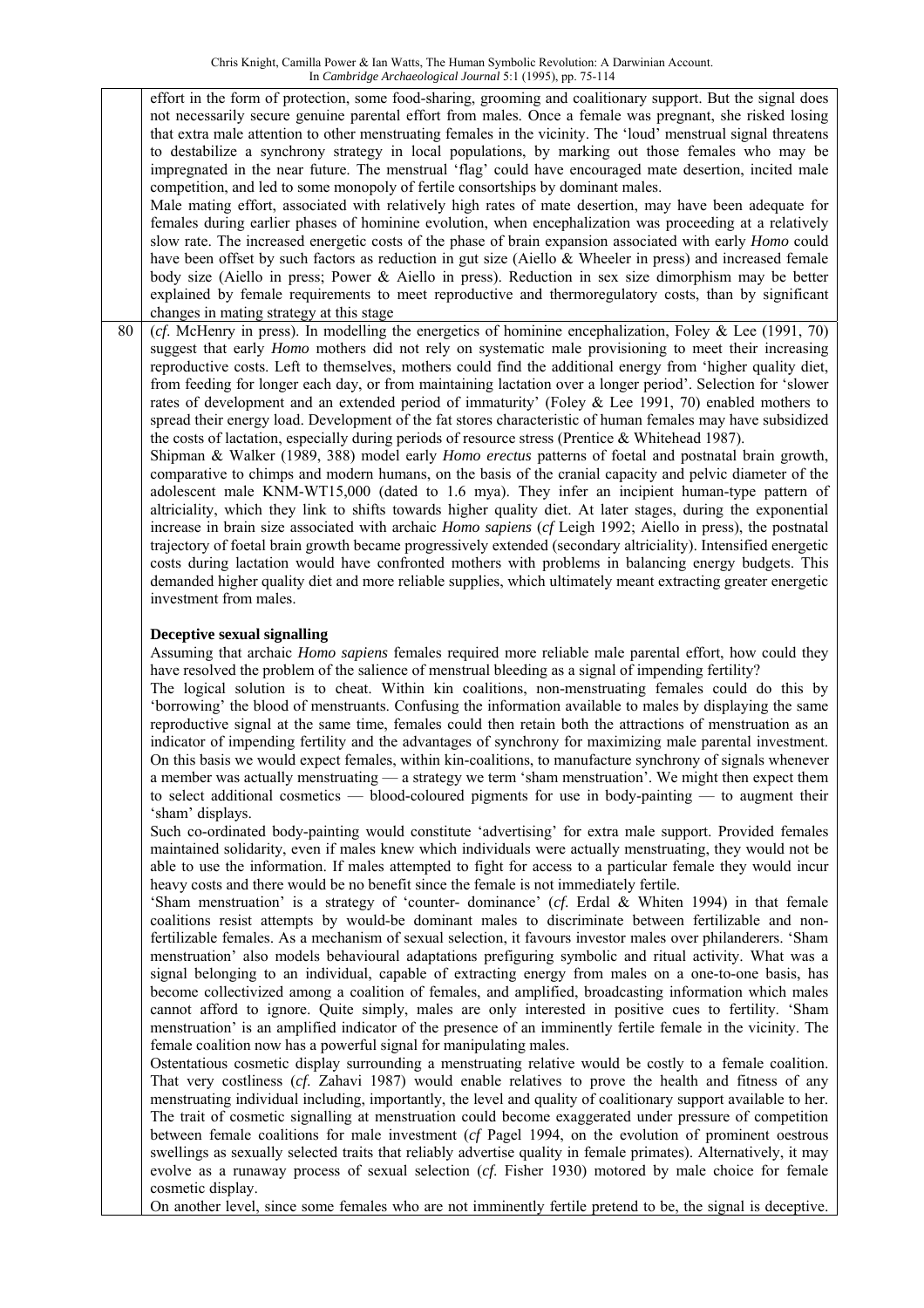Unlike primate tactical deception, which is always individualistic and egocentric (Byrne  $\&$  Whiten 1988), the deception in this case is incipiently sociocentric, being maintained by a collective. As such, it represents a vital step towards sustaining an imaginary construct and sharing that construct with others — that is, establishing symbolism.

So long as deceptive displays are staged only because a local female is really menstruating, such

81 signals are not displaced but tied to here-and-now context. Symbolic cultural evolution takes off when cosmetic displays are staged as a default — a matter of *monthly, habitual performance*, irrespective of whether any local female is actually menstruating. Once such regularity has been established, females have effectively created *a communal construct of 'Fertility' or 'Blood'* — no longer dependent on its perceptible counterpart. Body-painting within groups repeatedly creates, sustains, and recreates this abstract construct. Such energetically costly repeated ritual must be linked to the level, regularity and kind of male provisioning effort it engenders. We therefore predict that data interpretable as evidence for regular female ritual performance will correlate with the onset of a symbolically structured sexual division of labour.

## **'Home base'/'sex strike' strategy**

Our model rests on the value to females of cosmetic menstrual signalling to attract and retain male support. But, no matter how amplified, the signal would not motivate males to embark on long-distance, logistic hunts or foraging expeditions; on the contrary, it should promote mate-guarding. 'Sham menstruation' would function to mobilize male mating effort on condition there were sufficient gatherable resources in the vicinity to permit area-intensive foraging. It is consistent with fairly similar foraging strategies between the sexes, where females travel with males for hunting of no more than small to medium game. For females burdened with increasingly dependent offspring, however, one of the key means to alleviate reproductive stress would be to reduce activity levels, especially energetic costs of travel (Prentice & Whitehead 1987).

Other than reduction in mobility, conceivable solutions to the problem of female resource stress include extra female robusticity and increased female foraging autonomy from males, as some archaeologists (e.g. Binford in Fischman 1992; Soffer 1992) posit for the Neanderthals in Europe. Another option might be to stay in biotically rich environments permitting area-intensive foraging by relatively self-sufficient females (*cf* Soffer 1992 on eastern European Neanderthals). Our point is that any increased seasonal dependence on meat will increase female energetic costs by compelling them either to hunt for themselves or travel alongside mobile male hunters. A radical solution would be to cease 'chasing after' game animals or those hunting them and instead make the meat move. This would involve investing more heavily in camp sites and refusing sex to all males except those returning 'home' with provisions. Knight (1991) has termed this the 'sex strike' option. We posit that pressures to transform 'sham menstruation' into such a 'sex strike' strategy would have built up during a glacial rather than interglacial cycle. Reproductive stress motoring 'sham menstruation' may have become most acute in the period 160-140 kya, the height of the Penultimate Glacial cycle (Jouzel *et al*. 1993).

Lack of adequate dates and data precludes specifying whether humans during the Penultimate Glacial had already switched to a 'sex strike' strategy with the implication of 'home base' behaviour. But when we do find archaeological evidence for structured hearths or other signs of investment in home bases (Stringer  $\&$ Gamble 1993, 154-8), an implication is that females were establishing greater residential stability, with the corollary that they were motivating their mates to take on proportionately more of the energetic costs of foraging.

The idea that well-built dwellings and structured hearths were established under female pressure may seem a novel one. But without such pressures we would not expect males to be motivated to return regularly to the same base camp — a commitment which would drastically restrict the foraging range of any hunting band which had to move everywhere as a group. The costs of such a commitment could have been outweighed by benefits only given some sexual-political arrangement liberating males to depart and (where necessary) stay out overnight on long-distance hunting trips, free of sexual distractions and childcare encumbrances. Such a 'logistic' configuration (*cf*. Binford 1989) involves a restructuring of sexual relations and therefore implies a definite female strategy, in which sexual access is made dependent on males' bringing meat 'home'. Some such pattern is standard among contemporary hunters and gatherers (Knight 1991, 139-53; Collier & Rosaldo 1981 and refs.). Recent ethnographic work confirms that hunters focus on large game because marital and extramarital relations are best pursued by such means (Hill & Kaplan 1988; Hawkes 1990; Hawkes *et al*. 1992).

It might be objected that all this is to overestimate the significance of female strategies. Why not give male priorities equal weight?

Any focus on evolutionary change obliges us to adopt something of a female bias. This is because according to standard socioecological models, changing ecological variables drive changes in mammalian mating systems via changes in female strategies,

82 not male ones (e.g. Jarman 1974). Primates are no exception (Crook & Gartlan 1966; Clutton-Brock & Harvey 1977; Wrangham 1980). Male primates tend to prioritize the search for fertile females over the search for food. Mothers, by contrast, distribute themselves, independently of males, in accordance with ecological variables, prioritizing resources to feed their young. Within limits set by phylogenetic history, the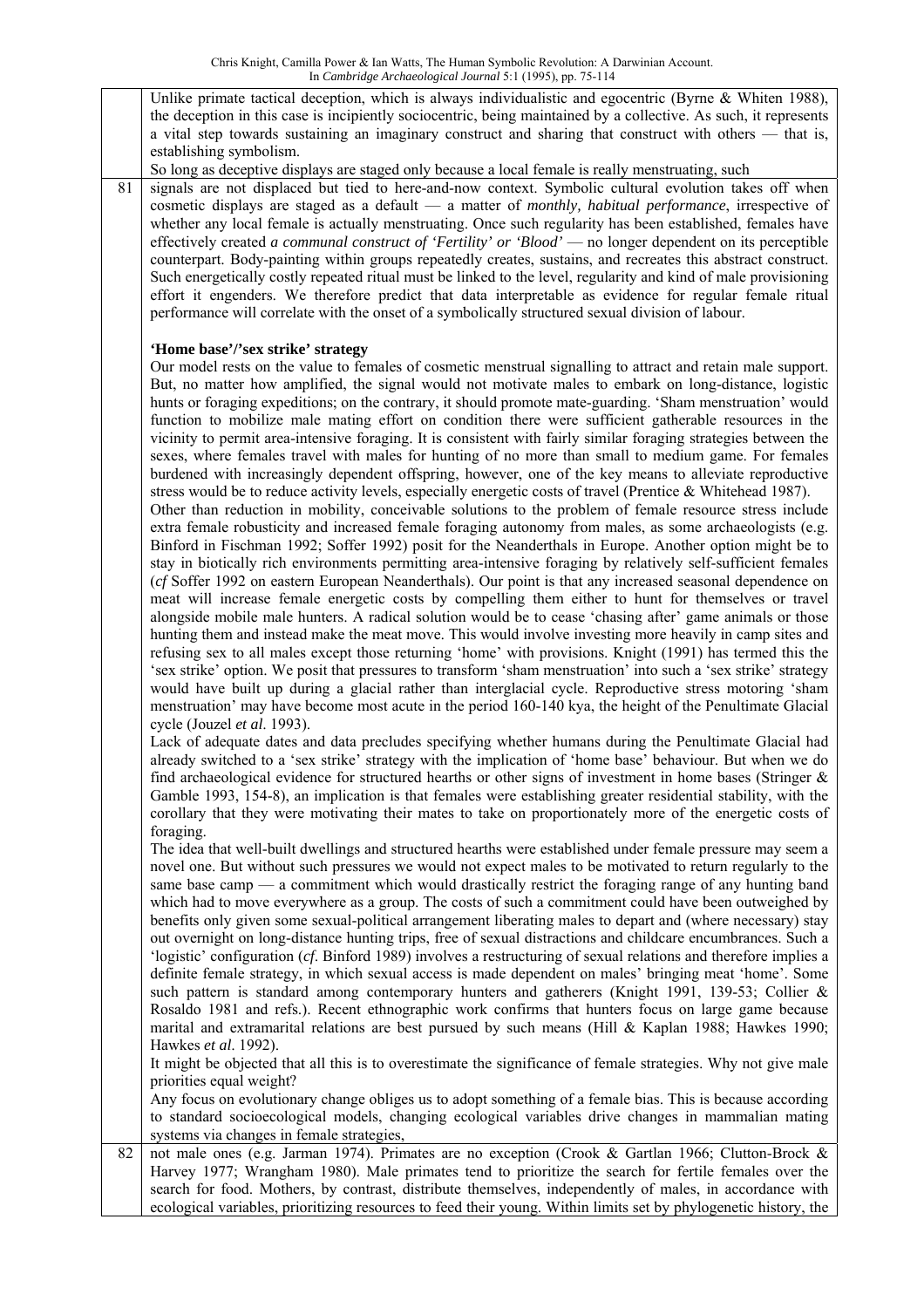mating system which emerges depends, consequently, on whether females forage in isolation or in groups and on the nature of interfemale resource competition (van Hoof & van Schaik 1992). Whether such factors as paternity certainty are high or low depends, then, on a mating system whose essential features have been for the most part female-defined.

Unless there exist good reasons for making an exception, we must assume that human groups during the Pleistocene conformed with standard models. Not only Plio-Pleistocene processes but those leading up to the 'symbolic explosion' require analysis in the light of Darwinian theory. In particular, researchers locating the emergence of human symbolic culture in a 'social revolution' (Gamble 1993; Stringer & Gamble 1993; 1994) should suspect female strategies driving this (*cf*. Power & Aiello in press).

Perhaps the most decisive advantage of a 'female manipulation' model is that it can explain the emergence of collective deception — hence ritual, language and symbolic culture generally. It is this which previous male-biased models have been unable to achieve.

## **Dynamics of 'sex-strike'**

In order to develop predictions which can be tested, we turn, now, to the internal dynamics of 'sex-strike' (*cf*. Knight 1991) as an abstract model. The model is testable because it is difficult, conceptually, to make it work. Indeed the constraints appear tight enough to exclude all but a singular configuration which in principle could have worked.

Firstly, the strategy implies intense levels of sexual solidarity. When a female is defying a 'lazy' male partner and is determined to make him link up with other males and hunt, she must prevent him from finding sex elsewhere, organizing — jointly with local females — a boycott of him unless or until he departs and returns with meat. What factors will influence the timing of such action? Any regular pattern must harmonize with female reproductive rhythms. Fitness considerations preclude signalling 'No!' while ovulating. If signals are to be both collective and negative, menstrual periods (real and sham) must overlap. Joint periodic resistance to male advances should generate female solidarity and interdependence, optimizing menstrual synchrony within each camp (*cf*. Graham 1991) Using blood and/or pigments, menstruating and non-cycling females now implicate one another in the same action, whole groups signalling 'menstruation' together. To the extent that this announces regular periodic 'strike' action, 'taboo' now becomes a property of this signal.

But how to prevent males secretly eating their own kills out in the bush? To draw on the symbolic configuration already in place to prevent this, females can exploit the natural fact that hunted game animals visibly bleed. This would have been difficult without a previous history of 'sham menstruation', establishing that red colorants of one kind could substitute for colorants of another. But given such a tradition, the blood of the hunt as a public, communal construct signals 'menstrual blood', the symbolism of this prompting comparable avoidance.

Women could not have benefited economically from such blood taboos unless they had some means to remove visible blood from raw meat. Since we have specified women as those most heavily investing in campsites, they would be the most reliable custodians of cooking fire. With such fire under domestic control, women have an important resource complementing the efficacy of blood taboos. Men who have just killed a game animal are inhibited by the blood from eating it. To remove its 'rawness', they must bring the meat home to be 'cooked' — whereupon it passes into female hands (*cf*. Levi- Strauss 1970). Given such arrangements, cheating by hunters should be minimized, and reliable provisioning will permit the formation of relatively large and stable residential groups.

To counter outgroup male attempts at rape, harassment or other threats to their periodic strike action, females must draw on the support of coalition allies including male offspring and kin. To prevent highly mobile males from sexual cheating, females must maintain synchrony not just locally but across the landscape. This implies phase-locking to a universally accessible external natural clock. The only clock of appropriate periodicity is the moon. This compounds the improbability of the model. The whole system can only work if collective hunting is a periodic work/rest activity governed by a monthly on/off rhythm, with the proceeds of each large, ceremonially prepared 'special' hunt augmented during the rest of the month with food from less organized kinds of foraging/scavenging.

Lunar/menstrual time is most simply structured

83 through bisection, yielding a waxing and a waning half of each month. A strike is an all-or-nothing event, either 'off' or 'on', giving two possibilities: 'on' during waning moon while 'off' during waxing, or vice versa. Action during waning moon would schedule the climax of hunting, butchering and transporting activities within the darkest portion of each month. Since this would limit the effective day length available to complete such activities, we are led to posit the reverse polarity — strike action during waxing moon, climaxing with the return of the hunt by or around full moon. As 'on' switches to 'off' at this point, fires are lit, meat is cooked and marital relations resumed (Fig. 1). Ritual signals cross-culturally should reflect this binary on/off logic, 'on' coinciding with crescent moon, 'off' with the moon's waning (*cf* Knight 1987; 1991).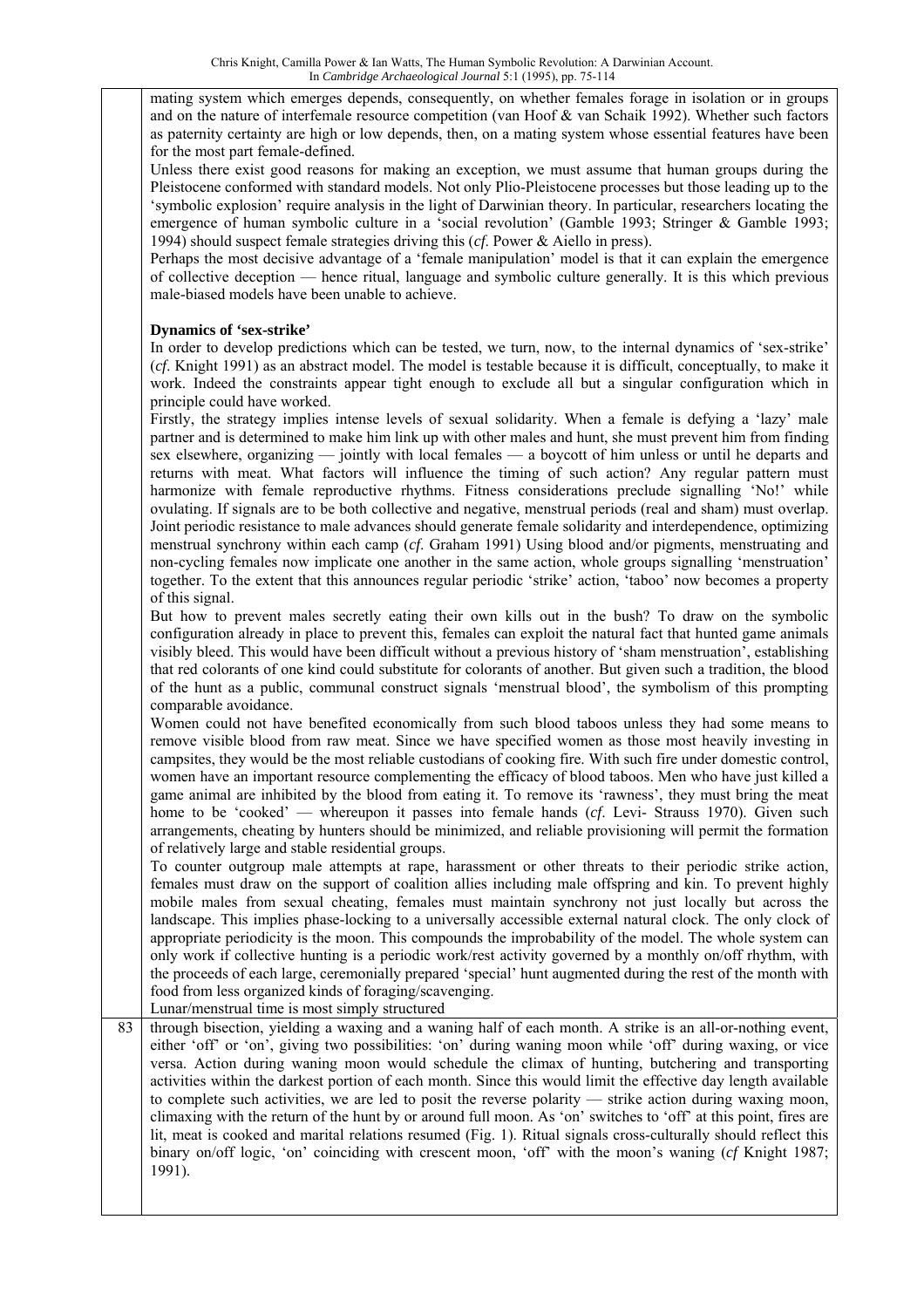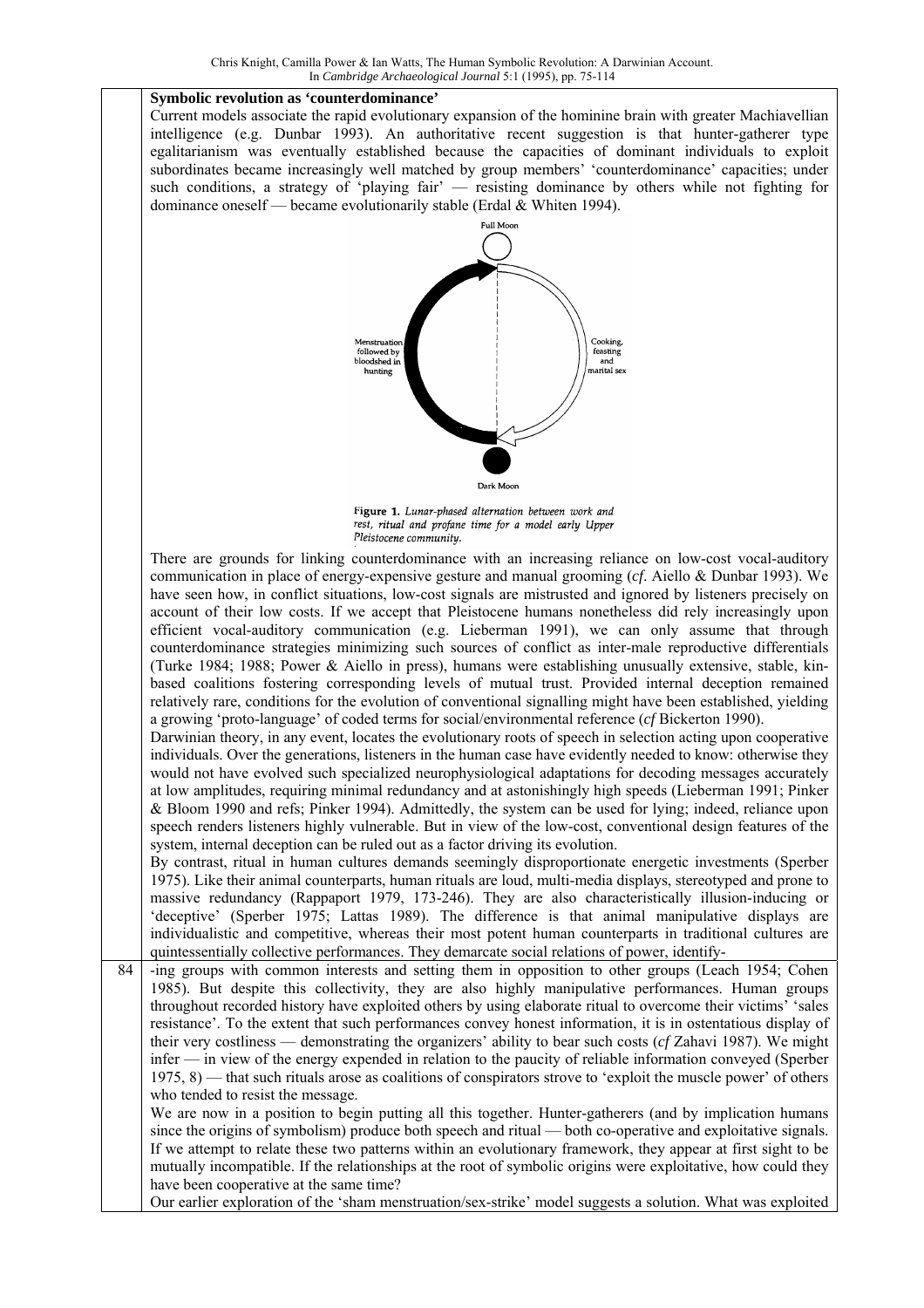— as the 'Human Revolution' (Mellars & Stringer 1989) got under way — was the muscle-power of males. Those who benefited were females and their offspring.

## **The first symbolic construct**

Provided humans have confidence that they share the same gods, mutual reference to them — we have seen — is theoretically possible. But how did humans acquire such confidence? Appeals to 'speech' in this context (*cf* Bickerton 1990) lack force. While cryptic vocal signals can trigger morally authoritative constructs, they are powerless to do the initial work of implanting and replicating them. To rely on coded signals to implant a construct such as 'Supernatural Potency' would be hopeless — as futile as using cryptic nods and winks to instil belief in 'God'. Intangibles, by definition, are not self-evident. One cannot just refer to them. They have first to be emotively experienced.

The only known agency capable of ensuring this is communal ritual (Durkheim 1965 [1912]; *cf* Gellner 1992, 36-7). Social anthropologists in traditional cultures have extensively documented the elaborate ways in which collective representations such as 'God' are emotionally charged, made fearsome and given both structure and experiential authority. Ritual collectivizes dreams. Representations of events in the inner world are externalized, socially standardized and replicated. To the extent that a performance has succeeded, every participant should share the same set of fantasies. Subsequent to their ritual implantation, these variegated gods, goblins and other beings then comprise an entire world of illusion, within which everyone is immersed. From then on, cryptic mutual reference to these particular illusions can work.

It is now possible to explain the goblins. Knauft (1994) notes the obsequious 'submission' displays central to the signalling repertoire of the social great apes, contrasting them with the egalitarian 'don't mess with me' norms of human hunter-gatherers. 'Aversion to submission in human evolution', comments Knauft (1994, 182), 'both between males and between males and females, is particularly important'. The key ape-human distinction, he concludes, 'may be the apes' willingness to demonstrate subordination'. Such insights accord closely with 'sex strike' theory (*cf*. Knight 1991). Female mammals, including primates, recurrently signal subordination with a gesture known as 'presenting', in which the most vulnerable organs are offered to a dominant individual for inspection or for copulation (real or simulated). On this basis, we would predict 'counterdominance' to be signalled by reversing such signals. Courtship ritual in the animal world is central to the functioning of the specific mate recognition system (Paterson 1978; 1982); minimally, this involves signalling to prospective partners, 'right species; right sex; right time'. Systematic reversal yields 'wrong species/sex/time'. This, then, is the predicted signature of counter- dominance — the political dynamic driving menstrual inviolability, taboo and the potency of the ritual domain.

It need hardly be stressed that for human females to signal that they were in fact males, and of a non-human species, would be a fantasy not easy to convey. To overcome listener-resistance, such signalling will therefore be amplified rather than whispered. Transmission will involve energetically expensive, repetitive, highly iconographic pantomime. Between conspirators, on the other hand, the reverse logic will apply. Interests being shared, 'conspiratorial whispering'  $-$  i.e. low-amplitude, energy saving, highly encoded signalling — should suffice (Krebs & Dawkins 1978; 1984). Such whispering will govern the staging of those public, amplified and deceptive signals expressive of counterdominance.

85 The corresponding fantasies, being shared, will be communicable for the first time. Coded vocal calls, previously capable of labelling only demonstrable things, can now for the first time label constructs. The model specifies the first symbolic construct as women's assertion of their ritual inviolability through metamorphosis into 'wrong time/wrong sex/wrong species'. Monstrous therianthropic fictions of this kind are the first 'gods'. Humans now have access to a sociocentric, communal cognitive map whose motivational biases reverse those of ordinary cognition.

In this model, resistance is simultaneously both political and economic — a means of compelling potential dominant males to depart, join with other males, hunt and bring back meat. 'Ritual' is this periodic assertion of collective, coalitionary counter-dominance — an energy-expensive, amplified way of signalling 'no'. But what is a 'no' to dominance is experienced positively — as a whispered 'yes' to synchronized action within the counterdominance camp. Speech is this 'yes'. Within this perspective, the two most easily distinguished ethnographically documented ways of communicating — one narrowly vocal, the other exaggeratedly gestural, one 'speech', the other 'ritual' — appear not as successive stages but as interdependent poles of one and the same symbolic domain. Speech is 'gossip' about the representations implanted by ritual; ritual generates an entire world of amplified deceptions which — being standardized and communal — can now be gossiped about for the first time.

An advantage of this model of speech evolution is that it explains the 'leap' (*cf*. Bickerton 1990) to syntactical complexity. For as long as humans were referring only to demonstrable phenomena, complex grammar could not have evolved. Why burden vocalizations with tense and case if spatio-temporal relationships can be gesturally demonstrated or inferred from living context? If the calls which accompany gestures can remain cryptic and unelaborated — like knowing nods and winks, each rich with contextual significance — why pack tight, context-independent specifications into long vocalized sequences? Simple calls — each accompanied by gesture and kept for use only in the appropriate time and place — will communicate all that is required.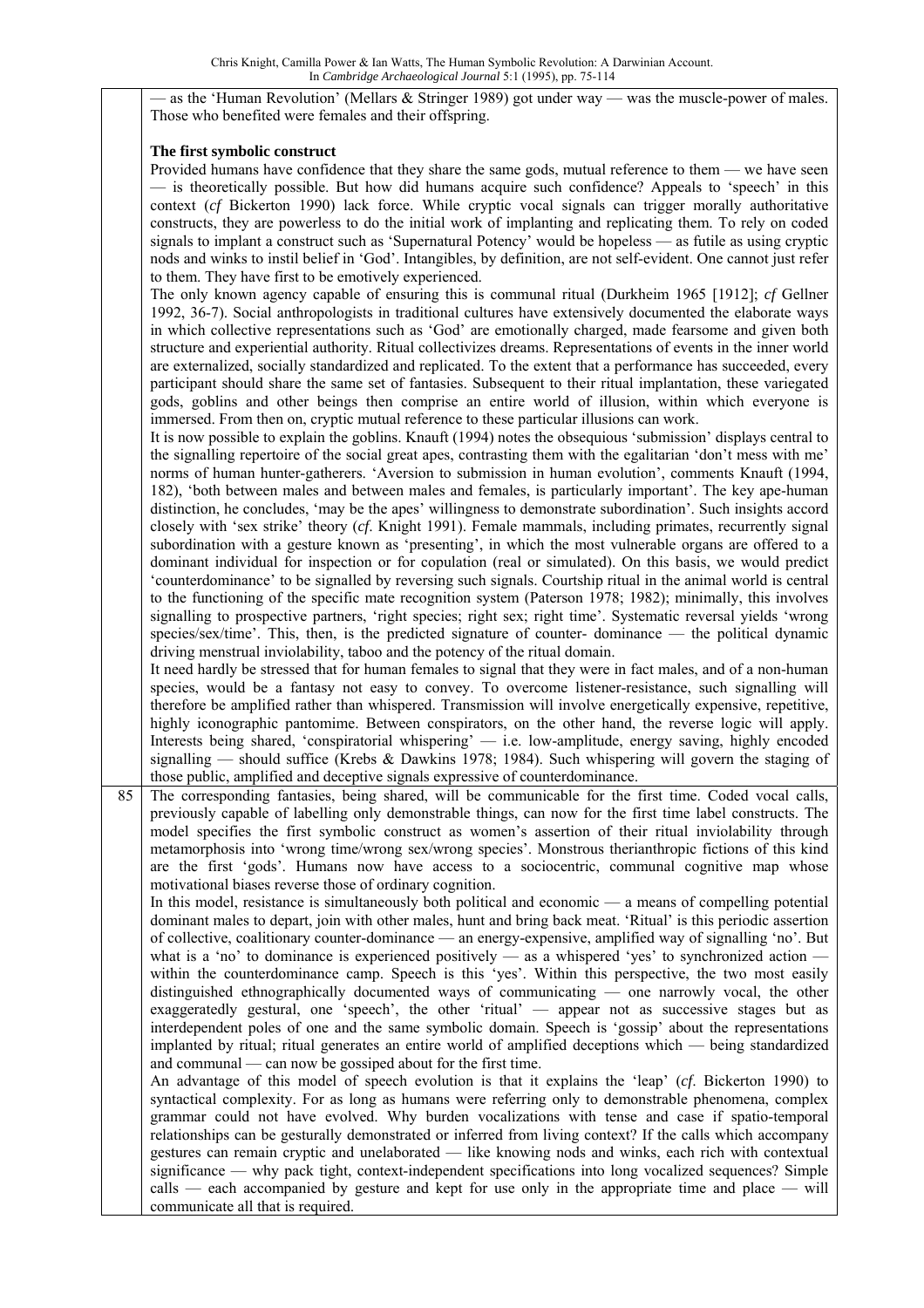But apply coded vocal labels to 'the gods' — out of space and out of time — and perceptual recourse fails. Nothing under discussion can now be perceived. The audience is in the dark, unable to infer from visible context how such intangibles relate to 'this world' of experience in space, in time. To specify, one coded call must follow another, each narrowing the range of possible interpretations until sufficient precision has been achieved. While ritually structured life has become the ultimate context and source of meaning, the immediate semantic context of each call is now neither life nor gesture — but preceding and following calls. Ritual 'conspiracy' requires not only publicity but also concealment, driving a new dependency on secret codes which are not only cheap but can be arbitrarily changed so as to exclude the targets of deception (Englefield 1977, 123). Gesture, being largely self-evident, is in this context a handicap and is therefore rejected in favour of vocal reliance — yielding a system of wholly coded communication effective even in the dark. 'Syntactical complexity', previously a property of motor control and comprehension of mimetic gesture (Armstrong *et al*. 1994; Donald 1991), now invades the vocal-auditory channel, controlling sequences of representations as if they were bodily movements (*cf*. Johnson 1987). Exapting neurophysiological capacities for handling a call sys tem still heavily embedded in gesture (*cf*. Burling 1993; Savage-Rumbaugh & Rumbaugh 1993; Goldin Meadow 1993), syntactical speech now explosively evolves.

## **Testing the model: the archaeological record**

This model of symbolic origins generates predictions potentially falsifiable across a range of disciplines. Here we consider (1) the archaeological record of pigment-use; (2) ethnographic traditions of 'female inviolability'; (3) the specific content of rock art.

We have proposed that the earliest collective constructs — premised on a transition from 'sham menstruation' to 'sex strike' — were amplified menstrual signals, and that these underpinned the emergence of a sexual division of labour. On this basis, red pigments should be the focus of the earliest symbolic tradition. The ochre record should document an initial period of sporadic ochre use ('sham menstruation' prompted only by the local incidence of real menstruation) followed by an explosion in such use (reflecting regular monthly body-painting, regardless of real menstruation) coinciding with the first evidence for a sexual division of labour.

There are no more than a dozen instances of hominine use of iron oxides predating the Upper Pleistocene (Beaumont 1990a,b,c,d; Bednarik 1990; Clark 1950; Cooke 1963; Jones 1940; Marshack 1981; Roebroeks 1988; Thévenin 1976; Walker 1987). No instance is thought significantly to predate 250-300

86 kya; seven are from Late Acheulian, Fauresmith and early Middle Stone Age contexts in sub-Saharan Africa. We conclude that the earliest use of iron oxides was by archaic grade *Homo sapiens* rather than *Homo erectus* (contrary to Marshack 1981; Cordwell 1985; Velo & Kehoe 1990). While this behaviour is geographically widespread, it is neither regular nor frequent; in all cases we are dealing with either a single or only a few pieces.



Figure 2. The symbolic explosion. Ochre frequency as a percentage of total lithic and pigment assemblages in southern African MSA cave/rockshelter sites.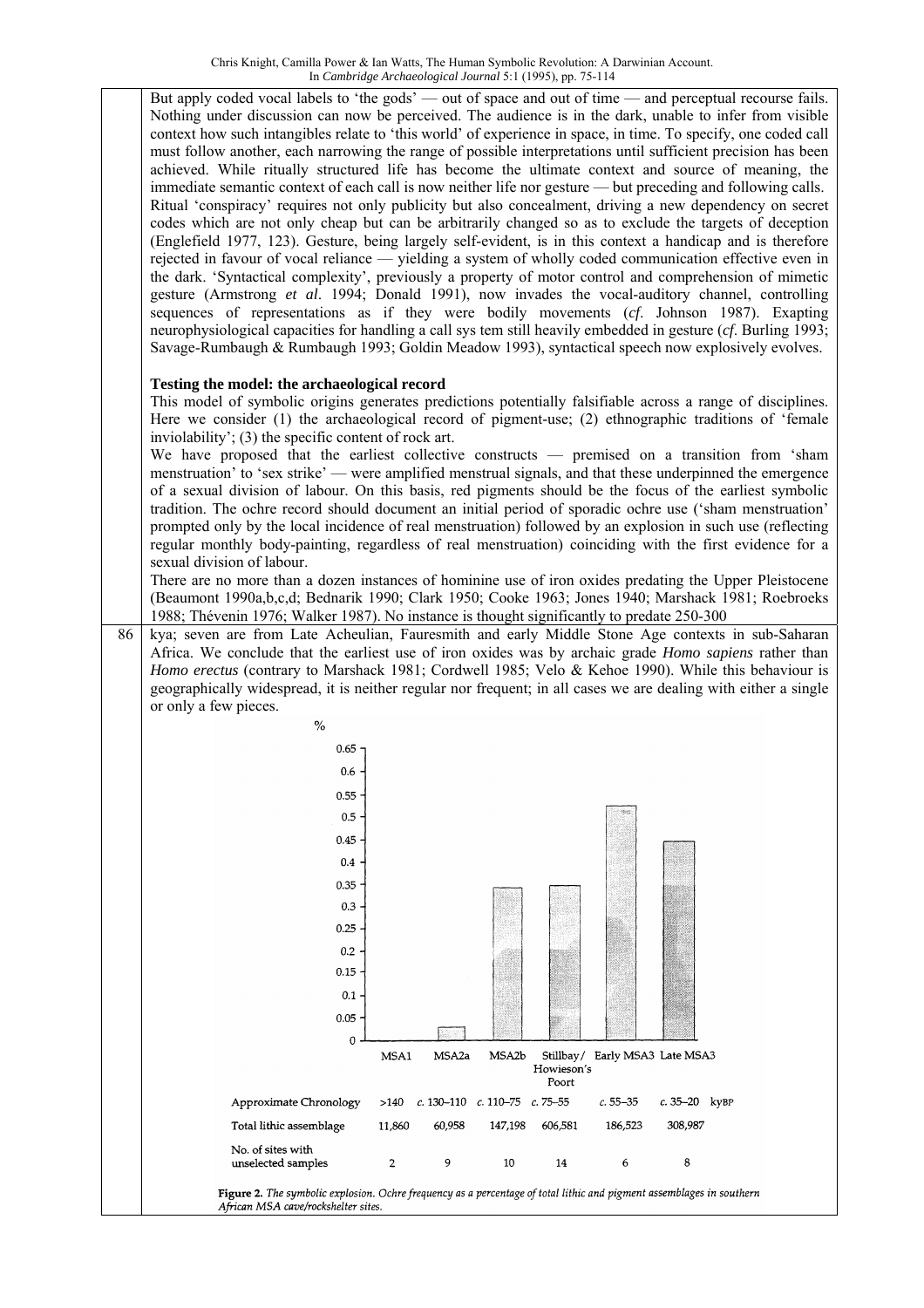From the beginning of the Upper Pleistocene, we have divergent pictures of iron oxide use in Africa and Europe. Focusing on the Middle Stone Age of southern Africa (south of the Limpopo), we adopt Volman's (1981; 1984) chronological scheme based on informal changes in lithic technology and typology.

The MSA1 is thought to span the greater part of Oxygen Isotope Stage 6, the penultimate glacial c. 190-130 kya. Volman suggests that the MSA2a may begin towards the end of Stage 6 (a glacial maximum: Jouzel *et al*. 1993), but it is best known from the beginning of the Last Interglacial, associated with some of the earliest fossils approximating an anatomically modern form. The beginning of the MSA2b is not fully resolved at the two best dated sites of Border Cave and Klasies River Mouth and may lie anywhere between 118-105 kya. It is contemporary with or immediately predates the proposed initial migration of modern humans out of Africa, and lasts for the duration of the Interglacial in the broad sense. The Howieson's Poort dates to

87 early stages of the Last Glacial, beginning about 75 kya. We have modified Volman's scheme by subdividing the MSA3, the later stage of which, from about 35 kya, includes contemporaneous classic MSA, early LSA and genuinely transitional industries (Wadley 1993).

Figure 2 represents the aggregated frequency of pieces of ochre as a percentage of unselected lithic and pigment assemblages from caves/rockshelters over the course of the MSA in southern Africa.

Given that ochre occasionally occurs in earlier Fauresmith contexts in the region (Beaumont 1990a; 1990d) and in early MSA contexts just north of the Limpopo (Jones 1940; Cooke 1963), the absence of pigments in the MSA1 can probably be attributed to the negligible sample size. In the majority of MSA2a assemblages, ochre is absent, or only present at very low frequencies; but in two sites there are significantly larger quantities than in any previous context worldwide. We can infer that among some groups, at least, ochre was now in regular use. But the explosion in the use of red ochre with the MSA2b is remarkable, an increase greater than an order of magnitude. From this point on, copious amounts of ochre are ubiquitous in cave/rockshelter sites (Watts in prep.). If we remove the factory site of Olieboompoort as a statistical outlier, we can say that from the MSA2b onwards the sample means for each time period pass the 95 per cent confidence limit that they are not attributable to sampling variation alone (Watts in prep.).





Figure 3. Notched red ochre from Hollow Rock Shelter, southwestern Cape. Stillbay industry, Unit SA IIIB,

Figure 4. Drilled and ground red ochre from Klasies River Mouth Shelter 1A. Howieson's Poort level 21, Square

Square AD14. Excavated by Ursula Evan 1993.<br>The mining of specular haematite at Lion Cavern in Swaziland is believed to date back to the MSA2b (Beaumont 1973; Boshier & Beaumont 1972; Volman 1984). Approximately 99.5 per cent of all MSA pigments are some form of iron oxide, while about 94 per cent have a red streak — despite other metal oxides and other forms of iron oxide being readily available in several regions (Watts in prep.). A low but recurring proportion of utilized pieces have been reduced to produce small working surfaces, edges and points, rather than maximizing the worked surface area, indicating that some pieces were directly applied to demarcate clearly areas or designs of colour. Several MSA2 and Howieson's Poort assemblages yield unique pieces of red ochre which have been notched (Fig. 3), drilled (Fig. 4), or scored with simple 'patterns' not explicable in terms of the production of ochre powder. The 'patterns' consist of parallel, convergent, and perpendicular lines, triangles and complex meanders (Fig. 6). The notched pieces of ochre in particular, from Stillbay and Howieson's Poort contexts, strongly suggest symbolic traditions.

The only parallel to the explosion in ochre use witnessed in the MSA2b occurs 60-70 ky later, with the Eurasian Middle/Upper Palaeolithic transition. For the rest of Africa this may simply reflect the less intensive history of research, as ochre is reported from a number of Last Interglacial or later MSA/Middle Palaeolithic assemblages in eastern and central Africa (e.g. Wendorf *et al*. 1993; Clark & Williamson 1984; Phillipson 1976; Mehlman 1979; Dart & del Grande 1930/31; Cooke 1957; 1963; 1971; Leakey 1943; Jones 1933; 1940).

The contrast between this African data and the pre-Upper Palaeolithic European data is marked. Couraud (1991) lists 17 French Middle Palaeolithic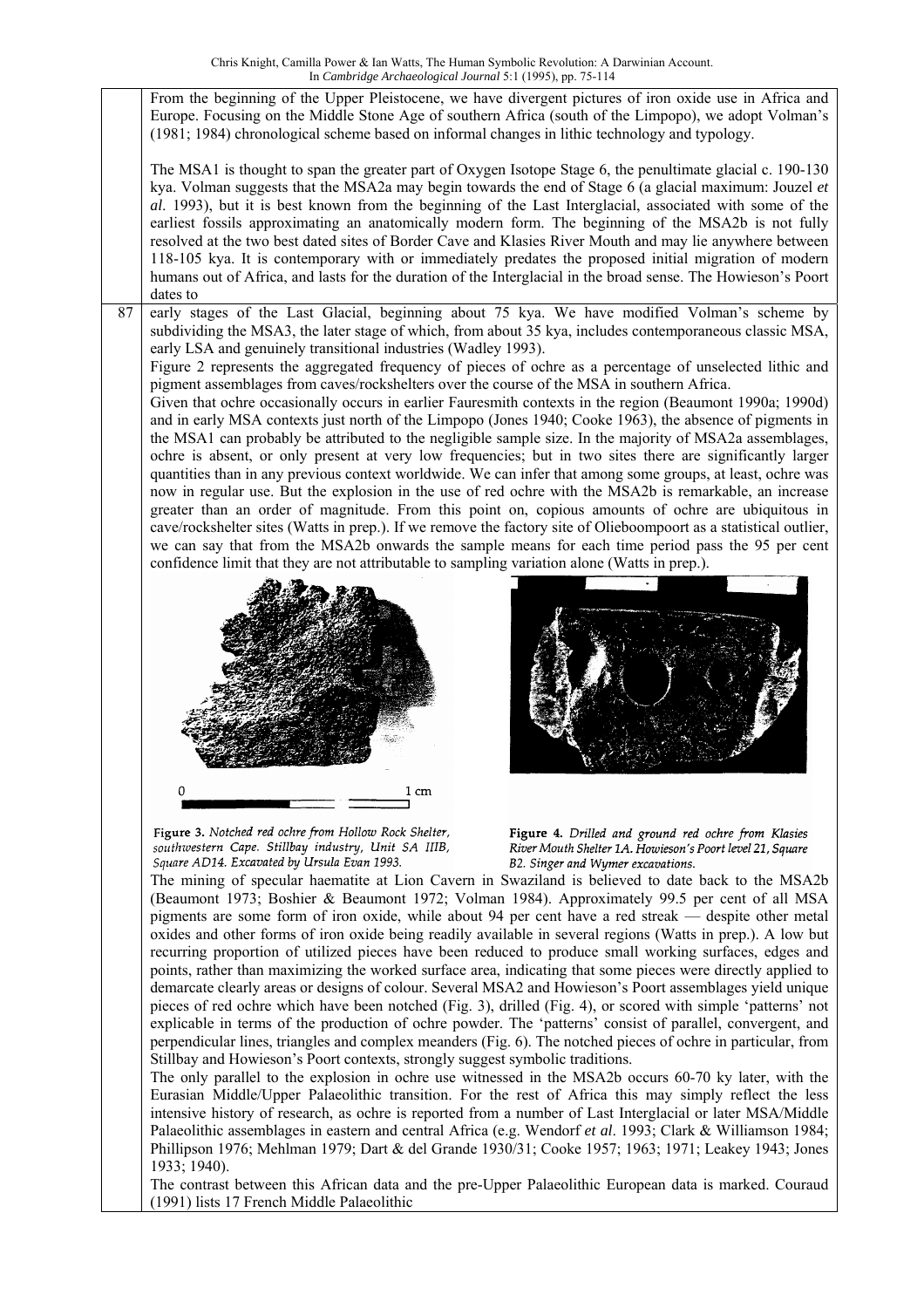88 or Mousterian sites where pigments have been reported. Many of these were excavated in the early decades of this century, so details are scanty, but a few generalizations are possible. The vast majority appear to come from late Mousterian contexts, between approximately 70-34 kya. The quantities involved are generally slight compared to both the southern African MSA sites and the Eurasian Upper Palaeolithic. Equally striking is that the predominant metal oxide is black manganese (Couraud 1991, 38). Apart from the Tata plaque, we are aware of no pre-Châtelperronian materials resembling the South African material illustrated here. It is only during the Châtelperronian, when Neanderthals are widely believed to have been in direct competition with the newly arrived 'moderns', that we witness a dramatic increase in the use of red ochre, best illustrated at Arcy-sur-Cure (Couraud 1991).



Figure 5. Gouged red ochre. Klasies River Mouth Cave 1, MSA I (MSA2a). Layer 33. Singer and Wymer excavations.



Figure 6. Ground and gouged red ochre. Klasies River Mouth Cave 1. MSA II (MSA2b). Layer 26. Singer and Wumer excavations.

# **Ochre use: competing hypotheses**

Since 1978 a number of functional hypotheses have been proposed for ochre use (e.g. Keeley 1978; 1980; Audouin & Plisson 1982; Moss 1983; Velo 1984; Cordwell 1985; Lavallee *et al*. 1985; Bahn & Vertut 1988; Dumont 1988; Couraud 1991). Foremost among these has been the hide-preservation hypothesis (Keeley 1978; 1980), which draws on Mandl's (1961) work on the preservative effect of metal oxides in inhibiting the bacterial breakdown of collagen. Bahn (Bahn & Vertut 1988) has taken Keeley's arguments further, suggesting that such functional uses preceded any symbolic use.

In an unpublished but comprehensive critique of what had become a substantial body of archaeological research attempting to demonstrate a technical role for ochre in hide processing, Volman (1988) argued that both the experimental and ethnographic precedents which had been used to support this archaeological interpretation were highly misleading.. He also argued that the microwear studies of ochred lithics did not support the claim that scrapers were used on already ochred hides. It is worth noting that the few artefacts in question were all from Upper Palaeolithic or later contexts; consequently, even if we were to accept Keeley's interpretation, it would not support Balm's suggestion that such uses preceded any symbolic use. Rather than expand on Volman's critique, we will draw out some other implications of the hide- protection hypothesis.

- Iron oxides neutralize the action of collagenase, an enzyme responsible for the breakdown of collagen (Keeley 1980; Cordwell 1985, 40). Mandl (1961, 196) noted, however, that all metal oxides inhibit collagenase. We would expect, therefore, that iron oxide frequency relative to other metal oxides, such as manganese, would reflect local availability. Within the class of iron oxides, haematite and red ochre frequency should also reflect local availability relative to the wide range of other iron- oxides, such as magnetite, which do not produce a red streak. While the pre-Châtelperronian classic Neanderthal data may meet this expectation, the same cannot be said of the southern African data.
- Ethnographic data on the use life of different kinds of hide garments in the Kalahari (Silberbauer 1981, 225-6) indicate that we
- 89 would have to presume a very rapid rate of bacterial decay to outstrip the documented rates of normal wear and tear.
	- If pigments were being applied to large surface areas such as hides, then whether they were powdered or rubbed directly onto the surface, we would expect a form of utilization which maximized the surface area of any single ground or rubbed facet. But some of the southern African pieces have sharp points and honed edges.
	- The hide preservation hypothesis has at least two implications for the temporal patterning in the frequency of ochre in the archaeological record. If widely dispersed archaic *Homo sapiens* were aware of some technical application for iron oxides (to account for the late Middle Pleistocene record), we might predict a gradual curve in the spread of such a utilitarian innovation. It is inconceivable that either the MSA2b explosion or that witnessed across the European Middle/Upper Palaeolithic transition could be explained by a sudden desire or need to utilize pre-existing knowledge of how to extend the use life of cloaks and coverings. The second temporal implication is that the frequency of ochre use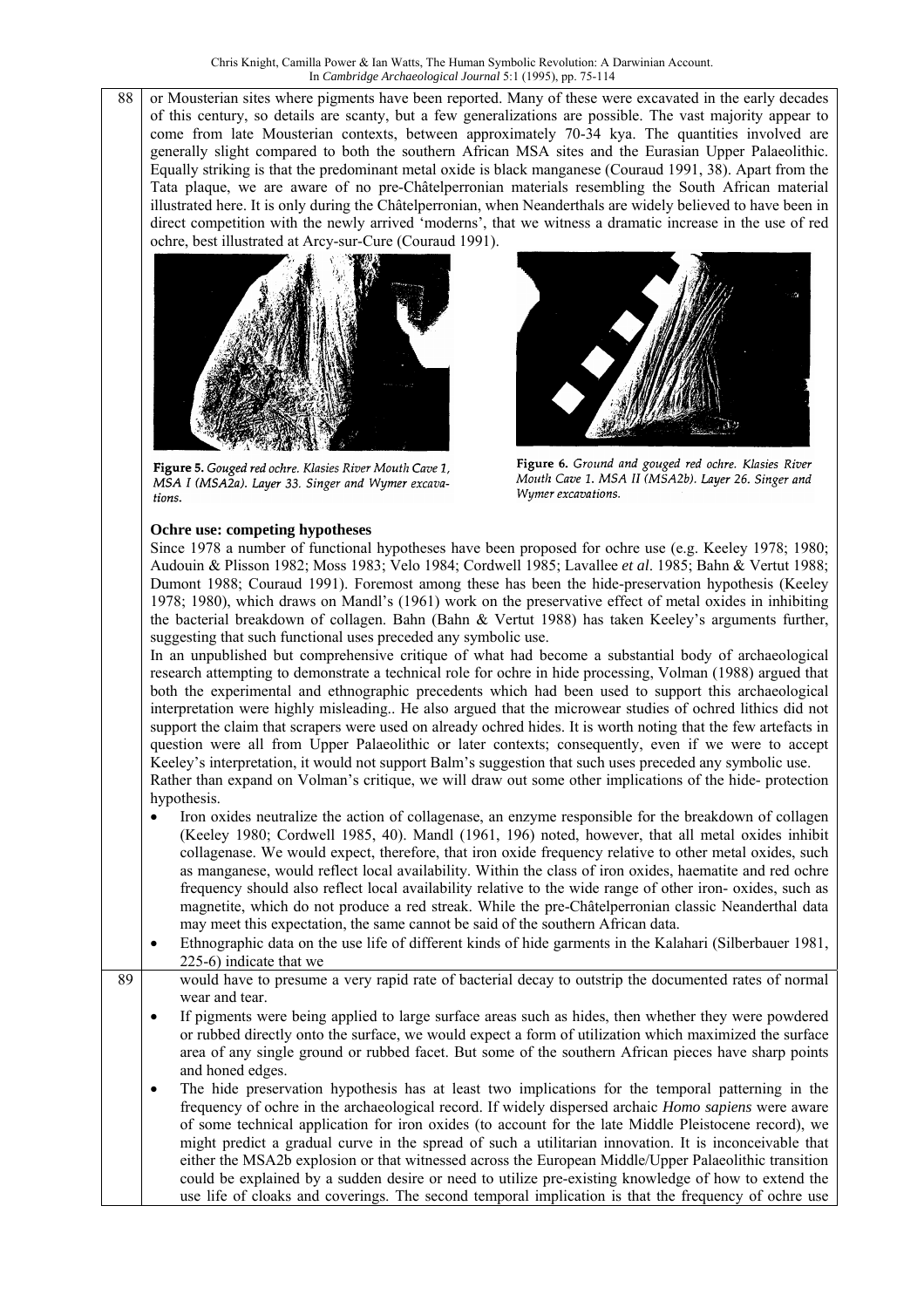should correlate with climatic conditions. We would expect increased use of hide clothing and, therefore, higher ochre frequencies in colder periods. There is no such correlation. Although the explosion in ochre use in the MSA2b correlates with a cooling during the Interglacial, there is no subsequent data to indicate that this was a recurrent pattern. Where fine grained data are available, as with the charcoal analysis from Rose Cottage Cave in Lesotho (Harper 1994), the correlation is the reverse of that expected, with the lowest ochre frequencies coming from the coldest part of the Howieson's Poort, despite intense occupation throughout the Howieson's Poort levels.

While we cannot state that pigments were never used to preserve hides, we can be confident that any such use was marginal or secondary. We seem obliged, therefore, to fall back on the old 'invisible' archaeological stand-by that Middle Palaeolithic/MSA peoples used ochre primarily to decorate their own bodies and possibly other organic materials, a conclusion also reached by Volman. This regular and copious use of red pigments, witnessed from at least 110 kya in Africa — and possibly extending back as a regular but less copious practice to c. 140 kya — should be regarded as the earliest symbolic tradition (*cf* Soffer 1992; Chase & Dibble 1987; 1992).

We have presented a neo-Darwinian processual model which would predict symbolism's emergence in this form. To that extent, we are able to go beyond appeals to the universal salience of red (Velo & Kehoe 1990; Berlin & Kay 1969) and the earlier symbolist position which drew on random ethnographic precedents to suggest menstrual blood as the ultimate source of such salience (Dart 1968; Boshier & Beaumont 1972; Wreschner 1975; 1980). We have shown why symbolism presupposes ritual traditions. Integrating the above data with the model's predictions, some type of 'sham menstruation' behaviour may have been common to all archaic *Homo sapiens*. But it is in Africa, approximately coincident with the evolution of early modern humans, that this initially context-dependent strategy was raised to the level of habitual performance, establishing a symbolic ritual tradition.

# **A symbolically structured sexual division of labour?**

Focusing on Eurasian data, Stringer & Gamble (1993) suggest that the foundations of a 'modern' huntergatherer behavioural repertoire were laid in a 'pioneer' phase of colonization by anatomically modems in the period 60-40 kya. They argue that before this there is no convincing evidence for the organization of behaviour according to symbolic codes. Instead of campsites, they see locations repeatedly used for the processing of animal carcasses. They see ash spreads instead of structured hearths, limited technical facilities for food processing, and no symbolic traditions.

Models positing a recent African origin for modern humans will have to pay greater attention to the limited MSA record than hitherto (Willoughby 1993). Many of the archaeological features which Stringer & Gamble identify with 'moderns' campsites would not be expected in low-latitudes (*cf* Brooks & Yellen 1987; O'Connell *et al*. 1991; Binford 1980; 1990). What evidence there is suggests that from the Last Interglacial, MSA peoples used caves/rockshelters as campsites (e.g. Deacon 1992; Henderson 1992; Opperman & Heydenrych 1990). The structure of hearths in oxygen isotope Stages 5 and 4 (Henderson 1992; Deacon 1983, 174) are essentially the same as described by O'Connell *et al*. (1991) for the Hadza. It has been claimed (Stiner 1993, 71) that the MSA, like the Mousterian, lacks elaborate food processing facilities such as grinding and pounding implements.

90 While largely true for Europe and the Near East, this is incorrect for Africa, where MSA/Mousterian groundstone assemblages have been widely reported, almost exclusively from Last Interglacial and later contexts (e.g. Clark 1971, 1216; Beaumont 1978, 271; Brooks *et al*. 1990; Deacon 1983, 173; Deacon *et al*. 1987, 149; Evans 1993; Kuman 1989, 69; Louw 1969; Mason 1962, 273; Mason 1988, 301, 648-58; Tobias 1949; Wadley & Harper 1989; Wendorf *et al*. 1993). The use of ostrich eggshells as water containers with clear implications for logistical organization — was once believed to be restricted to the LSA, but recent research indicates that this practice also extends back to the MSA2b (Vogelsang 1993). Further afield, it has been argued (Lieberman & Shea 1994) that early moderns in the Levant practised greater seasonal scheduling of residential moves than Neanderthals in the same region, possibly reducing anatomical stress.

In terms of animal procurement strategies, Neanderthals and early modern humans may have been on a par. Both were perfectly competent at selectively hunting prime-aged adult animals in the medium body-size range and sometimes larger (e.g. Klein 1989; Brink 1987; Gautier 1993 re Africa; *cf*. Stiner 1993 for a general review). There is nothing to suggest, however, that early modern human hunting and scavenging activities were spatially and temporally separated in the manner which has recently been inferred from some Neanderthal data (Stiner & Kuhn 1992). More importantly, at issue are the sex-political relations determining access to these resources. Such relations may be beyond our grasp, but in the light of 'sex strike' theory, African archaeological and ethnographic data offers some interesting insights.

Our model accords dry-season nutritional stress a critical role in shaping the coalitionary strategies of African early modern human females; for internal reasons, it further specifies full moon as the optimal time for the return of the successful hunt.

Among extant Khoisan and Hadza hunter-gatherers, the most productive form of hunting consists of dryseason night-stand hunts over game trails leading to remaining water sources. Such techniques are further restricted to the nights leading up to full moon (Brooks & Yellen 1987; Bunn *et al*. 1988; Crowell &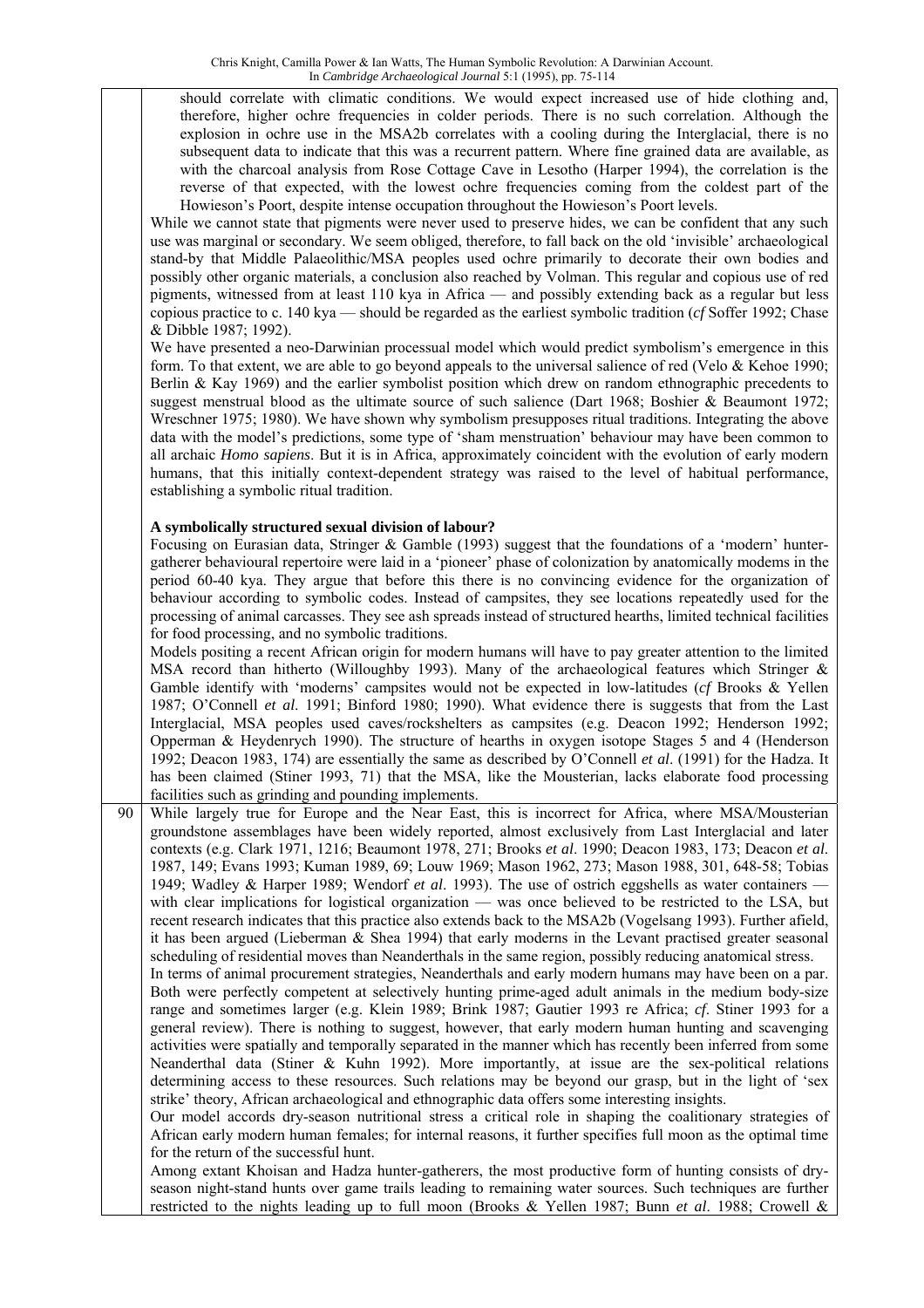Hitchcock 1978; Hawkes *et al*. 1992). Although poisoned arrows are generally used, spears are kept in the blind both to finish off the wounded animal and as a protection against nocturnal predators (Crowell & Hitchcock 1978, 38). We may infer great antiquity for this strategy. A number of African and Levantine Middle Palaeolithic/MSA pan-margin assemblages have been identified as specialist hunting locations (Brink 1987; Brooks & Yellen 1987; Brown 1988; Gilead & Grigson 1984; Rabinovich 1990; Wendorf *et al*. 1993). Where season of use has been inferred, it has invariably been the dry-season (Gilead & Grigson 1984, 93; Rabinovich 1990, 212; Wendorf *et al*. 1993, 571). Although Wendorf *et al*. (1993, 570) propose that such sites were only used diurnally because of the danger from predators, this can be countered on the grounds that the predator defence used by contemporary night-stand hunters — a hafted spear — would have been available to MSA forebears. Furthermore, the productivity of this form of hunting is based on exploiting the nocturnal drinking habits of a number of ungulate species. Neither the campsite evidence nor that relating to hunting strategies points conclusively to a sexual division of labour. There are limited morphological data, however, which have been interpreted as indicating greater division of labour by age and possibly by sex among Levantine early modern humans than among broadly contemporary Levantine Neanderthals. Trinkaus' comparative study of femoral neck-shaft angles led him to suggest that early modern human children in the Qafseh-Skhul group may have participated far less in dayto-day foraging-related mobility than their Neanderthal counterparts occupying the same region. This implies that they were receiving more provisioning and care from a subset of the adult population in or near the sites (Trinkaus 1993; 1994). Both Trinkaus' femoral neck-shaft analysis and Lieberman and Shea's (1994) seasonality research can in turn be related to functional analyses of skeletal remains. These indicate generally lower levels of strength, endurance and use of the anatomy to perform habitual tasks among the Qafseh-Skhul group than any Near Eastern Neanderthals (Trinkaus 1993, 397 and refs.). Taken in isolation, such functional differences could be attributed to the different environmental constraints on the evolutionary histories of the two groups. But taken together, significant — if poorly understood — differences in social organization are implied. While Trinkaus' analysis is suggestive rather than conclusive, reduced levels of mobility among age-specific subsets of the population would be predicted by our model, in which females resort to strike action precisely to minimize the energetic costs of foraging-related travel. The technology and subsistence strategies of the two hominine groups show little differentiation. How, then, could a sub-set of the adult early modern 91 human population have afforded to spend more time at home caring for children — unless those carers themselves were receiving greater provisioning from further afield? Finally, we reject the assertion that there is no evidence for symbolic traditions prior to c. 60 or 40 kya. While in Europe such a claim appears well-founded, in southern Africa evidence for symbolic traditions extends back approximately 100 kya. This is quite independent of our interpretation of the ochre record from c. 130 kya. Serially notched bones were recovered from MSA2b levels at Klasies River Mouth (Singer & Wymer 1982) and Apollo 11 (Wendt 1974). While a number of engraved bones are reported from the European Middle Palaeolithic (*cf* Bednarik 1992), the markings on these appear to be unique. There is nothing to indicate that they are part of a wider system that used repetition of design and shape as symbols for action; it has been suggested that some may be the unintentional by-products of other activities (Chase & Dibble 1992). What is striking about the southern African serially notched artefacts, by contrast, is their formal similarity and the temporal depth of the tradition — similar pieces have been recovered from MSA3, early LSA, and Holocene LSA contexts (Marshack 1978; Watts in prep.). Regardless of their specific interpretation, these fulfil the critena set by Chase & Dibble for a symbolic tradition. Mention should also be made of the engraved ostrich eggshell fragments from Howieson's Poort 1evels at Diepkloof (Yates pers. comm.) and from Apollo 11 (Wendt 1974); and the perforated Conus shell associated with the MSA2b infant burial at Border Cave (Cooke *et al*. 1945; Beaumont *et al*. 1978), believed to date to c. 80 kya (Grun *et al*. 1990). It is worth emphasizing that the only unequivocally symbolically elaborated burials predating the Upper Palaeolithic are of early modern humans (Cooke *et al*. 1945; McCown 1937 re Skhul V; Vandermeersch 1970 re Qafseh 11). In summary, we suggest the following: 1. from the onset of the Last Interglacial, MSA caves/rockshelters were used in ways more closely approximating campsites than Stringer & Gamble's interpretation of pre-'pioneer' phase cave assemblages;

- 2. from the MSA2b, the regular use of grindstones indicates more complex processing technologies among early modern humans than among Neanderthals;
- 3. there is indirect evidence that lunar phase-locked hunting was a significant component in early modern human animal procurement strategies during the dry season, when females would have been under greatest nutritional stress;
- 4. there is limited morphological evidence to suggest greater division of labour among early modern humans than among Neanderthals;
- 5. early modern humans prior to c. 60 kya were already organizing behaviour according to symbolic codes, with symbolic traditions including recording systems, symbolically elaborated burial and, above all, red ochre body painting.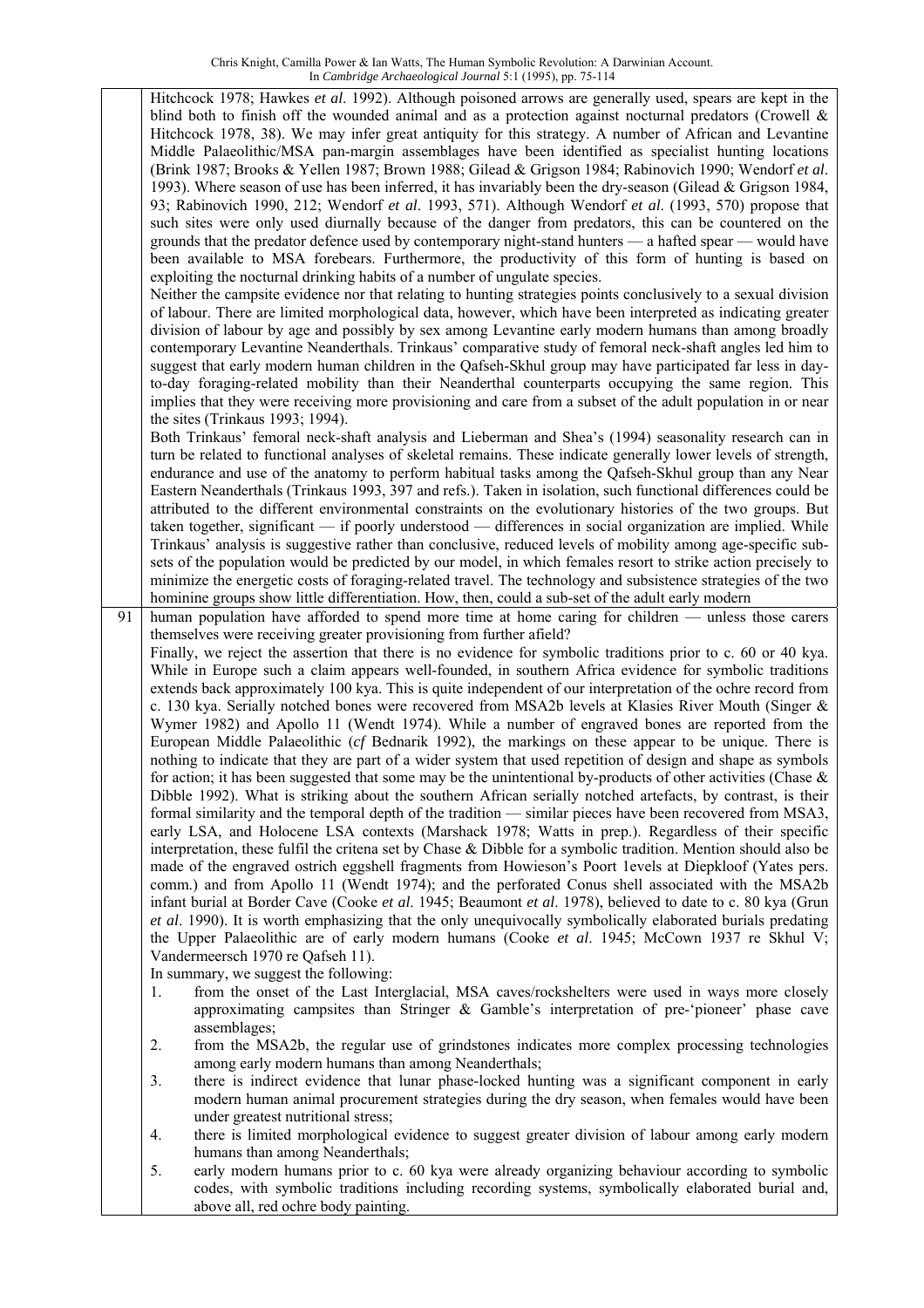#### **Ritual traditions of 'female inviolability': a time- resistant syntax**

Our model predicts periodic female inviolability as a discernible focus of early hunter-gatherer ritual traditions. Menstrual taboos meet this expectation, being sufficiently widespread and invariant to indicate extreme antiquity (Knight 1991 and refs). Predictably, the taboos recurrently concern hunting luck — the severity of observances varying cross-culturally with dependence upon hunting (Kitahara 1982).

Ritual potency more generally is predicted to display everywhere a characteristic signature, revealing its ancestry in menstrual inviolability. Power should be switched 'on' by one set of signals, 'off' by another:

| ON                 | <b>OFF</b>            |
|--------------------|-----------------------|
| Loud signals       | Weak signals          |
| Waxing moon        | Waning moon           |
| Seclusion          | Availability          |
| 'Other world'      | 'This world'          |
| Night              | Day                   |
| Wet                | Dry                   |
| Bleeding/raw       | Cooking/cooked        |
| Hunger/being eaten | Feasting              |
| Flesh taboo        | Flesh available       |
| Production         | Consumption           |
| Kinship            | Affinity              |
| Gender inversion   | Heterosexual polarity |
| Animality          | Humanity              |

This is a tight set of constraints. It means, for example, that a menstruant ('on') may amplify 'blood' by signalling 'hunger', 'kinship intimacy', 'gender inversion' and/or 'animality' (all 'on'). But she cannot enhance her potency by being seen in bright light, on dry ground, with her marital partner or by a cooking fire (all 'off'). From one culture to another, political factors will naturally alter ideological meanings, that is, the positive or negative valuation of terms. Menstruation, for example, may appear as 'supernatural potency' or as 'pollution' according to women's political status. But through all such variation, we

92 expect ritual traditions relentlessly to define menstrual potency as incompatible with feasting, strong light, cooking or any other signal from the 'off' column. We term such formal consistency — unchanging across all cultures and all historical periods — the time-resistant syntax of symbolic ritual and myth. Focused as it is on origins, the model does not necessarily predict the survival into the present of behavioural aspects of the posited 'initial situation'. For example, we do not expect lunar cycle menstrual synchrony under contemporary conditions. Nor do we necessarily expect hunting behaviour to climax around full moon. The model concerns public, ritual signals, and their discursive reflection in myth. Wherever surviving myth and ritual have anything to say about the raw and the cooked, the moon, menstruation, abstinence, hunting and so forth, we expect the rules to match the improbable specifications of our model. Social anthropologists, notably Levi-Strauss (1970; 1973; 1978; 1981), have documented wide spread mythic and ritualistic preoccupation with precisely such signals, rendering our predictions empirically vulnerable. We turn, now, to a fine-grained, specific ethnographic test. Southern African archaeologists widely agree that significant continuities in San material culture extend back about twenty-five thousand years — the duration of the Later Stone Age. Moreover, mtDNA and nuclear DNA studies indicate greater time-depth for

Khoisan lineages than for any other aboriginal populations in the world (Vigilant *et al*. 1991; Soodyall & Jenkins 1992; Wainscoat *et al*. 1986; Bowcock *et al*. 1991). In addition to the Khoisan, our discussion will include the Hadza since they are the only extant low latitude hunter-gatherers whose hunting is primarily focused on big game (Hawkes *et al*. 1992).

### **Hunting, sex, menstrual observances and lunar periodicity**

The dry season marks the phase of Hadza social aggregation associated with their most sacred rituals — the *epeme* dances held on each night of the dark moon for the duration of the aggregation. All campfires are extinguished and the women call upon each man in turn to dance, referring to him exclusively in consanguineal kinship terms (Woodburn 1964; 1982). In Hadza belief, women synchronize menstruation with dark moon (Woodburn pers. comm.), hence at the time of *epeme* rites. Dorothea Bleek's (1930, 700) account, in which women are said to become 'ill' when they see the moon, also links menstruation with the new moon's appearance. The dance emphasizes gender segregation cross-cut by kinship solidarity; it is believed to ensure health and success in forthcoming hunts, when portions of the fattiest meat will be offered in brideservice. A coherent pattern emerges from the following: (1) Hadza men should neither hunt nor have sex during their wives' menstrual periods (Woodburn 1964; 1982) (2) the most successful hunting in the dry season occurs around full moon; (3) menstruation occurs normatively at dark moon, concurrently with the most sacred ritual. The 'improbable' specifications of our model are here met not only on the level of ritual syntax, but also in actual hunting practice.

Historical and ethnographic accounts explicitly refer to full-moon hunting by Khoisan (e.g. Livingstone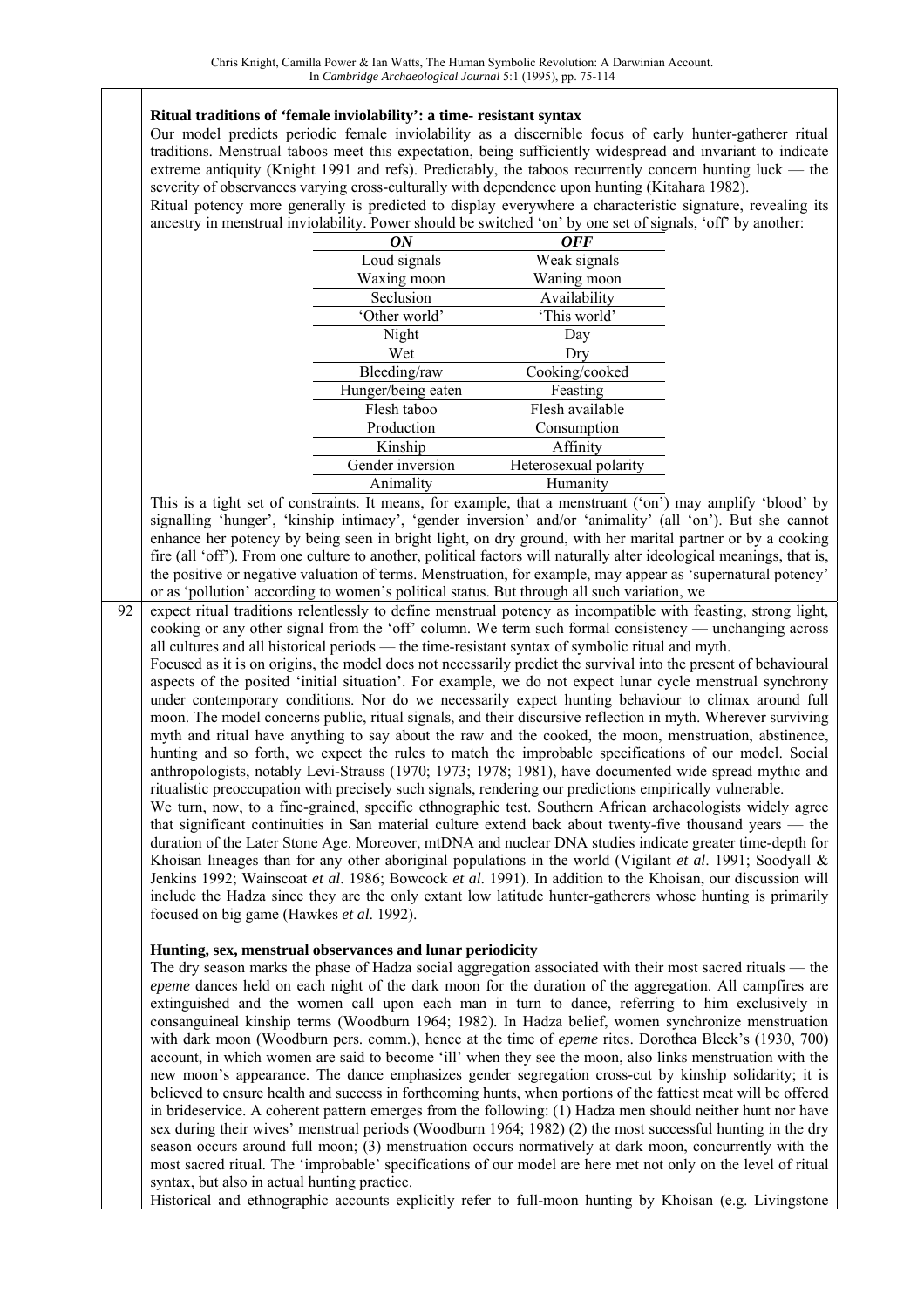1857, 165; Wikar 1935, 103; Potgeiter 1955, 11); other accounts describe nocturnal hunts where some lunar phase-locking has to be presumed (e.g. Stow 1905, 149-50; Livingstone 1857, 161-2; Bleek & Lloyd 1911, 283; Valiente-Noailles 1993, 63). The literature is replete with references to beliefs linking success in the hunt to lunar periodicity (e.g. Kohler 1978/79; Viegas Guerreiro 1968, 97, 297; Esterman 1976, 17; Silberbauer 1965, 101; Bleek 1920-21, 302, 328, 455, 469; Lloyd V 6, 5206-40). Where details are given, it is always the waxing phase which is associated with hunting success.

Like the Hadza, Khoisan groups normatively link menstrual and lunar periodicities (Shostak 1983, 163; Biesele 1975 I, 164; Schmidt 1979, 62; Bleek 1928, 122; Lloyd VI-2, 4001, 4059; Valiente-Noailles 1993, 94-7). Where details are given, the dark moon is associated with menstruation and a more generalized conception of 'death' and 'illness'. The linkage is not only metaphorical but structures ritual practice. The /Xam, the !Xu, and the Kua would not release a menarcheal girl from seclusion until the appearance of the new moon (Lloyd VI-2, 4001-2; Bleek 1928, 122; Valiente-Noailles 1993, 94-7). There is some indirect evidence for behavioural menstrual synchrony (Metzger 1950, 73; Heinz 1966, 116), al though the only firm evidence concerns belief. Among the Zu/'hoasi (formerly the !Kung), it is said 'that if a woman sees traces of menstrual blood on another woman's leg or even is told that another woman has started her period, she will begin menstruating as well' (Shostak 1983, 68).

As with the Hadza, the Khoisan widely warn men against hunting while their wives are menstruating — to do so is to risk becoming the prey (e.g. Biesele 1993, 93). Nor should a man have sex at such a time (Shostak 1983, 239). He should avoid sex also

93 when due to hunt large game (Biesele 1993, 196; Schmidt 1986, 330-31; Schultze 1907, 203) or if about to resume tracking the spoor of a wounded animal (Marshall 1959, 354 fn.1; Kohler 1978-79,26). Linked with beliefs about the effects of lunar periodicity on hunting and menstruation, all this suggests an underlying pattern of abstinence from sex or hunting during menstruation around dark moon, prior to big game hunts in the waxing-to-full moon period when light is optimal. During an eclipse of the moon some groups would abandon all hunting (e.g. Hahn 1881, 89). Andrew Smith gives an account from nineteenth-century Khoisan in the northern Cape illustrating how marital sex could be made collectively conditional upon men returning home with meat:

The Bushmen when they will not go out to steal cattle, are by the women deprived of intercourse sexual by them and from this mode of proceeding the men are often driven to steal in opposition to their better inclination. When they have possessed themselves by thieving of a quantity of cattle, the women — as long as they (the cattle) exist — appear perfectly naked without the kind of covering they at other times employ. (Smith notebook 4, p.77 rev.)

The most appropriate term for such collective action would be 'sex strike'.

# **'Wrong sex, wrong species' in southern Africa**

Instead of signalling 'right species/sex/time', females on 'sex strike' — we have argued — should signal 'wrong species/sex/time'. In asserting their ritual inviolability, women should construct around their bloodsignal ('wrong time') communal fantasies of being 'male' and 'animal'. The menstruant should now be in a paradoxical position. She initiates the female collective ritual prompting males to prepare for hunting. Yet in 'changing species' she becomes the quarry itself, her blood automatically constructed as the blood of the wounded game.

How do these expectations match the ethnographic data? Metaphorically and in ritual practice, Hadza and Khoisan menstruants become hunters — that is, symbolically 'male'. The Hadza say 'She has shot her first zebra' (Woodburn pers. comm.); the Zu/'hoasi say 'She has shot an eland' (Lewis-Williams 1981, 51). Yet despite being cast as 'the hunter', upon emergence the Zu/'hoasi and /Xam menstruant must play the part of the antelope, lowering her eyes so the animal will not see the hunters' approach (Bleek & Lloyd 1911; Lewis-Williams 1981). A !Xo menarcheal girl shoots a ritual arrow at a gemsbok shield suspended at the back of the seclusion hut to bring luck to the weapons; on emergence, her face is painted with a gemsbok mask (Heinz 1966). Solomon's (1992; 1994) analysis of gender in San rock art focuses on the recurring motif of ambiguously female figures with menstrual flows — ambiguous because of their therianthropic features and/or male attributes such as a penis or hunting equipment (Fig. 7).

Returning to the Hadza, *epeme* is not only the name of the dark-moon ritual but also refers to portions of fatty meat exempted from bride-service obligations and reserved for secret consumption by men in the name of 'God'. A Hadza narrative (Woodburn 1964) portrays the original owner of the sacred *epeme* meat as an old woman, Mambedaka, who dressed as a man, hunted male zebra, and wore the penis of her kills, using this to have sex with her 'wives'. Male hunters had to surrender their meat (the *epeme*) to Mambedaka for distribution among these women. Men were excluded from any share until the old woman's violent overthrow. Mambedaka playing 'God' with her zebra's penis matches precisely the 'wrong sex, wrong species' construct central to our origins model (for similar myths of 'primitive matriarchy' worldwide see Knight 1991).

Probably the best known and most widespread aspect of Khoisan menarcheal ritual is the 'Eland Bull Dance', performed during the final days and nights of menstrual seclusion and upon the emergence of the 'new maiden' (e.g. Lewis-Williams 1981; Valiente-Noailles 1993). Men are sometimes totally excluded;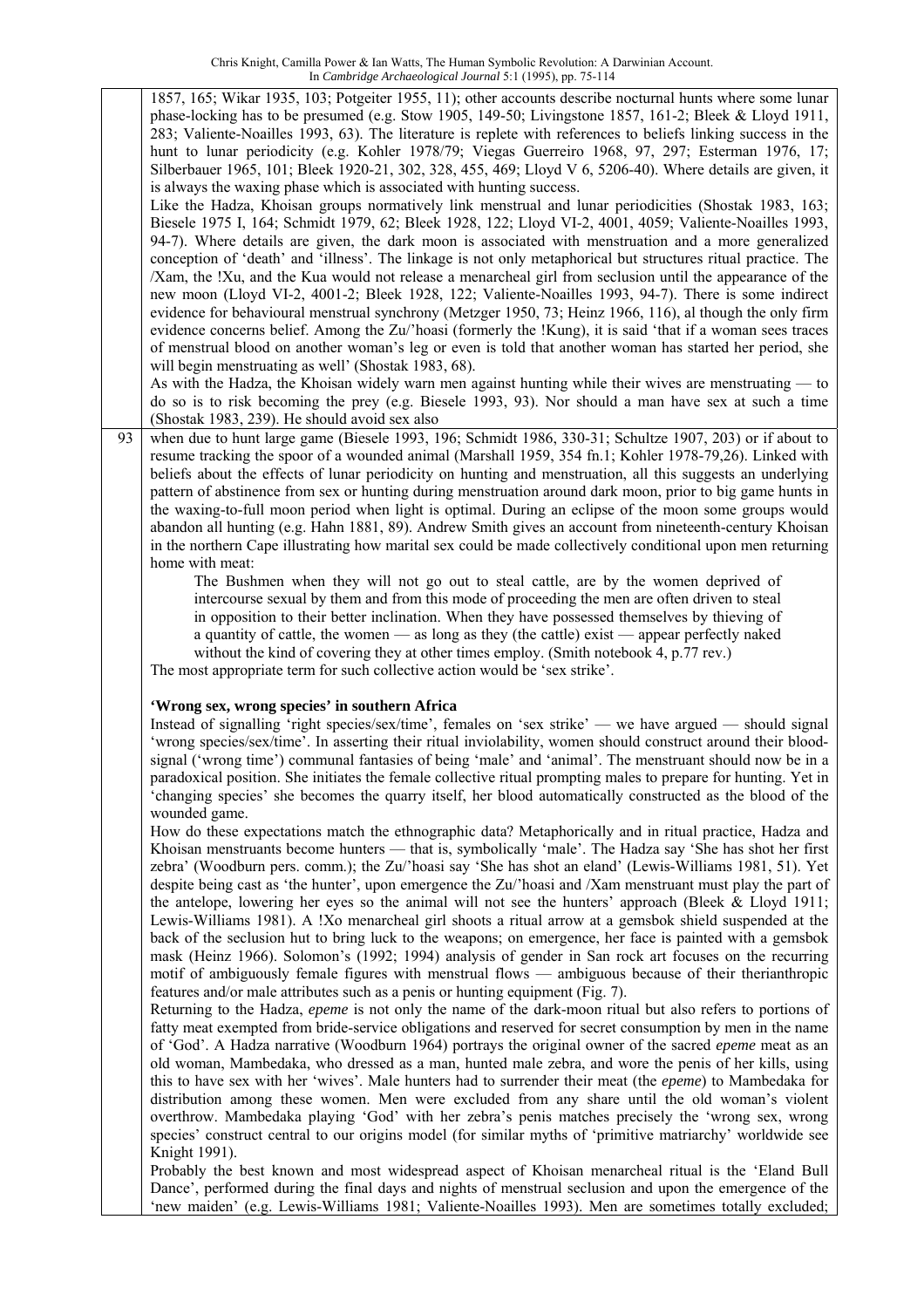alternatively, one or two older men in affinal relation to the menstruant may play the bull. In an elaborate 'wrong species' pantomime, the women mimic the courtship behaviour of eland cows, dancing around the menarcheal girl, exposing their buttocks to the 'Bull'. The Zu/'hoasi explicitly identify the menarcheal girl as this 'Bull Eland' (Power 1993). In conformity with predictions, the Khoisan consider such displaced 'animal sex' — in effect, 'anti-sex' — good for hunting luck. 'Human' or heterosexual marital sex, here as throughout the world, undermines hunting luck.

# **When do Khoisan use ochre?**

Ochre and haematite were widely used in Khoisan menarcheal observances. Among the /Xam the most socially inclusive use occurred in such ritual contexts (Lloyd VI-I, 3969 rev-3973), when the 'new maiden' presented all the women of the band with lumps of haematite for decorating their cloaks and faces. A !Kung (Zu'/hoasi) new maiden had a red

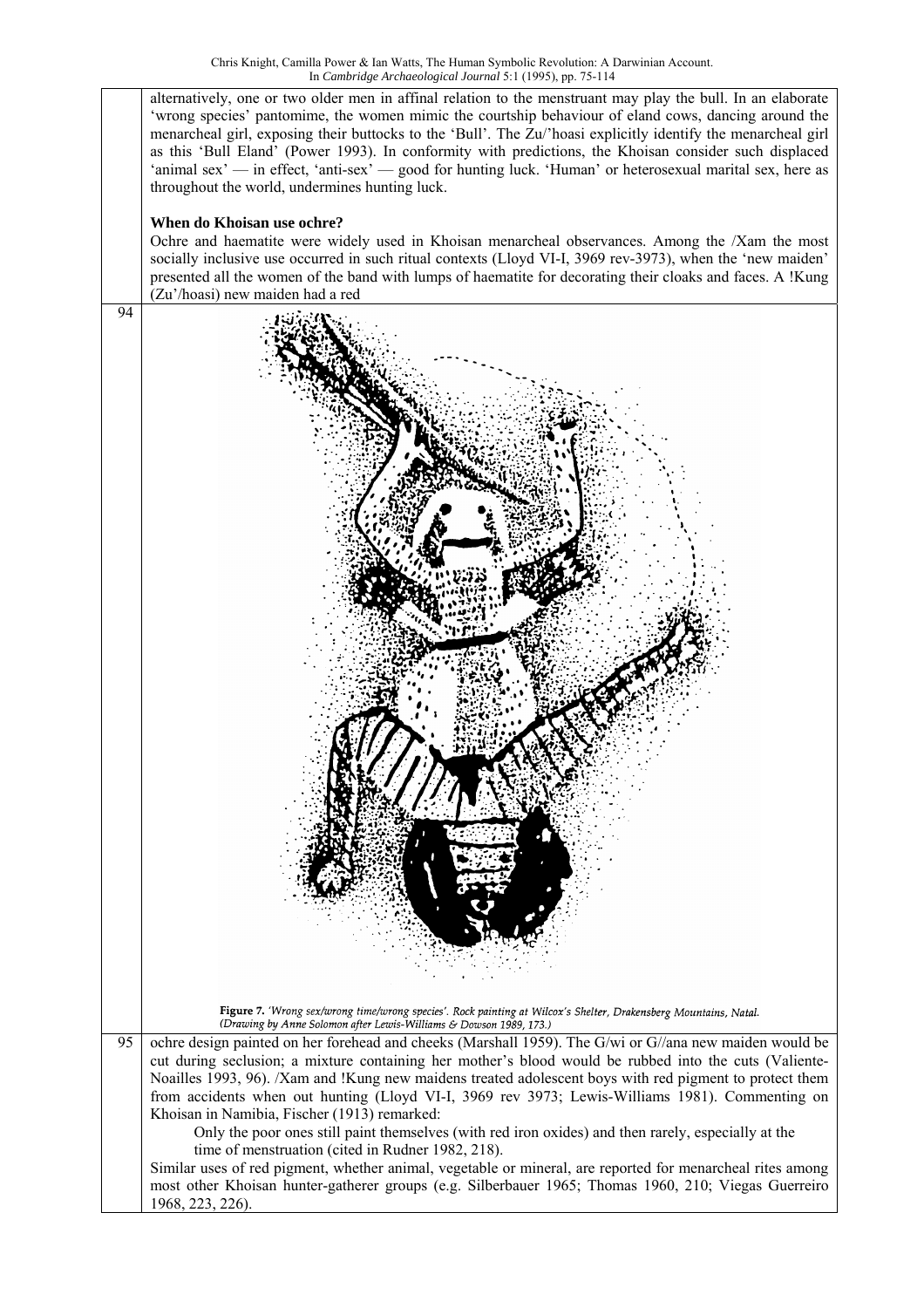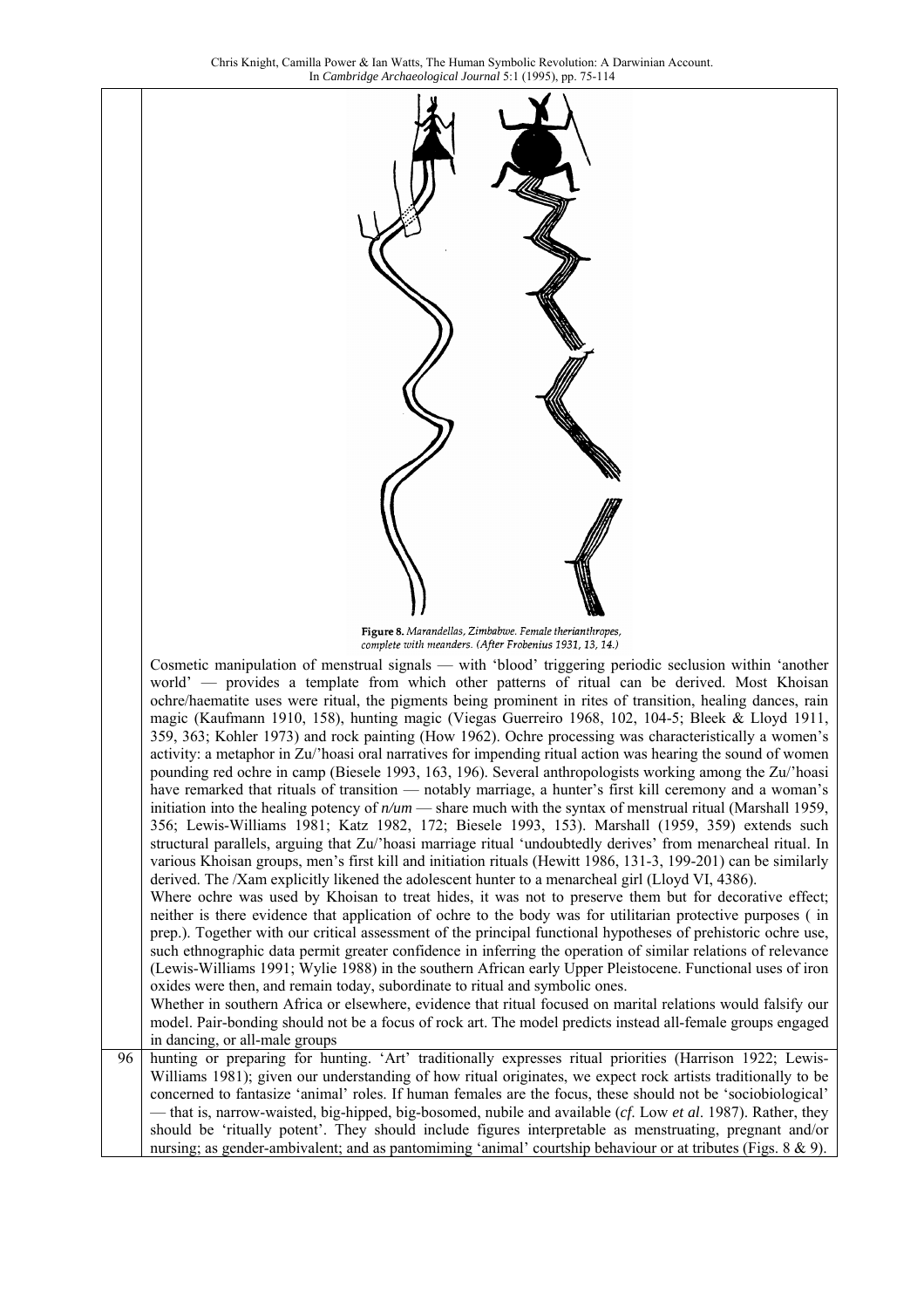

### **Acknowledgements**

some version of the 'Out of Africa 2' model of human origins.

Financial support from the University of London Central Research Fund, the British Academy and the L.S.B. Leakey trust for research in southern Africa is gratefully acknowledged. For access to ochre collections, thanks are due to Aron Mazel, Natal Museum; Lyn Wadley, Department of Archaeology, University of Witwatersrand; Peter Beaumont, McGregor Museum, Kimberley; John Kinnahan, State

anatomically modern humans. This ritual and symbolic evidence, at so early a date, lends support to at least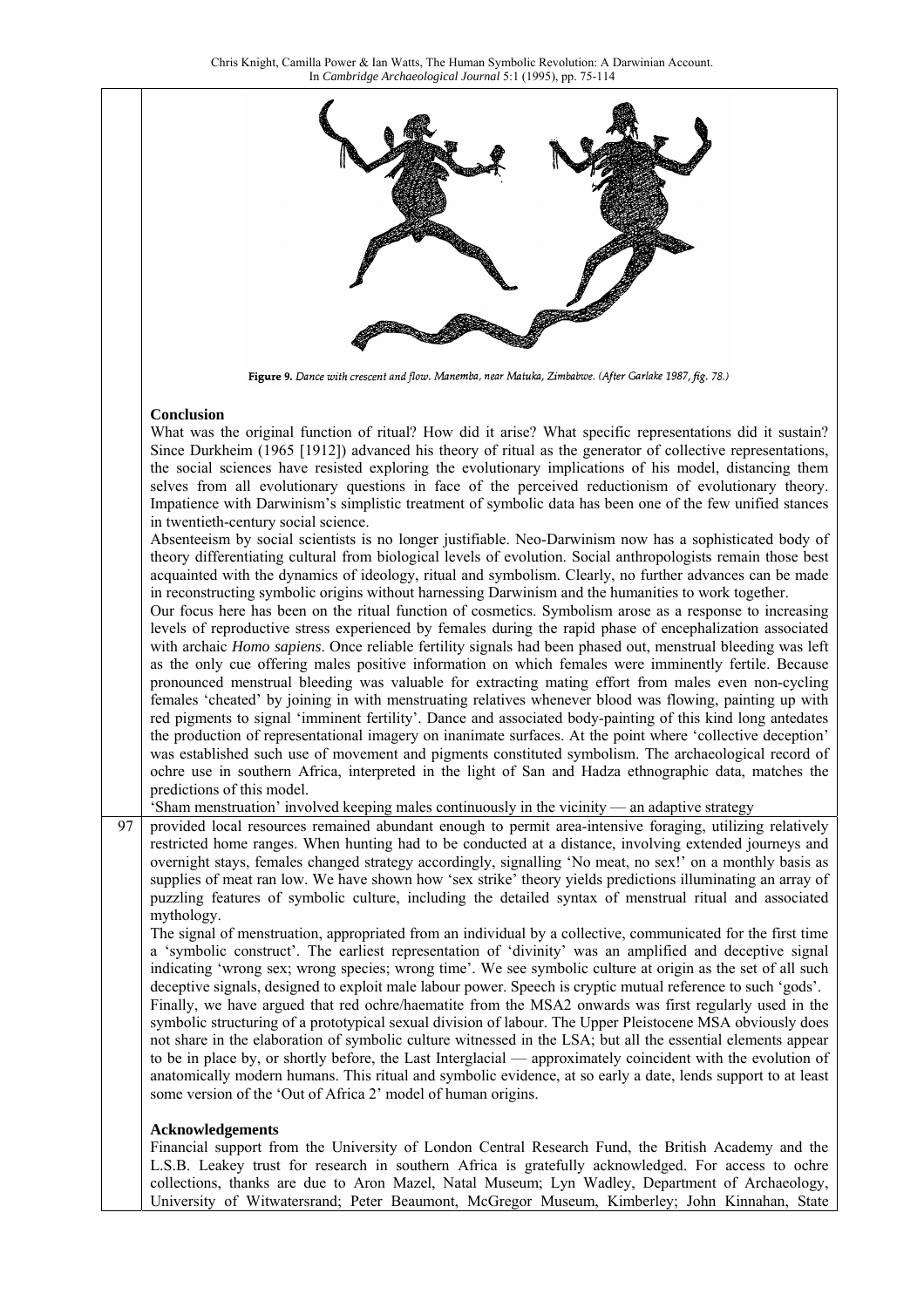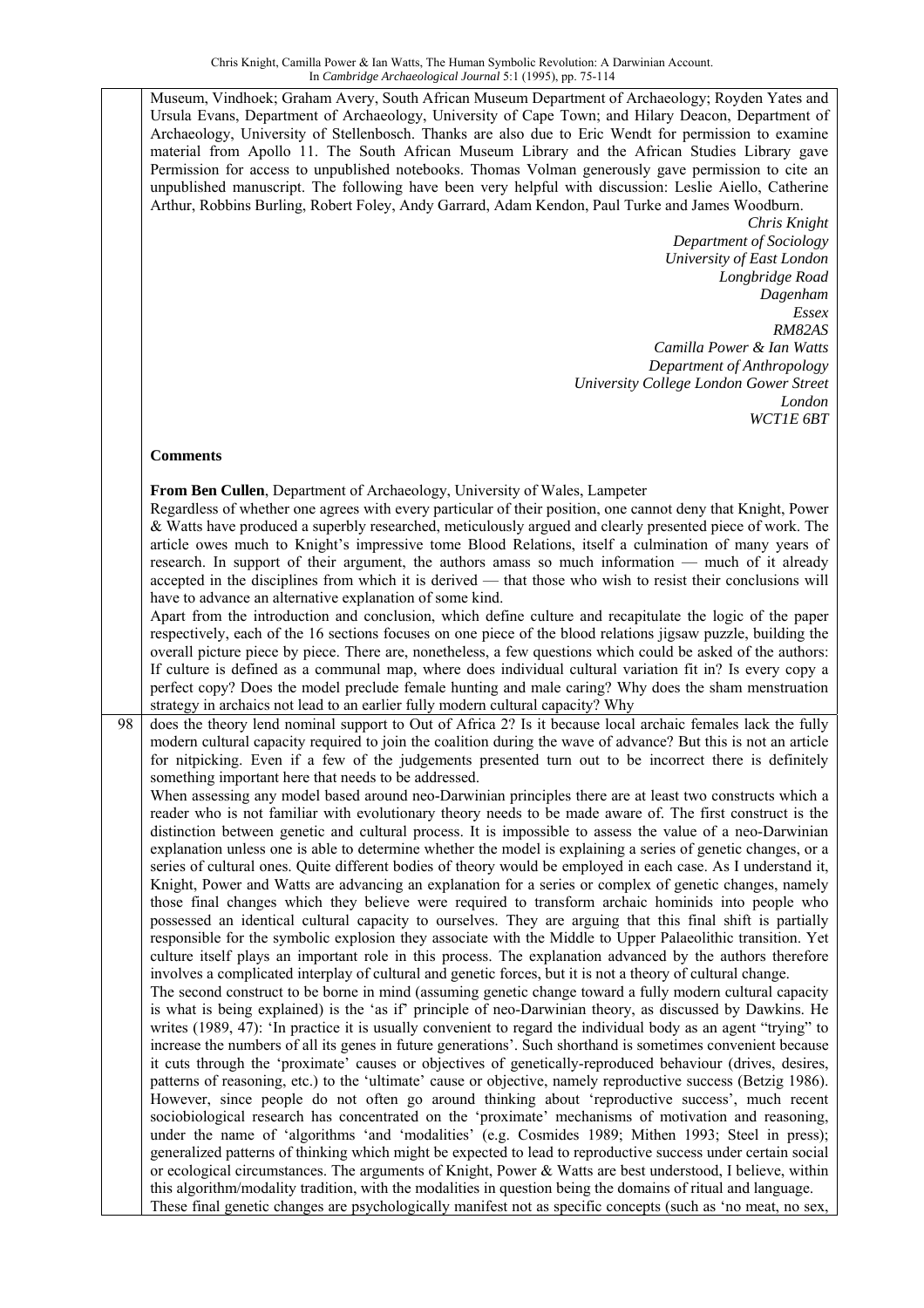as I need your help to share the cost of raising my bigger-brained offspring, and be reproductively successful'), but as a double-barrelled algorithm or bi-modality which integrates and explicitly interrelates the two capacities for ritual and language. This is one of the special innovations of the article. Previous models have seen the origin of the cultural capacity in one element, for example language (e.g. Cavalli-Sforza *et al*. 1988; Mellars 1991), which then produces the other aspects of the symbolic revolution as byproducts. By contrast, the authors argue that the two capacities of language and ritual are elaborated together, as two different skills are brought to bear on the same task — collective deception. Language enables the organization of the collective, while ritual becomes the vehicle of deception.

What makes the blood relations model so ingenious is that it sees collective deception as the outcome of a signalling paradox. Animal signalling normally involves evolution toward either conspiratorial whispering or loud deception, in social contexts of shared interest or competition respectively. But collective deception involves the concurrent elaboration of both kinds of signalling. Knight, Power & Watts then show how, in keeping with neo-Darwinian signal theory, this paradoxical human social situation arises where both shared interest and competition are endemic.

In summary, the value of the blood relations model can be understood as a series of syntheses of problems which have previously been held distinct. First, Knight, Power & Watts present a model of a fully modern cultural capacity as the synthesis of the two modalities of ritual and language, rather than positing one as the cause of the other. Second, in seeking an explanation for this double algorithm they present a model which explicitly integrates the two extremes of conventional neo-Darwinian signal theory — loud, apparently verified deceptions and accurate, conspiratorial whispers — into one adaptive strategy. Third, the authors actually specify plausible context in which just such an integrated double capacity might be required by the same individuals: where a coalition of individuals organize itself with honest, conspiratorial whispers, performing loud, collective rituals which effectively deceive those who were excluded from the coalition.

99 **From Alan Barnard**, Department of Social Anthropology, University of Edinburgh, Adam Ferguson Building, George Square, Edinburgh, EH8 9LL

The Darwinian evolutionism of Knight, Power & Watts is apparent here, but in another sense their work is better characterized as revolutionist rather than evolutionist (as indeed their title implies). By this I mean that their particular feminist brand of unilinear evolutionism, like Freud's (1950 [1913] 140-61) masculinist but also Darwinian version, depends not so much upon a sequence of events as on the single event which marks the beginning of symbolic culture. Everything, in their view, depends on the evolution of the capacity for collective deception, and on whether there was an actual 'sex strike' by a group of females at some specific time prior to 60 kya. This is how they themselves wish their theory to be judged.

I find the present article among the most convincing of all the works of the three authors. However, I do not hold to their implicit supposition that belief in a literal sex strike is at all essential for making good use of their brilliant analysis. The ethnographic material they report does not necessarily represent a set of survivals of the original collective deception. Nor does their theory represent a testable hypothesis, i.e. one which is falsifiable through either archaeological or ethnographic research. What is interesting is that, irrespective of the unfalsifiability of their hypothesis, the research programme these authors have pursued is as provocative and enlightening as any now on offer in either social anthropology or theoretical archaeology. Like Darwin, they have chosen Africa as the cradle of both humanity and culture, a notion which runs counter not only to earlier, and today less-tenable, theories of the physical origin of *Homo erectus* and *Homo sapiens*, but also

to the traditional social anthropological emphasis on Australian ethnography as the best model for early culture. The connections Knight, Power & Watts make between the origins of symbolic behaviour and the southern African archaeological and ethnographic record should be of great interest, both to southern African area specialists and to all archaeologists who confront issues such as the migration of *Homo sapiens* from Africa or the relevance of ethnographic analogy for the.construction of models of cultural origins.

For me, it does not matter either whether there really once was an original, collective sex strike, because the arguments Knight and his colleagues have been putting forward over the last decade have led to reinterpretations of ritual, rock art, and ochre use, among other things, which are of intrinsic interest. They shed light on issues such as the relative significance of ritual, other forms of communication, kin ties, and social contracts, all of which have been the object of decontextualized theoretical debate for over a hundred years. Knight, Power & Watts have here placed these debates more firmly in an archaeological context, though consideration of the issues they discuss is not dependent on a strict adherence to every detail of Knight's (1991) theory.

Evidence of menstrual symbolism in rock art, for example, may as easily relate to menstrual taboos and their association with hunting, which could either be specific to given culture areas or to given stages of social evolution, or, in a wider sense, general in the human psyche (if now hidden in the Western subconscious).

My own area of knowledge is Khoisan ethnography. The Khosian data discussed here are, on the whole, incontrovertible, though one correction may be of interest. Among the Nharo (Naron), it is not affine but rather a senior male of the 'grandfather/cross-cousin' category who in female initiations dances the part of the Eland Bull. This is significant because although the 'grandfather' cannot himself have a sexual relationship with the initiate, he nevertheless comes from the category which includes those who can. Thus the dance symbolizes the tension between sexual availability and non-availability, as well as between female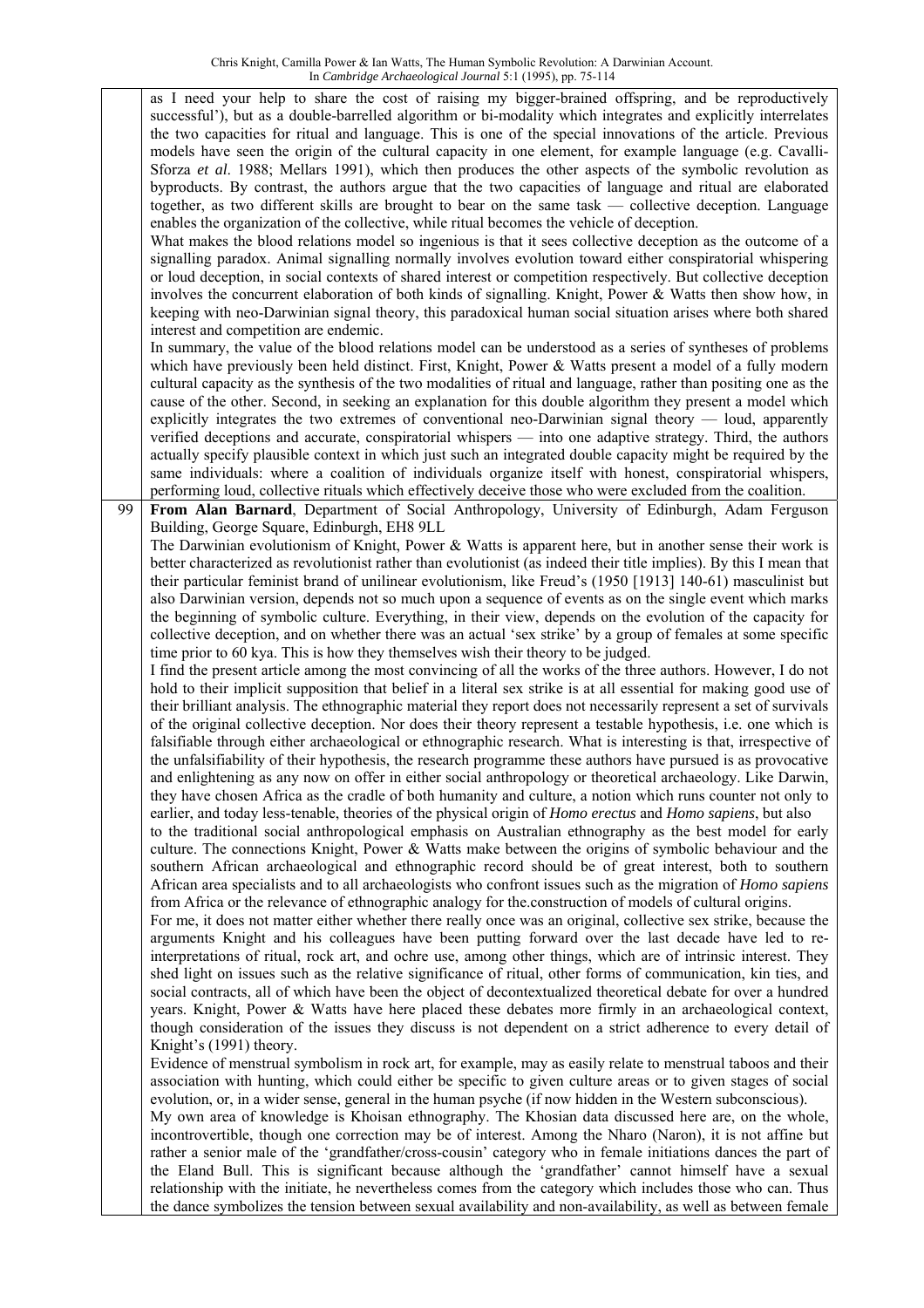and male (the initiate also being equated with the Bull), and between man chasing eland and woman being chased by man.

**From R.I.M. Dunbar**, Department of Psychology, University of Liverpool, P.O. Box 147, Liverpool L69 3BX

Naïve linear evolutionary accounts of human behaviour were rampant during the latter part of the last century. The reaction against them was no doubt justified. Biologists took equal umbrage at similar phenomena within their own discipline. Unlike the biologists, however, it seems that social scientists attempted to sweep history firmly under the carpet and out of sight. Unfortunately, such tactics are to no avail. it is naïve to assume, as most anthropologists and sociologists implicitly do, that human behaviour has been as it is now since before the dawn of time — or that, if things were once different, the tortuous historical sequence of how it got from some ancestral state to its current form is not an interesting question or one that is open to investigation (the error into which the bewildered advocates of post-modernism have fallen).

Any account that seeks to explain why (as

100 opposed to 'how') a particular historical development took place must be a Darwinian one: despite a century and a half of intensive searching, we have failed to find any suitable alternatives to Darwin's theory of evolution by natural selection (at least in its modern form, with genetic and cultural drift and other 'non-Darwinian' components added in).

Our problem in dealing with the past, however, is that it becomes difficult to be sure that we have understood the conditions that prevailed at the time. It is in the environmental forcing of behaviour that the Darwinian processes work. Knight *et al*. argue forcefully that culture arose through the need to coordinate behaviour within the group (and specifically to coordinate the behavioural strategies of females in order to force the males to provide them with high quality foods from hunting). I am not competent to comment on either the archaeological or the ethnographical evidence they adduce in support of their hypothesis, but (pared of the evocative languages which Knight *et al*. sometimes use to describe them) the biological components at least make some sense and are at least as plausible as any alternatives that have been offered. The proximate cause of that need is reasonably clear: the extraordinary cost of reproduction for large-brained humans. The point of origin of these behaviours and the cognitive skills that underpin them cannot predate the time at which hominid brain size exceeded the levels at which females could service their own needs. Were they to do so, the hypothesis advanced here would collapse. What we cannot yet say is what ultimate factors forced these developments in the first place. We know that they must have had something to do with dramatically increasing group sizes (Aiello & Dunbar 1993), but we have yet to come to serious grips with the ecological factors which drove the increase in group size.

Knight, Power & Watts will surely be the first to admit that they cannot have provided all the answers. Nonetheless, their service to the community will be enough if it forces us to focus on the substantive issues. In the immortal words of the biologist Robert MacArthur, in science it is often more important to be interesting than to be right.

## **From Brian Boyd, Paul Pettitt & Mark White**, Department of Archaeology, University of Cambridge, Cambridge, CB2 3DZ

We congratulate the authors for a stimulating and innovative model which attempts to define the nature of the 'symbolic revolution'. As the authors note, testing this model against the archaeological database is critical to its success. We do not feel that the evidence presented is as clearly supportive as the authors believe and that more parsimonious explanations are passed over in favour of symbolic interpretations.

Absolute numbers of archaeologically recovered ochre fragments are crucial to the model's success. The presented data comes entirely from caves and rockshelters, most of which have extremely complex depositional histories, often involving major erosional episodes. As Volman (1984) notes, most MSA horizons have been reduced to lag deposits and even the thinnest of these are probably compacted occupational palimpsests. Moreover, haematite is wide spread in limestones and ferruginous quartzites and often forms in sedimentary contexts (Teodorovich 1961; Berry *et al* 1983). It is, therefore, a ubiquitous element of cave/rockshelter deposits; and the presence of plaques and crayons may simply be the result of haematite's natural tabular or columnar habit. In this sense we wonder how reliable absolute counts of fragments are in reflecting an 'explosion' in the use of ochre, and how certain are the authors that the majority of the haematite has been anthropogenically, rather than autochthonously, introduced? Could the under-representation of ochre from Early Stone Age sites merely be the result of the lack of cave sites and general poor preservation of deposits from this period? If so, then the 'dramatic' increase in the number of fragments from around 110 kya may be illusory. Additionally, the sampling problems associated with the MSA1 and the possibility that Last Interglacial (= MSA2a) depositional histories differed widely from subsequent cold stages makes it very difficult to sustain statements about the appearance of this mineral in the archaeological record. Given the vast periods of time represented by the deflated cave deposits, the absolute numbers of ochre fragments are extremely low. Numbers of crayons and utilized pieces are even lower. Is the available archaeological resolution really fine enough to support the model?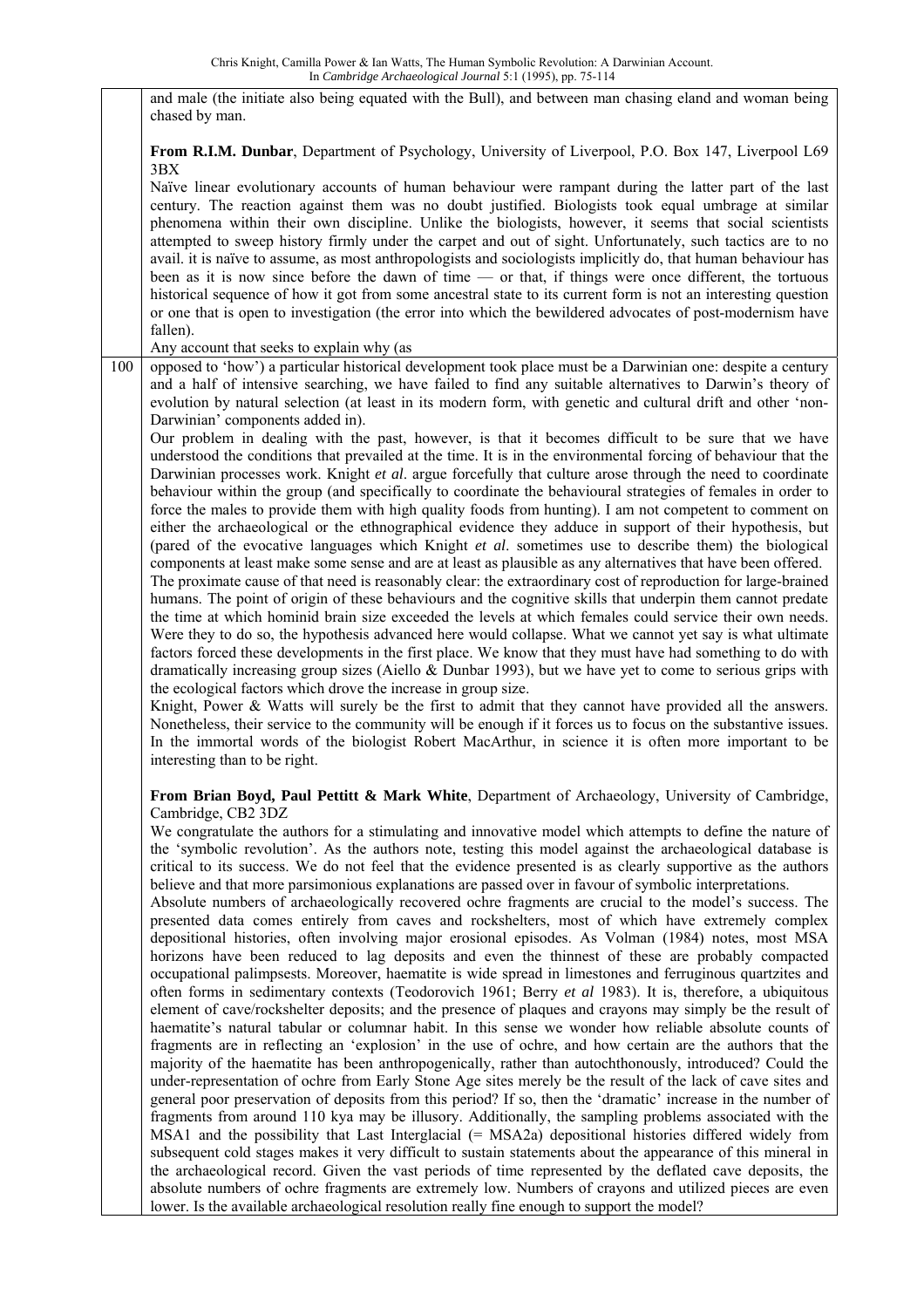If we assume that the haematite has been humanly introduced, the problems concerning the more utilitarian uses of ochre need to be addressed more fully. The authors deal only with hide preservation and suggest that with such a use the surface area of ochre fragments would be maximized. This would only hold, however, if the ochre was applied directly to hides. If the ochre were powdered, perhaps by abrasion with flakes, one would expect to find the striated fragments seen in Figures 3 to 6. Powder

101 could be mixed with fat or other substances before application as a paste for many protective uses (Bahn & Vertut 1988, 69-70). Can the authors confidently eliminate these more utilitarian uses of ochre? If they cannot, then the archaeological application of their model is significantly weakened.

Further, the authors claim that there exists 'indirect evidence that lunar phase-locked hunting was a significant component in early modem human animal procurement stategies during the dry season, when females would have been under greatest nutritional stress' (p. 93). What form does this evidence take? The notion of the lunar cycle as some kind of biological and social determinant requires comment. Firstly, the authors assume that women's menstrual cycles are somehow locked into the lunar cycle; but we do not know either the timing or duration of Neanderthal or early modern human menstrual cycles, nor their periods of gestation, etc.. It is quite conceivable that they differed considerably from modem populations in these aspects. We argue, therefore, that the menstrual cycle was not integral to the structuring of 'animal procurement strategies'. If hunting practices are 'periodic' in any way, then surely they are structured not according to human biological cycles, but to the seasonal cycles of animals as they move through particular landscapes.

Finally, it seems ironic that a model which attempts to produce a 'female-led' symbolic revolution ultimately falls back on stereotypical perceptions of the man-the-hunter/women-at-home dichotomy so characteristic of evolutionary, processual and structuralist perceptions.

**From Sue Taylor Parker**, Department of Anthropology, Sonoma State University, 1801 East Cotati Avenue, Rohnert Park, CA 94928, USA

On the basis of Chase's concept of 'symbolic culture' the authors of this paper declare that their task is '...to elucidate the conditions necessary for collective deception to evolve, and — since no better paradigm exists — to do so within a neo-Darwinian, behavioural ecological framework' (p. 77). In a larger frame their aim is to explain the evolution of symbolic culture as a strategy females devised to garner greater male parental investment in the face of the extra energy costs arising from increased encephalization. According to their multi step scenario, females first evolved concealed ovulation, then menstrual synchrony, then menstrual displays, then kin-based sham menstruation and finally sex strike.

More specifically, they argue that once menstruation evolved as a display or signal of impending fertility (see Paige & Paige 1981 for a quite different treatment of this theme), it became the target of mimicry through deceptive borrowing of menstrual blood or use of blood-coloured pigments (sham menstruation) by coalitions of female kin. According to their model, the critical juncture for symbolic cultural evolution came when displays became '...a matter of monthly habitual performance, irrespective of whether any local female is actually menstruating. Once such regularity has been established, females have effectively created a communal construct of 'Fertility' or 'Blood' no longer dependent on its perceptual counterpart.' (p. 81). Finally, in the sex strike, female kin acted as ritual conspirators by collectively withholding sex from men during a monthly cycle preceding special hunts. Females did this by ritually signalling the reversal of the 'specific mate recognition system' 'wrong species/sex/time' sometimes through 'monstrous therianthropic fictions' which constituted the first gods.

The authors frame their problem in a set of questionable presuppositions. They invoke encephalization as a background condition which requires no explanation. They also presume that the representations of symbolic culture are necessarily religious and fantastical in nature. In relation to linguistic and cognitive models, their discussion of symbolic culture and speech is underdeveloped. It therefore tends to conflate various levels of complexity. They fail to acknowledge, for example, that symbol use is cognitively simpler than language: developmentally, use of symbols emerges during the second year of life and presages the onset of language development (Piaget 1962; Bates 1979). Negation precedes full grammatical language which develops slowly and is only complete in adolescence (e.g. Menyuk 1977). Comparative data suggest that great apes are capable of learning and using symbols though they are incapable of full grammatical language.

Given the common ancestry of great apes and humans, it is therefore reasonable to infer that symbol use evolved early in hominid evolution and long preceded the emergence of full fledged language (Parker 1985). If this is true, then the authors' task is to explain the selection pressures favouring the emergence of full propositional language rather than symbol use. Presumably, selection for propositional language involved messages more various and complex than the simple ritual reversals 'right/wrong' which the authors propose. A plausible candidate for such reproductively related selection pressures on language and cognition in the Upper Palaeolithic

102 is planning and execution of alliances for resource and mate exchanges among families in adjacent groups (e.g. Gamble 1986; Parker & Milbrath 1993). Planning such alliances requires new kinds of entities (i.e. promises of reciprocation) which are not fantastical. It also provides ample opportunities for the collective deception the authors propose to explain.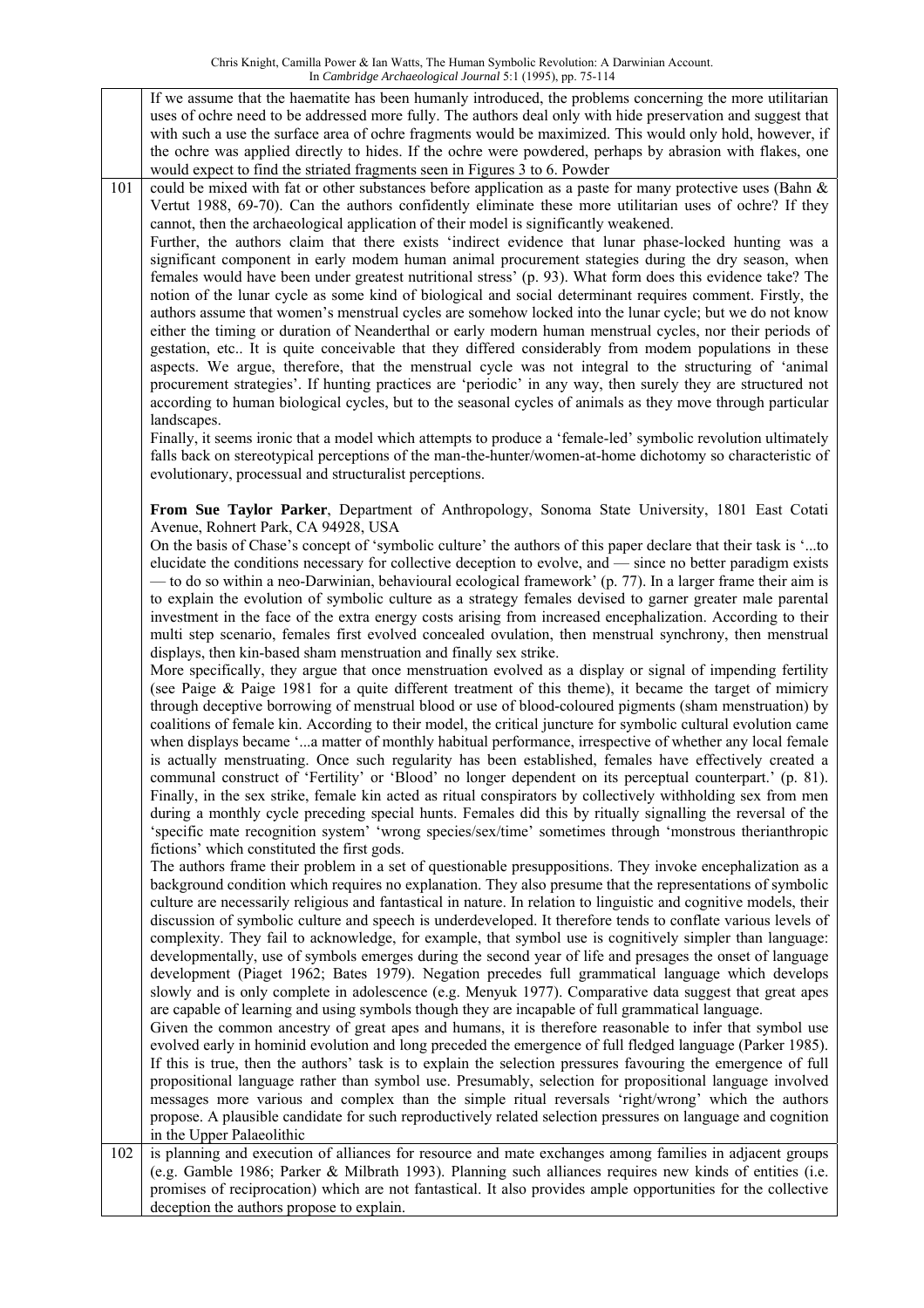In touting their model, the authors claim that '...the most decisive advantage of [their] "female manipulation" model is that it can explain the emergence of collective deception — hence ritual, language and symbolic culture generally. It is this which previous male-biased models have been unable to achieve' (p. 82). I question this on theoretical grounds.

First, the 'female manipulation model' does not accord with sexual selection theory: the authors' claim that 'Any focus on evolutionary change obliges us to adopt something of a female bias. This is because according to standard socioecological models, changing ecological variables drive changes in mammalian mating systems via changes in female strategies not male ones' (p. 81). This claim is anomalous given that among closely related species, males commonly differ more in sexually selected characteristics than females do (e.g Eberhard 1985; Kummer 1970). This phenomenon can be understood in relation to the role of female choice (= female manipulation?) and male competition in species divergence in male characters during speciation (e.g. West-Eberhard 1983; Parker 1987). Furthermore, it is clear that the major shift in reproductive strategies in hominids occurred in males rather than females, first, in the shift to greater parental investment in the form of provisioning of female and offspring especially with hunted meat, and second, in the formation of intergroup alliances particularly through exchanges of wives.

Second, the authors' model of collective or co operative female strategies is also anomalous in failing to counterpose alternative strategies characteristic of competitors within the population. The authors might, for example, have proposed that females with kin who cooperated in the sex strike might have garnered greater paternal investment than females in kin groups who failed to do so. One difficulty with this model lies in its neglect of female competition and the potential for cheating by individual females. Another difficulty lies in its assumption that fertile females lived in extended kin groups. Given the more common pattern of male philopatry and female dispersion in great apes and humans this is a questionable assumption (e.g. Pusey & Packer 1987).

Finally, their menstrual model neglects to counter relevant ethological and ethnographic theory and data which suggest that the ritual and reproductive significance of the colour red is over-determined (e.g. Brain 1979). Red is not only the colour of menstrual blood and the colour of sexual organs, it is also the colour of blood of injury, the colour of animal blood, the colour of heated objects, the colour of anger and excitement. Many animal species display red in courtship and territorial displays. From this perspective the use of red pigments by early humans is almost predictable and need not be tied uniquely to menstrual blood.

Despite the limitations of the authors' model, it has the sanguine effect of drawing attention to the possibility that menstruation might have been a ritualized display of fecundity in human females, and that red pigments might have been used by humans to mimic physiological states including menstruation — in various kinds of reproductive rituals.

### **Note**

1. It is interesting to note that the 'species recognition model' that the authors invoke in relation to the base meaning 'right/species/sex/time' is founded on the old 'lock and key model' of animal genitalia and courtship which preceded the sexual selection model for speciation and courtship and copulation (e.g. Eberhard 1985; West Eberhard 1983).

**From Laura L. Betzig**, Co-Director Evolution & Human Behavior Program, Museum of Zoology, University of Michigan, Ann Arbor MI 48109-1079, USA

This is a complicated piece of work. At the most general level, I think Knight, Power & Watts are absolutely right. They write: 'Impatience with Darwinism's simplistic treatment of symbolic data has been one of the few unified stances in twentieth-century social science', and that 'Absenteeism by social scientists is no longer justifiable'. Darwin's is the only good theory of life we have; any good theory of human life symbolic or otherwise —will have to reckon with it.

I think several more specific points in the article are insightful. Among them: rituals, as 'loud, multi-media displays, stereotyped and prone to massive redundancy' are likely to be deceptive, while speech, 'at low amplitudes, requiring minimal redundancy and at astonishingly high speeds' is more likely to be cooperative. And: ritual, about 'gods' or other things 'out of space and out of time', should have selected for complex syntax.

103 At the nitty-gritty level, however, I'm muddied. Whether or not women really do synchronize menstruation is a moot question (e.g. Wilson 1992); in at least one well-studied contemporary group, the Dogon, menstrual status is honestly advertised by use of menstrual huts (Strassmann in press); and most human females, in natural fertility societies, are pregnant, lactating, pre-menarcheal or post-menopausal most of the time (Short 1976). Not being a man myself, I'm not sure how well the application of ochre to a pregnant, lactating, pre-menarcheal or post-menopausal woman would mimic the flow of menstrual blood. And it isn't clear how likely women would be to deceive men collectively. Signals of fertility status have been, on the contrary, seen as aspects of female—female competition (Pagel 1994). If being one of the rare, fecundable ones makes it easier for me to attract a better defender, a better baby-sitter, a better provider, and/or better genes, then why should I lend my blood — or my ochre — to my sister?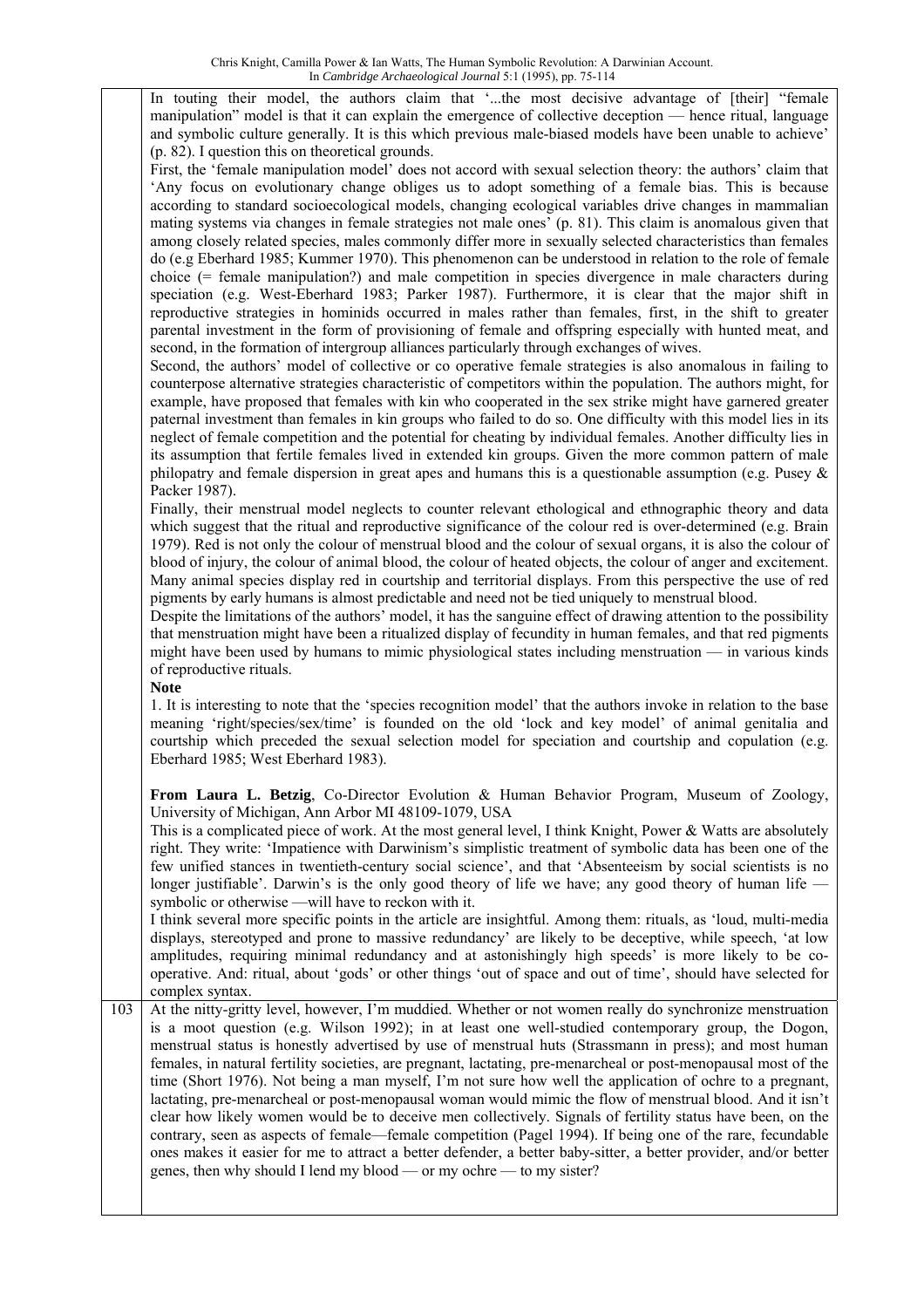### **Reply from Chris Knight, Camilla Powers & Ian Watts**

Locating us within the neo-Darwinian 'algorithm/modality' trend in evolutionary psychology, Cullen believes we have solved a difficult jigsaw puzzle. The pieces fit; no other solution has been proposed. There remain bumpy areas — but any hostile critic must demonstrate some alternative solution not just to parts but to the whole puzzle.

Barnard finds our research programme 'as provocative and enlightening as any now on offer in either social anthropology or theoretical archaeology'. Faithful to a tradition in social anthropology which denies the testability of any evolutionary model, he is less interested in whether our revolution 'literally' occurred. We align ourselves with the sciences in rejecting untestable theories. Dunbar concludes 'it is often more important to be interesting than to be right'. But we are not too interested in wrong hypotheses. Had we been wrong — had females not 'literally' pursued the strategies we model — we doubt we could have seemed interesting at all.

Working from purely Darwinian premises, we specify the initial signature of ritual potency, and predict that subsequent ritual elaborations should replicate that signature. Barnard thinks equally good use could be made of our 'brilliant analysis' even were its central tenet wrong. We disagree. It is because our model approximates the correct initial conditions that we can achieve a fit between our predictions and detailed Khoisan mythico-ritual data which Barnard endorses as 'on the whole incontrovertible'. Any competing model of cultural origins must achieve as good a fit.

Boyd *et al*. claim an absence of 'clearly supportive' archaeological evidence. Absence of evidence — since it cannot falsify anything — lacks force as an argument. Our model will fall under the weight of positive evidence it cannot allow — examples being pre-hunt rituals prescribing indulgence in marital sex; menstrually potent women cooking meat; rock art traditions focused on the human pair-bond. We await falsification of the predictions our model actually specifies.

Our 'time-resistant' mythico-ritual syntax owes much to Lévi-Straussian structuralism; contra Barnard, it is not to be equated with earlier doctrines concerning 'primitive survivals'. To Barnard, the connections we discern are of interest to archaeologists evaluating the relevance of ethnographic analogy, but this seems at odds with his own position on testability. What relevance can any ethnographic analogy have for archaeologists investigating earliest symbolism, if no model of origins can be falsified using ethnographic data? We are not playing intellectual games. We take as axiomatic that a theory of symbolic origins must be tested against symbolic cultural data. Does our model provide the most parsimonious explanation for the abundance of red ochre in the southern African MSA record, for the 'wrong sex, wrong species' configuration in African hunter- gatherer initiation rituals, for the persistent mythico ritual linkages between the moon, menstruation and hunting luck?

Boyd *et al*. query the robustness of the archaeological iron oxide data. We acknowledge that this data needs to be refined, but we are confident that it is, at a gross level, reflecting past human behaviour. Taking their points in turn, we focused on cave/rockshelters because there are so few MSA open site excavations and just a handful that can be tied into Volman's informal technotypological chronological scheme. Lagged deposits do not represent the majority of our sample but about one third. The processes resulting in lagged deposits remove organic materials and in some circumstances may remove small lithic and ochre fragments. They do not appear significantly to affect the representation of ochre relative to lithic material. Where sites have both MSA2a and 2b assemblages, while different environmental conditions can sometimes be demonstrated, similar depositional histories generally obtain (e.g. Klasies River Mouth and Border Cave). Regarding the translation of absolute numbers into a relative

104 percentage frequency, we note that the range of values from 0 per cent to around 11 per cent is similar to that reported ethnoarchaeologically in the Western Desert of Australia (Nicholson & Cane 1991). The aggregated frequencies from the MSA2b onwards are only six to four times lower than the 2 per cent reported in Australia, which could easily be accounted for by the absence of any small lithic debris in the Australian inventories.

Was this ochre humanly introduced? Boyd *et al*. do a disservice to the professionalism of southern African archaeologists, who routinely make distinctions between ferruginous crusts, ferruginous deposits and pieces of ochre. Equally, when these archaeologists use the term 'crayon' or 'pencil' they do so to refer to particular end products of human modification. One of us examined material from 13 of the 28 sites used in the sample. Visible signs of modification accounted for between 8 and 30 per cent of most assemblages. It is precisely because ochre is so common in quartzites, limestones, shales, mulls, etc., that archaeologists can compare archaeological frequencies across, for example, the Middle-to-Upper Palaeolithic transition (e.g. Couraud 1991). We are merely doing the same in an African context. In virtually all the assemblages examined, a wide variety of forms of iron oxide were encountered, many of which were clearly from different sources. While the majority of the material examined was almost certainly of local origin (as with lithic raw materials), a variable proportion is clearly exotic. At Boomplaas, for example, the dominant pigment is a shale believed to have been transported c. 70 km (Deacon pers. comm.). In short, we are reasonably confident that less than 1 per cent of the total material examined was of 'autochthonous' rather than anthropogenic origin.

We focused on the hide-preservation hypothesis because this is the one that has most concerned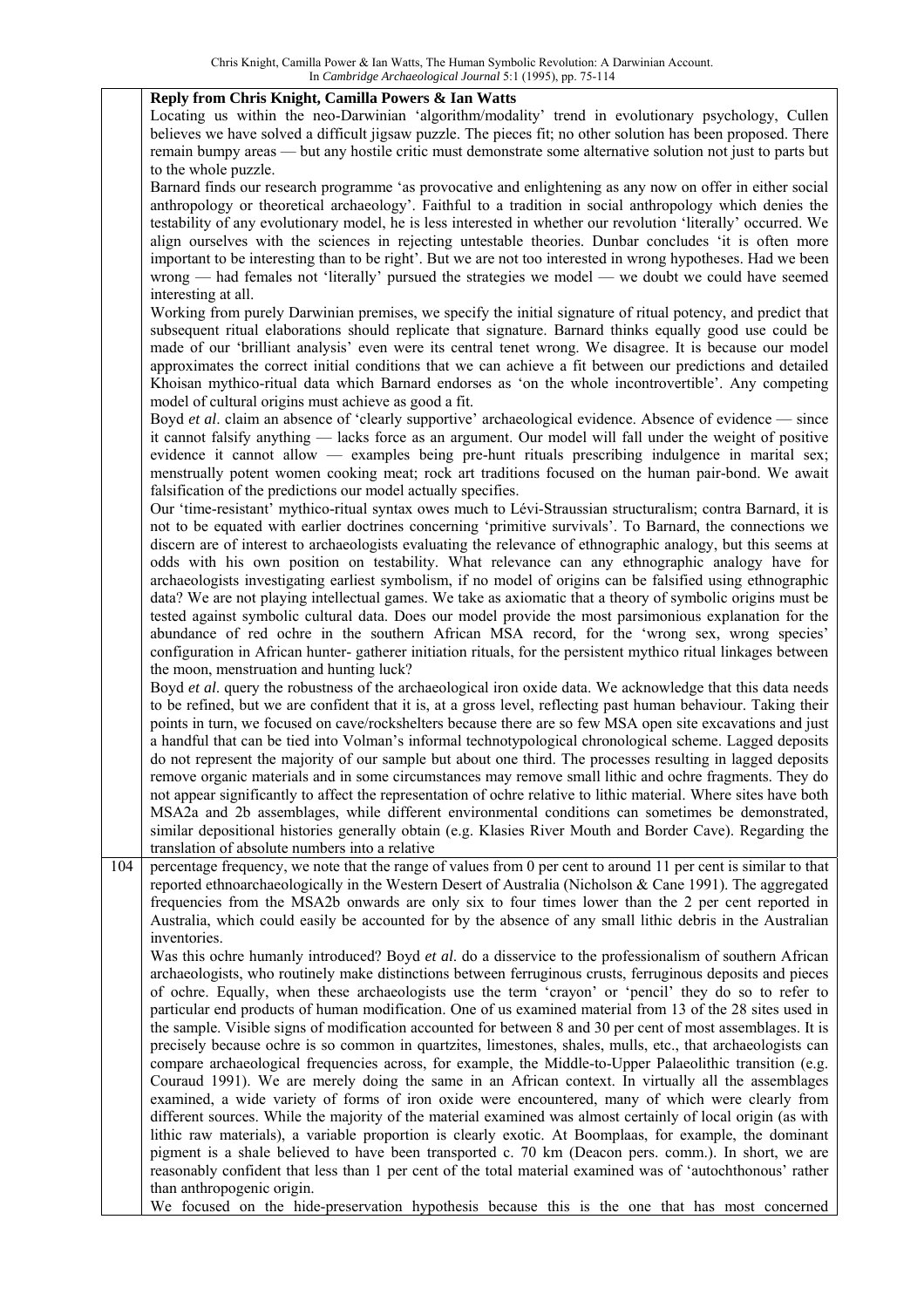|     | archaeologists for the last 17 years. Many of the criticisms we raised against this as a general explanatory                                                                                                                |
|-----|-----------------------------------------------------------------------------------------------------------------------------------------------------------------------------------------------------------------------------|
|     | model apply equally to other protective uses. The overwhelming majority of utilized pieces were ground;                                                                                                                     |
|     | neither the grinding of pigments nor the possible mixing with fats (not archaeologically discernible) would                                                                                                                 |
|     | discriminate between hide processing and body painting. Our point was that hide processing would not                                                                                                                        |
|     | account for the minority of ground pieces with sharp points, honed edges, etc As far as the scored pieces                                                                                                                   |
|     | are concerned, we were simply drawing attention to the non-random nature of some of the marks and                                                                                                                           |
|     | possible patterns. That such scoring would produce a powder is not in doubt. Finally, we were not ruling out                                                                                                                |
|     | utilitarian functions for ochre, but arguing that if these were the only uses, the full range of data encountered                                                                                                           |
|     | would not be explained. Our conclusion was that more utilitarian uses of iron oxide were secondary to ritual                                                                                                                |
|     | body painting.                                                                                                                                                                                                              |
|     | Boyd et al. believe Neanderthal gestation lengths may have diverged from those of modern women. The                                                                                                                         |
|     | evidence of the Kebara 2 skeleton (Rak & Arensburg 1987), found with a pelvic canal of the same diameter                                                                                                                    |
|     | as in modern humans, shows that Neanderthal mothers cannot have had a period of gestation longer than we                                                                                                                    |
|     | do because otherwise their babies' heads would have been too large at birth. Boyd et al. surely are not                                                                                                                     |
|     | suggesting that Neanderthal gestation lengths were shorter? We reject their further suggestion that 'early                                                                                                                  |
|     | modern humans' — members of our own species — can differ from the species' mean gestation or<br>menstrual cycle length!                                                                                                     |
|     | Citing only our summary while ignoring the substantial archaeological and ethnographic references we                                                                                                                        |
|     | provide on the previous page, Boyd et al. request 'evidence' for lunar phase-locked hunting among early                                                                                                                     |
|     | humans in Africa. Historical and ethnographic local precedents suggest that any specialist hunting at dry-                                                                                                                  |
|     | season pan-margin sites was nocturnal, hence necessarily restricted to moonlit nights up to and around full                                                                                                                 |
|     | moon. Boyd et al. fail to appreciate that it is not Knight et al. who are inventing a link between                                                                                                                          |
|     | lunar/menstrual periodic rituals and hunting schedules. It is native hunter-gatherer models, Khoisan and                                                                                                                    |
|     | Hadza, which actively assert this linkage as an ideal. The final throwaway remark of Boyd et al. merely                                                                                                                     |
|     | panders to academia's current canons of political correctness.                                                                                                                                                              |
|     | Alone of the commentators, Parker flatly opposes our model, referring readers instead to her proposed                                                                                                                       |
|     | alternative (Parker 1987; Parker & Milbrath 1993). This is a version of what Richards (1987) has dubbed the                                                                                                                 |
|     | 'prostitution' theory — a narrative central within old-fashioned popular Darwinism (cf Morris 1967; Ardrey                                                                                                                  |
|     | 1969; Tiger & Fox 1974). Since our model was an assault on precisely this outdated, male-biased paradigm,                                                                                                                   |
|     | we expected no support from this quarter.                                                                                                                                                                                   |
|     | In Parker's alternative, females compete to offer sexual favours to dominant males, 'sexual selection for                                                                                                                   |
|     | increasing male control of females through provision of meat' explaining successively 'bipedalism' and                                                                                                                      |
|     | 'language' (Parker 1987). Females are enticed by early Homo males to special butchery-sites where they                                                                                                                      |
|     | solicit provisions in exchange for sex, inciting males to aim missiles at one another in their struggles for                                                                                                                |
|     | control (1987, 246). Parker pictures 'rules' and 'language' as additional weapons in the armoury                                                                                                                            |
| 105 | of such sexually aroused males, deployed increasingly in place of physical weapons (1987, 245-7). Over                                                                                                                      |
|     | time, all this is said to explain 'reduced canines', 'hunting', 'alliances', successive levels of 'planning' —                                                                                                              |
|     | and symbolism culminating in 'propositional language' (Parker 1987; 1993).                                                                                                                                                  |
|     | In a palaeoanthropological 'Just So' story, one thing is strung alongside another to make a narrative, the only<br>constraint being to end up with contemporary Man. If 'selfish gene' Darwinism has accomplished anything, |
|     | it has been to curb such narrative freedom by insisting on sociobiology's calculus of fitness benefits and                                                                                                                  |
|     | costs (Hamilton 1964). Parker nowhere counts the costs to females burdened by encephalized offspring of                                                                                                                     |
|     | the kind of male sexual behaviour she posits. We are at a loss to understand how long-term male investment                                                                                                                  |
|     | could have emerged from the dynamic of male competitive struggle and short-term promiscuous exchange                                                                                                                        |
|     | which she envisages. Why should such competitive females have lost their oestrus signals? How can                                                                                                                           |
|     | insecure males prioritizing mate-guarding of females afford to take time out to hunt big-game? As for                                                                                                                       |
|     | 'language', given the costs of unreciprocated honest signalling, we fail to comprehend how any kind of                                                                                                                      |
|     | shared symbolic domain could have been founded in such scenes of sexual chaos (Knight 1991, 183-90).                                                                                                                        |
|     | Parker's assertion that 'the major shift in reproductive strategies in hominids occurred in males rather than                                                                                                               |
|     | females' is baffling. Admittedly, prior to the emergence of selfish-gene Darwinism, it was difficult to 'see'                                                                                                               |
|     | female strategies (Haraway 1989, 176-9): the functionalist/group-selectionist paradigms of the 1960s treated                                                                                                                |
|     | females as appendages. Any increased male parental investment would automatically be attributed to males                                                                                                                    |
|     | as the 'dominant' sex. Selfish-gene Darwinism has exposed the inadequacy of such methodologies. Positing                                                                                                                    |
|     | 'greater parental in vestment in the form of provisioning of female and offspring especially with hunted                                                                                                                    |
|     | meat' lacks force as an evolutionary argument unless the fitness costs to males of such commitment are                                                                                                                      |
|     | taken into account.                                                                                                                                                                                                         |
|     | The thrust of our discussion of human brain evolution was to explain what drove the novel scale of male                                                                                                                     |
|     | investment. We can infer profound changes in hominine female sexual strategies from the considerable                                                                                                                        |
|     | changes which have occurred in female reproductive physiology. Instead of belittling the contribution of                                                                                                                    |
|     | either sex, our model addresses the interaction of conflicting male/female reproductive strategies. Parker                                                                                                                  |
|     | prefers to picture females as sexual pawns in male political schemes of alliance formation and mate-<br>exchange (cf. Levi-Strauss 1969). Standard socioecological models show that since females must provision            |
|     | their offspring — whereas males may or may not — the general pattern is for female strategies to respond                                                                                                                    |
|     |                                                                                                                                                                                                                             |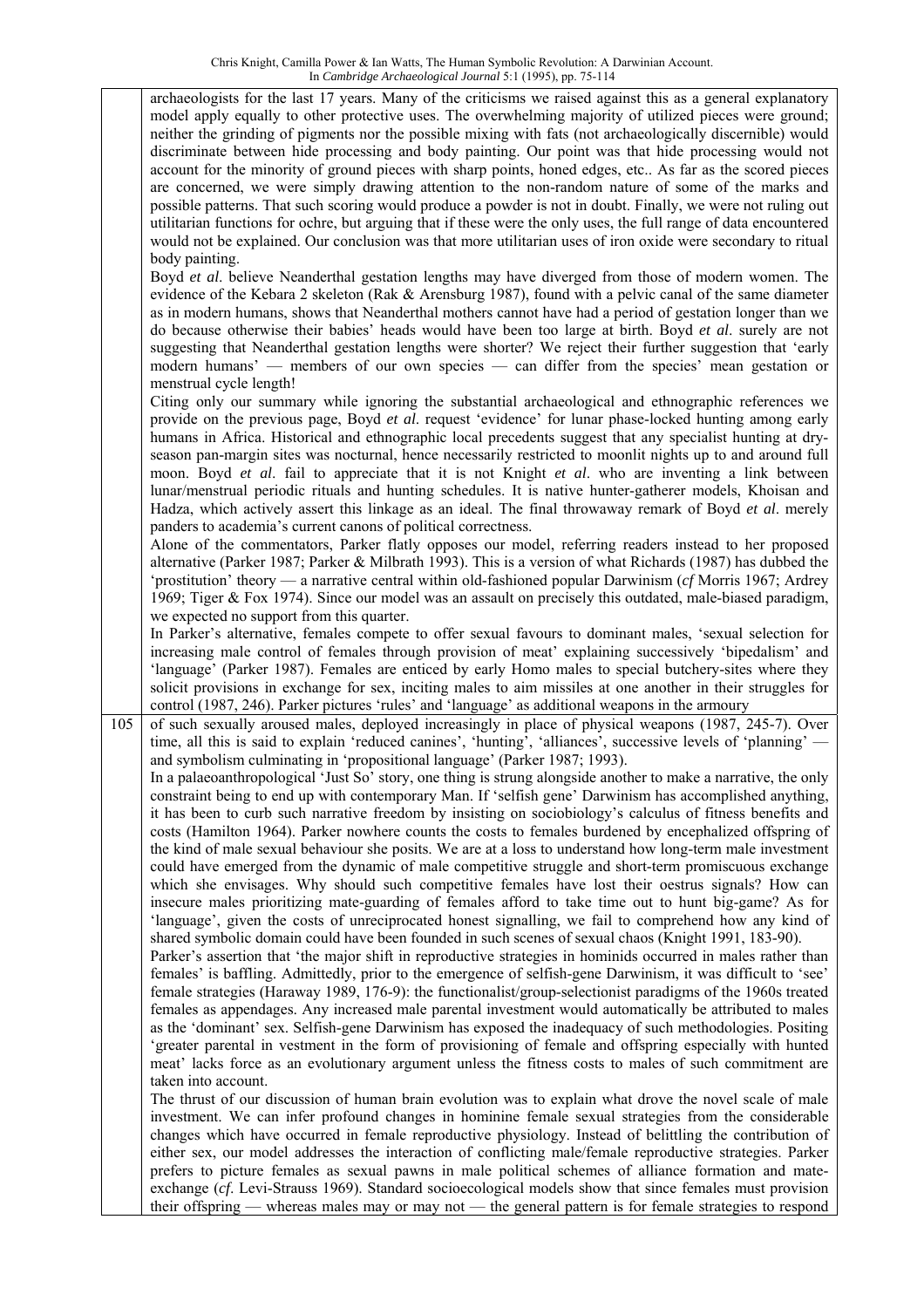more directly than male strategies to factors such as climate change or resource distribution, female grouping patterns in turn affecting the behaviour of males. We note that Parker finds this tenet of modern Darwinism 'anomalous' in the light of speciation and sexual selection theory!

Parker questions the importance of female coalitionary strategies in hominid social evolution. Neglect of female coalitionary behaviour in species where ancestral populations have moved into more open, predatorrisky environments, with groups increasing in size, would not accord with current theory of primate social systems (*cf*. Dunbar 1988). Effective female alliances among primates need not rely on kin-bonding (e.g. sexual bonding by unrelated female bonobos for defence of resources: Parish 1994). But the evidence for enduring bonds and co-operation among African hunter-gatherer kinswomen is very strong. Hadza society to this day is defined essentially by the strength of the mother-daughter relationship (Woodburn 1964). In recent historic ethnography, brideservice was the norm among those San groups still primarily reliant on hunting and gathering, implying a degree of shared residence between mother and daughter for lengthy periods after marriage (e.g. Barnard 1992, 44, 55, 69, 80; Marshall 1959, 352). Efe women of the Ituri forest rely on task-sharing even to the extent of breast-feeding each other's infants (Tronick *et al*. 1987). Hawkes (in press) cites the comparative study by Vigilant *et al*. (1989) of mtDNA and nucleic DNA evidence which shows greater residential stability of matrilines, implying female philopatry on an evolutionary timescale for African *Homo sapiens*. Geneticists have thus knocked the final nail into the coffin of the 'patrilocal band' model once favoured by Radcliffe-Brown (1930-31) and Levi-Strauss (1969) — a model in retreat since the 1960s (e.g. Hiatt 1962; Woodburn 1968).

Parker chides us for failing to realise that 'symbol use is cognitively simpler than language'. In fact, we stress how 'conventional signalling' — presumably what Parker means by 'symbol use' — is cognitively so simple it can be grasped by bonobos. Far from 'conflating' levels of complexity, we isolate conventional signalling and symbolic ritual as each simpler than speech, yet in combination generating it. Parker's confusion about what constitutes 'symbol use' is betrayed when her argument leaps from

106 discussing common ancestry with the great apes to alliance formation in the Upper Palaeolithic. She claims 'symbol use' as an early hominid development on the grounds that living apes can be taught quasi-symbolic skills by modern human trainers. It is time this fallacy died a death. Capacity is one thing, performance another (*cf*. Soffer 1992). Given that apes have demonstrated symbolic capacities, why don't they use them in the wild? Parker does not engage with our crucial point: where conventional signalling is voluntary, its low-cost features invite heavy abuse through tactical deception. If chimpanzees fall short of mustering even a conventional signalling system, it is because there is insufficient basis in their social life for the generalized trust required for such a system to work.

We agree with Parker that rituals are means of allocating sex partners and resources — matters critical to reproductive interests. Our question is why humans, in dealing with material problems of reproduction and alliance, should mobilize communal fantasies in defence of 'moral' authority. What short-term fitness benefits could an individual gain by entertaining such fantasies, and what benefits would other individuals gain by sharing them? Parker fails to answer this question, missing its theoretical significance since she fails to appreciate that symbolic communication has costs at all.

Parker considers establishing ritual distinctions of 'right' and 'wrong' a simple matter not requiring complex 'propositional language', and criticizes us for presuming 'that the representations of symbolic culture are necessarily religious and fantastical'. According to Parker, the 'planning and execution of alliances' for male sexual control over females would have required 'new kinds of entities (i.e. promises of reciprocation) which are not fantastical'. We follow Chase (1994) in defining a 'promise' as in principle no different from a 'goblin'. Can it be touched, tasted, kicked? Would a chimp be able to 'see' it, verbally label it, communicate about it? If not, why not? How can it be tangibly, visibly, represented? Is there a 'non-fantastical' way? Parker thinks so, but we are mystified. Where is her ethnographic data on how 'promises' are made binding? Veins are cut, animals sacrificed at the transaction (Girard 1977; Hubert & Mauss 1964). By such means are the gods visibly involved. Can Parker tell us of oaths which can be sworn without summoning up the sacred powers?

We stand by our argument — and here Betzig expresses her interest and agreement. The 'sacred domain' of fantastical beings constitutes precisely that 'displaced' level of reference required to drive the elaboration of complex symbolic communication. Without the gods — no right, no wrong, no syntax, no speech.

While Cullen sees our solution as simple and elegant, to Betzig it all appears 'complicated'. But Parker and Betzig believe female coalitionary strategies would be undermined by inter-female competition and 'cheating'. Any selfish-gene model must certainly take account of this. On the other hand, Parker and Betzig cannot have it both ways. They must adequately take account of male competition and cheating in the form of philandering which undermines male tendencies to invest. For high-ranking males, fidelity/investment has high opportunity costs. But females can influence the payoffs of mate desertion through a strategy of reproductive synchrony (Knowlton 1979; Turke 1984) — the viable form for hominids being seasonallybased ovulatory synchrony (Aiello & Arthur 1994). By reducing the opportunities for philandering, female reproductive synchrony makes investment a better option for males with high reproductive fitness.

Whether menstrual synchrony has been demonstrated in humans remains unclear. Weller  $&$  Weller (1993, 437) answer some of Wilson's (1992) criticisms in their review of synchrony studies. Ovarian cycle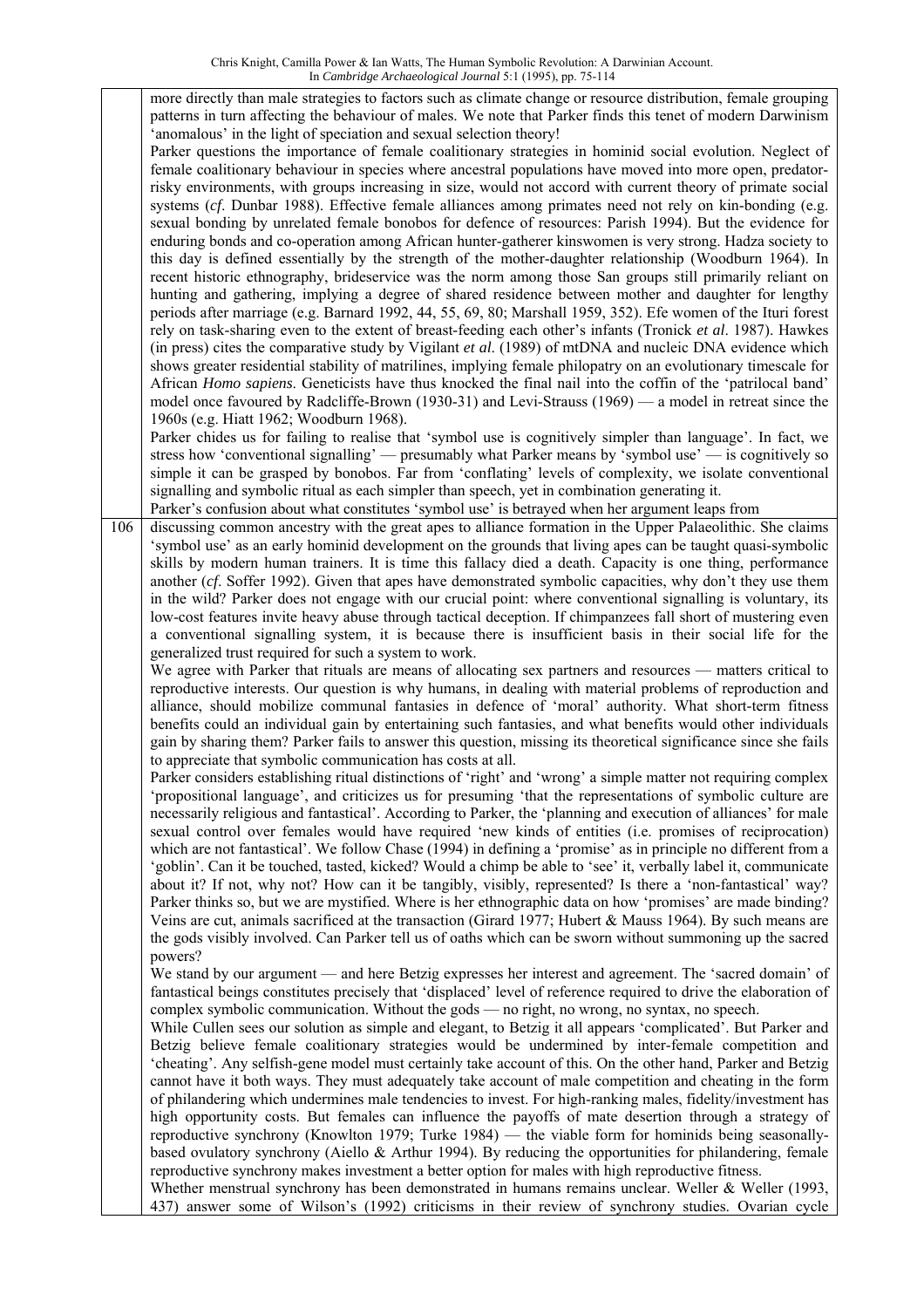synchrony has certainly been demonstrated in other female mammals, including primates (Wallis 1985). It would be strange if humans were anomalous in showing no tendency to ovarian cycle synchrony.

Biological seasonal synchrony, however, can never fully eradicate mate desertion. 'Sham menstruation' is an extension of synchrony in an artificial form. Betzig asks, Would males really be confused? Human males respond to sexual signals in the form of pornography which they know perfectly well is not real. What matters is not conscious knowledge, but the proximate mechanisms involved. At the level of such mechanisms, amplified sham-menstrual signals will convey 'there are imminently fertile females around', so attracting male attention. But the signals also say 'we are in control of access to these imminently fertile females, and there is no benefit in raping any one of us, because no one is fertile right now'. Sham menstruation is a strategy of resistance and deterrence, driving up the costs of philandering relative to investing.

Betzig asks why any rare, fecundable female would share her blood or ochre with her sister. But how can she stop her sisters, mum or aunties using cosmetics to mimic her menstrual signal? She is outnumbered and surrounded! Exactly because females are competing to display these signals, 'sham men-

107 -struation is generated in the first place. Once a female coalition co-ordinates these signals, it has a powerful means of manipulating males because males cannot afford to ignore any positive cue of female fertility. The competitive dynamic between coalitions drives elaboration of cosmetic displays. Ultimately, both sham menstruation and its emergent symbolic form of sex-strike are moralistic strategies, in the sense of Boyd  $\&$ Richerson (1992), where not only non-cooperators are punished, but those who do not punish noncooperators are also punished. Rigorous menstrual taboos and seclusion huts are exactly what would be predicted by sex-strike theory (Knight 1991); but these remain mechanisms for advertisement of menstrual status. The way menstrual signals and the ideology surrounding them are manipulated will vary between such societies as the Dogon (polygynous cultivators) and the San (substantially monogamous huntergatherers). San and Hadza women assert an ideology of synchrony of signals, through ritual action.

Parker acknowledges that menstruation could have formed the basis for ritualized displays of female fecundity, but argues that the use of red pigments 'is almost predictable and need not be tied uniquely to menstrual blood'. In Khoisan ideology, redness is undoubtedly over-determined, with overlapping connotations of 'fertility', 'rain', 'blood' (human and animal) and 'ritual power'. The pounding of ochre — a task performed by women — remains a metaphor for ritual action in general. In our article, we have gone to great lengths to explain why the 'morally authoritative intangibles' central to the symbolic domain could not possibly have had narrowly perceptual meanings. Red body-paint in our model does not mean anything as visible, viscous or tangible as real blood. What is referred to ('meant') is something 'imaginary' — 'supernatural potency' — which in this case links and merges a range of subordinate meanings including, 'dance', 'fertility', 'hunting luck', 'death', 'rebirth' and many others. We have proposed coalitionary behaviour revolving around menstrual signals as a preadaptation for such collective deception. We would invite Parker to 'tout' a male-biased model for symbolic cultural evolution which generates comparably finegrained and robust predictions testable against ethnographic symbolic data.

We thank everyone for making this a stimulating debate. Our challenge to orthodoxy in defining symbolism as a set of 'collective deceptions' — a special case of primate 'tactical deception' — is acknowledged by all commentators. No-one disputes the problem: it is to provide a Darwinian evolutionary explanation for deception of this collective kind.

# **References**

- Aiello, L.C., in press. Hominine preadaptations for language and cognition, in *Modelling the Early Human Mind*, eds. P. Mellars & K. Gibson. (McDonald Institute Mono graph Series.) Cambridge.
- Aiello, L.C. & C. Arthur, 1994. Synchrony in Human Evolution: A Female Reproductive Strategy. *Paper delivered to Theoretical Archaeology Group annual conference*, Bradford.
- Aiello, L.C. & R. Dunbar, 1993. Neocortex size, group size, and the evolution of language. *Current Anthropology* 34, 184-93.

Aiello, L.C. & P. Wheeler, in press. The expensive tissue hypothesis: the brain and the digestive system in human and primate evolution. *Current Anthropology*.

Alexander, R.D. & K.M. Noonan, 1979. Concealment of ovulation, parental care, and human social evolution, in *Evolutionary Biology and Human Social Behaviour*, eds. N. Chagnon & W. Irons. North Scituate (MA): Duxbury Press, 436-53.

Ardrey, R., 1969. *The Territorial Imperative*. London: Collins.

- Armstrong, D.F., W.C. Stokoe & S.E. Wilcox, 1994. Signs of the origin of syntax. *Current Anthropology* 35(4), 349-68.
- Audouin, F. & H. Plisson, 1982. Les ocres et leurs témoins au Paléolithique en France: enquête et experiences sur leur validité archeologique. *Cahiers du Centre de Recherches Prehistoriques* 8, 33-80. Bahn, P. & J. Vertut, 1988. *Images of the Ice Age*. London: Windward.

Baker, R.R. & M.A. Bellis, 1993. Human sperm competition: ejaculate adjustment by males and the function of masturbation. *Animal Behavior* 46,861-85.

Barnard, A., 1992. *Hunters and Herders of Southern Africa. A Comparative Ethnography of the Khoisan*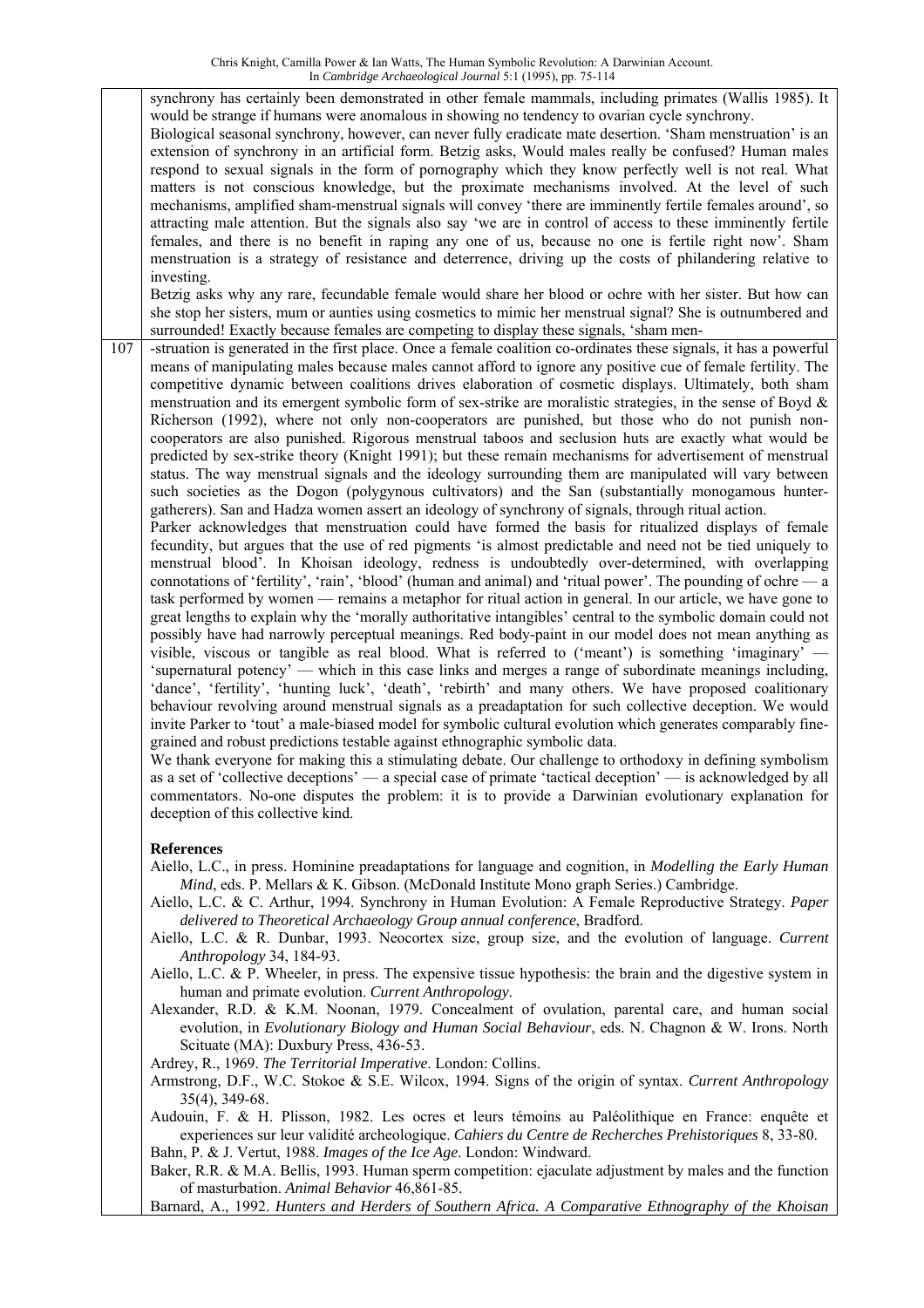|     | Peoples. Cambridge: Cambridge University Press.<br>Bates, E., 1979. The Emergence of Symbols. New York (NY): Academic Press.                                                                                                                                 |
|-----|--------------------------------------------------------------------------------------------------------------------------------------------------------------------------------------------------------------------------------------------------------------|
|     | Beaumont, P., 1973. The ancient pigment mines of Southern Africa. South African Journal of Science 69,<br>140-46.                                                                                                                                            |
|     | Beaumont, P., 1978. Border Cave. Unpublished M.Sc. thesis, University of Cape Town.<br>Beaumont, P., 1990a. Nooitgedacht 2 and Roseberry Plain 1, in Guide to Archaeological Sites in the                                                                    |
|     | Northern Cape, eds. P. Beaumont & D. Morris. Kimberley: McGregor Museum, 4-6.<br>Beaumont, P., 1990b. Pniel 6 (The Bend), in Guide to Archaeological Sites in the Northern Cape., eds. P.                                                                    |
|     | Beaumont & D. Morris. Kimberley: McGregor Museum, 10-13.                                                                                                                                                                                                     |
|     | Beaumont, P., 1990c. Rooidam 1 and 2 and Biesiesput, in Guide to Archaeological Sites in the Northern                                                                                                                                                        |
|     | Cape., eds. P. Beaumont & D. Morris. Kimberley: McGregor Museum, 19-21.                                                                                                                                                                                      |
| 108 | Beaumont, P., 1990d. Kathu, in Guide to Archaeological Sites in the Northern Cape., eds. P. Beaumont &<br>D. Morris. Kimberley: McGregor Museum, 75-100.                                                                                                     |
|     | Beaumont, P., H. de Villiers & J.C. Vogel, 1978. Modern man in sub-Saharan Africa prior to 49,000 BP: a                                                                                                                                                      |
|     | review and evaluation with particular reference to Border Cave. South African Journal of Sciences<br>74,409-19.                                                                                                                                              |
|     | Bednarik, R., 1990. An Acheulian haematite pebble with striations. Rock Art Research 7(1), 75.                                                                                                                                                               |
|     | Bednarik, R.G., 1992. Palaeoart and archaeological myths. Cambridge Archaeological Journal 2(1), 27-57.<br>Bennett, J., 1976. Linguistic Behaviour. Cambridge: Cambridge University Press.                                                                   |
|     | Berlin, B. & P. Kay, 1969. Basic Color Terms: Their Universality and Evolution. Berkeley (CA): University<br>of California Press.                                                                                                                            |
|     | Berry, L.G, B. Mason & R.V. Dietrich, 1983. Mineralogy: Concepts, Description and Determination. San<br>Francisco (CA): W.H. Freeman & Co.                                                                                                                   |
|     | Betzig, L.L., 1986. Despotism and Differential Reproduction: a Darwinian View of History. New York<br>(NY): Aldine Publishing Company.                                                                                                                       |
|     | Bickerton, D., 1990. Language and Species. Chicago (IL) & London: University of Chicago Press.<br>Biesele, M., 1975. Folklore and Ritual of !Kung Hunter-Gatherers. Unpublished Ph.D. thesis, Harvard                                                        |
|     | University.                                                                                                                                                                                                                                                  |
|     | Biesele, M., 1993. Women Like Meat. The Folklore and Foraging Ideology of the Kalahari Ju/'hoan.<br>Witwatersrand: Witwatersrand University Press.                                                                                                           |
|     | Binford, L.R., 1980. Willow smoke and dogs' tails: hunter-gatherer settlement systems and archaeological<br>site formation. American Antiquity 45, 4-20.                                                                                                     |
|     | Binford, L.R., 1989. Isolating the transition to cultural adaptations: an organizational approach, in The<br>Emergence of Modern Humans. Biocultural Adaptations in the Later Pleistocene, ed. E. Trinkaus.<br>Cambridge: Cambridge University Press, 18-41. |
|     | Binford, L.R., 1990. Mobility, housing, and environment: a comparative study. Journal of Anthropological<br>Research 46, 119-52.                                                                                                                             |
|     | Bleek, D., 1920-21. Unpublished Auen and Naron notebooks. African Studies Library, University of Cape<br>Town                                                                                                                                                |
|     | Bleek, D.F., 1928. Bushmen of central Angola. Bantu Studies 3, 105-25.                                                                                                                                                                                       |
|     | Bleek, D.F., 1930. Unpublished Hadza notebooks. African Studies Library, University of Cape Town.<br>Bleek, W.H.I. & L.C. Lloyd, 1911. Specimens of Bushman Folklore. London: Allen.                                                                         |
|     | Bocherans, H., M. Fizet, A. Mariotti, B. Lange-Badre, B. Vandermeersch, J.B. Borel & G. Bellon, 1991.                                                                                                                                                        |
|     | Isotopic biogeochemistry $(^{13}C, ^{15}N)$ of fossil vertebrate collagen: application to the study of a past food                                                                                                                                           |
|     | web including Neandertal man. Journal of Human Evolution 20,481-92.                                                                                                                                                                                          |
|     | Boshier, A. & P. Beaumont, 1972. Mining in southern Africa and the emergence of modem man. Optima 22,<br>$2 - 12.$                                                                                                                                           |
|     | Bowcock, A., J. Kidd, J. Mountain, J. Herbert, L. Carotenuto, K. Kidd & L.L. Cavalli-Sforza, 1991. Drift,                                                                                                                                                    |
|     | admixture, and selection in human evolution: a study with DNA polymorphisms. Proceedings of the<br>National Academy of Sciences USA 88, 839-43.                                                                                                              |
|     | Boyd, R. & P. Richerson, 1992. Punishment allows the evolution of co-operation (or anything else) in                                                                                                                                                         |
|     | sizeable groups. Ethnology and Sociobiology 13, 171-95.                                                                                                                                                                                                      |
|     | Brain, R., 1979. The Decorated Body. New York (NY): Harper & Row.                                                                                                                                                                                            |
|     | Brink, J.S., 1987. The Archaeozoology of Florisbad, Orange Free State. Memoirs van die Nasionale Museum<br>Bloemfontein 24.                                                                                                                                  |
|     | Brooks, A. & J. Yellen, 1987. The preservation of activity areas in the archaeological record:                                                                                                                                                               |
|     | ethnoarchaeological and archaeological work in northwest Ngamiland, Botswana, in Method and<br>Theory for Activity Area Research: An Ethnoarchaeological Approach, ed. S. Kent. New York (NY):                                                               |
|     | Columbia University Press, 63-106.                                                                                                                                                                                                                           |
|     | Brooks, A.S., P.E. Hare, J.E. Kokis, G.H. Miller, R.D. Ernst & F. Wendorf, 1990. Dating Pleistocene<br>archaeological sites by Protein diagenesis in ostrich eggshell. Science 248, 60-64.                                                                   |
|     | Brown, A.J.V., 1988. The faunal remains from Kalkbank, in Cave of Hearths, Makapansgat, Transvaal, ed.                                                                                                                                                       |
|     | R Mason. Johannesburg, University of the Witwatersrand, 658-63.                                                                                                                                                                                              |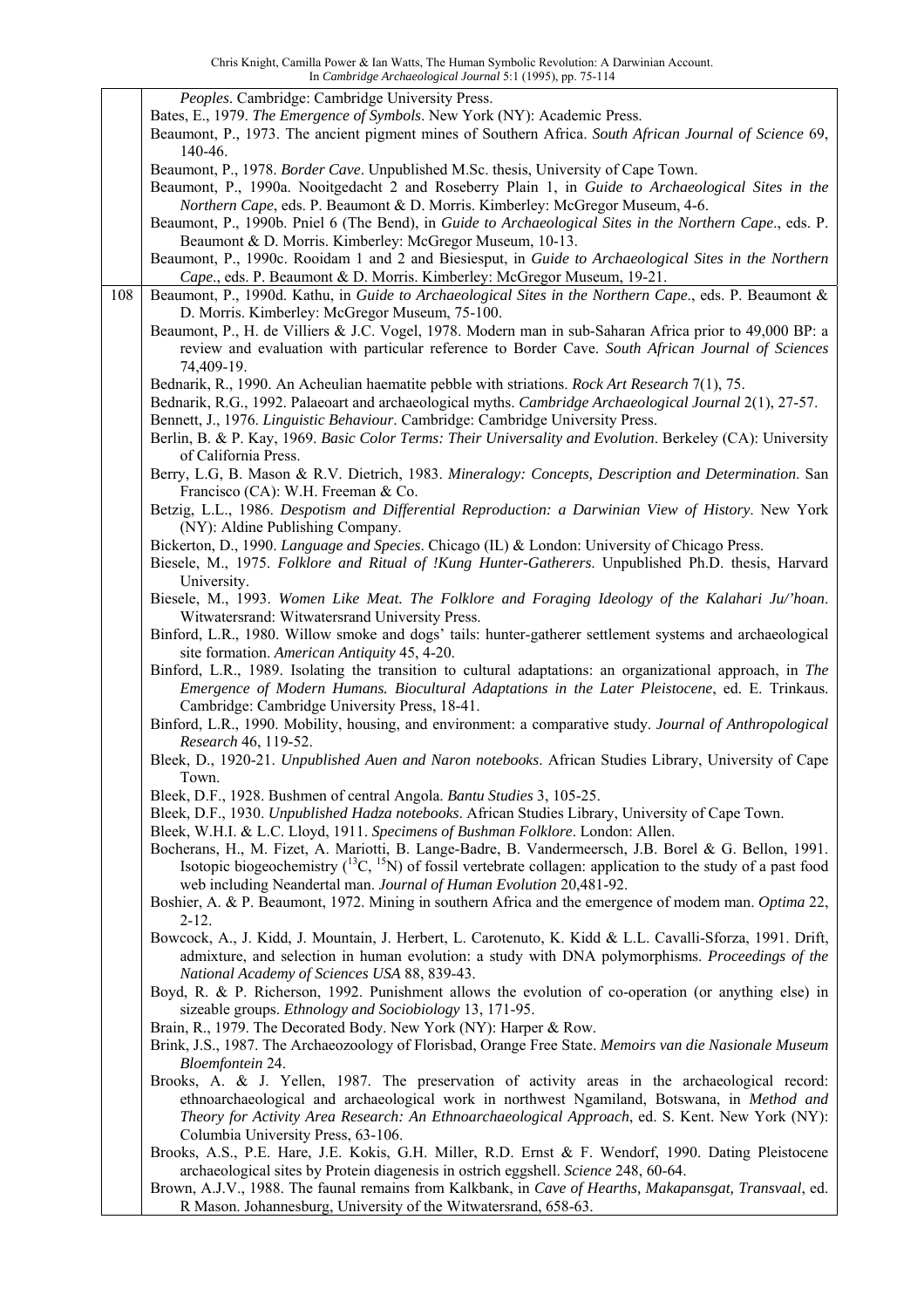|     | Bunn, H.T., L.E. Bartram & E.M. Kroll, 1988. Variability in bone assemblage formation from Hadza<br>hunting, scavenging, and carcass processing. Journal of Anthropological Archaeology 7,412-57.<br>Burling, R., 1993. Primate calls, human language, and non-verbal communication. Current Anthropology 34,<br>$25 - 53$ . |
|-----|------------------------------------------------------------------------------------------------------------------------------------------------------------------------------------------------------------------------------------------------------------------------------------------------------------------------------|
|     | Byrne, R. & A. Whiten, 1985. Tactical deception of familiar individuals in baboons. Animal Behaviour 33,<br>669-73.                                                                                                                                                                                                          |
|     | Byrne, R. & A. Whiten, 1988. Machiavellian intelligence. Social Expertise and the Evolution of intellect in<br>Monkeys, Apes, and Humans. Oxford: Clarendon Press.                                                                                                                                                           |
|     | Carrithers, M., 1990. Why humans have cultures. Man 25, 189-206.                                                                                                                                                                                                                                                             |
|     | Cavalli-Sforza, L.L., A. Piazza, P. Menozzi & J. Mountain, 1988. Reconstruction of human evolution:<br>bringing together genetic, archaeological, and linguistic data. Proceedings of the National Academy of<br>Sciences (USA) 85, 6002-6.                                                                                  |
|     | Chase, P.G., 1994. On symbols and the palaeolithic. Current Anthropology 35(5), 627-9.                                                                                                                                                                                                                                       |
|     | Chase, P.G. & H.L. Dibble, 1987. Middle Palaeolithic symbolism: a review of current evidence and<br>interpretations. Journal of Anthropological Archaeology 6, 263-96.                                                                                                                                                       |
|     | Chase, P.G. & H.L. Dibble, 1992. Scientific archaeology and the origins of symbolism: a reply to Bednarik.<br>Cambridge Archaeological Journal 2(1), 43-51.                                                                                                                                                                  |
|     | Cheney, D.L. & R.M. Seyfarth, 1985. Social and non-social knowledge in vervet monkeys, in Animal<br>Intelligence. ed. L. Weiskrantz. Oxford: Clarendon Press, 187-202.                                                                                                                                                       |
|     | Cheney, D.L. & R.M. Seyfarth, 1990. How Monkeys See the World. Chicago (IL): University of Chicago<br>Press.                                                                                                                                                                                                                 |
|     | Clark, J.D., 1950. The associations and significance of the human artefacts from Broken Hill, Northern<br>Rhodesia. Journal of the Royal Anthropological Institute 77, 13-31.                                                                                                                                                |
|     | Clark, J.D., 1971. Human behavioral differences in southern Africa during the Later Pleistocene. American<br>Anthropologist 73, 1211-36.                                                                                                                                                                                     |
| 109 | C J.D. & K.D. Williamson, 1984. A Middle Stone Age occupation site at Porc Epic Cave, Dire Dawa (east                                                                                                                                                                                                                        |
|     | central Ethiopia). The African Archaeological Review 2, 37-64.<br>Clutton-Brock, T.H. & P.H. Harvey, 1977. Primate ecology and social organization. Journal of Zoology 183,<br>$1-39.$                                                                                                                                       |
|     | Cohen, A.P., 1985. The Symbolic Construction of Community. London: Tavistock.                                                                                                                                                                                                                                                |
|     | Collier, J.F. & M.Z. Rosaldo, 1981. Politics and gender in simple societies, in Sexual Meanings. The<br>Cultural Construction of Gender and Sexuality, eds. S.B. Ortner & H. Whitehead. Cambridge:<br>Cambridge University Press, 275-329.                                                                                   |
|     | Cooke, C.K., 1957. The waterworks site at Khami, Southern Rhodesia: Stone Age and proto-historic.<br>Occasional Papers of the National Museums of Southern Rhodesia 3(21a), 1-43.                                                                                                                                            |
|     | Cooke, C.K., 1963. Report on excavations at Pomongwe and Tshangula Caves, Matapos Hills, southern<br>Rhodesia. South African Archaeological Bulletin 18, 73-151.                                                                                                                                                             |
|     | Cooke, C.K., 1971. Excavations in Zombepata cave, Sipolilo District, Mashonaland, Rhodesia. South<br>African Archaeological Bulletin 26, 104-26.                                                                                                                                                                             |
|     | Looke, H., B. Malan & L. Wells, 1945. Fossil man in the Lebombo Mountains, South Africa: the 'Border<br>Cave', Ingwavuma district, Zululand. Man 3, 6-13.                                                                                                                                                                    |
|     | Cordwell, J.M., 1985. Ancient beginnings and modern diversity of the use of cosmetics, in The Psychology<br>of Cosmetic Usage, eds. A. Kligman & J. Graham. New York (NY): Praeger Scientific.                                                                                                                               |
|     | Cosmides, L., 1989. The logic of social exchange: has natural selection shaped how humans reason? Studies<br>with the Wason selection task. Cognition 31, 187-276.                                                                                                                                                           |
|     | Couraud, C., 1991. Les pigments des grottes D'Arcy-sur Cure (Yonne). Gallia Prehistoire 33, 17-52.<br>Crook, J.H. & JS. Gartlan, 1966. Evolution of primate societies. Nature 210, 1200-1203.                                                                                                                                |
|     | Crowell, A.L. & R.K. Hitchcock, 1978. Basarwa ambush hunting in Botswana. Botswana Notes and Records<br>$10, 37-51.$                                                                                                                                                                                                         |
|     | Cutler, W.B., C.R. Garcia & A.M. Krieger, 1980. Sporadic sexual behavior and menstrual cycle length in<br>women. Hormones and Behavior 14, 163-72.                                                                                                                                                                           |
|     | Dart, R.A., 1968. The birth of symbology. African Studies 27(1), 15-27.<br>Dart, R.A. & R. del Grande 1930-31. The ancient iron-smelting cavern at Mumbwa. Transactions of the                                                                                                                                               |
|     | Royal Society of South Africa 19, 379-427.                                                                                                                                                                                                                                                                                   |
|     | Dawkins, R., 1989. The Selfish Gene. New edition. Oxford: Oxford University Press.<br>Deacon H., 1992. Southern Africa and modern human origins. Philosophical Transactions of the Royal<br>Society of London, Series B 337, 177-84.                                                                                         |
|     | Deacon, H., J. Deacon, V.B. Geleijnse, F. Thackeray, A. Scholtz & J.S. Brink, 1983. Late Quaternary                                                                                                                                                                                                                          |
|     | Environment and Culture Relationships in the Southern Cape. Final Report to the National Monuments<br>Council on excavations in the Oudshoom, Heidelberg, Wittomore and Joubertina Districts.                                                                                                                                |
|     | Deacon, H., B. Adams, J. Deacon, V. Geleijnse, A. Thackeray, F. Thackeray, M. Avery, J. Binneman, J.                                                                                                                                                                                                                         |
|     | Brink, A. Goede, G. Loubser & J.C. Voge, 1987. The Maintenance of Human Populations: an<br>Archaeological Perspective. Final report to the Human Sciences Research Council on research                                                                                                                                       |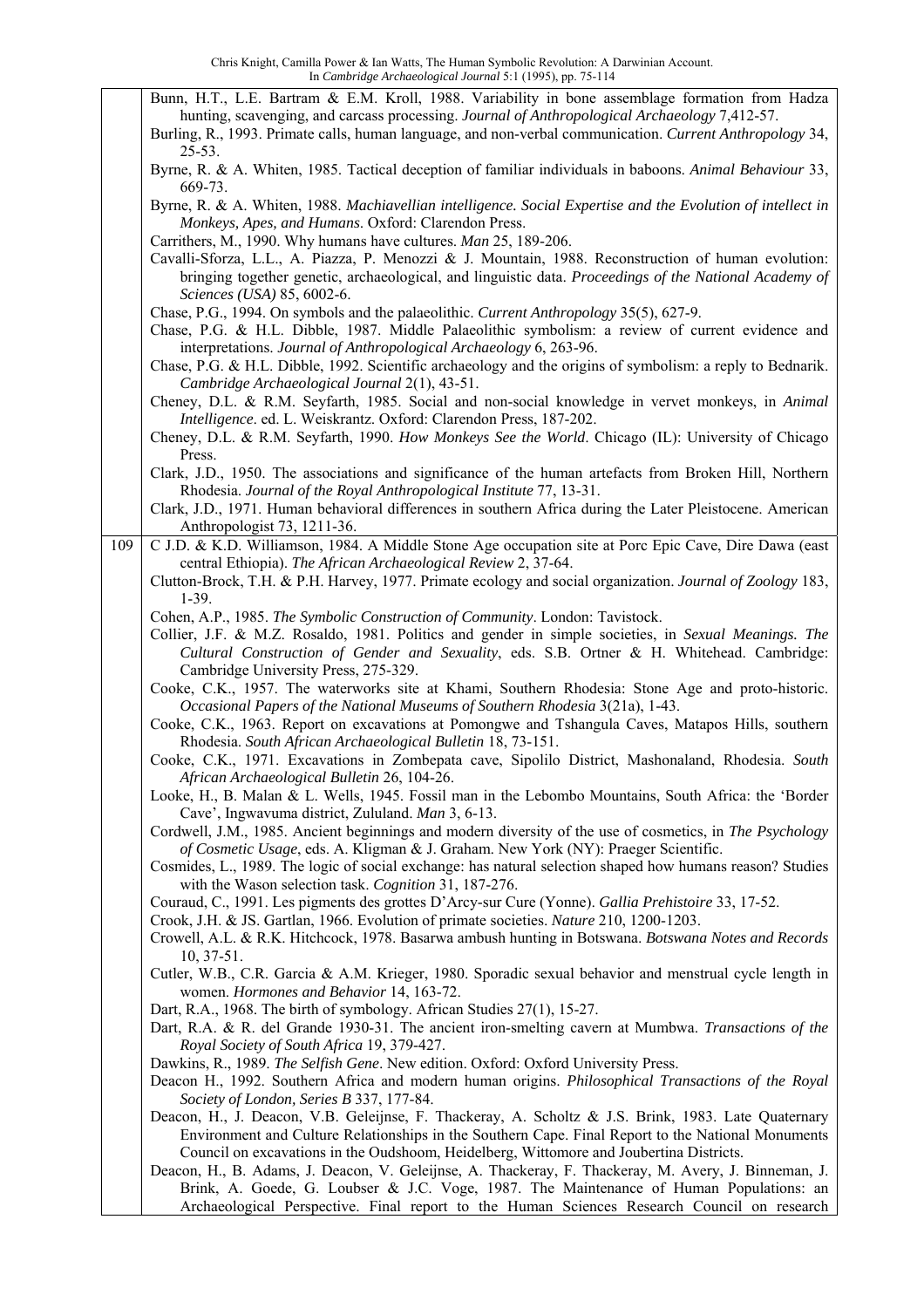|     | undertaken between January 1984 and September 1986.                                                                                                                          |
|-----|------------------------------------------------------------------------------------------------------------------------------------------------------------------------------|
|     | Donald, M., 1991. Origins of the Modern Mind. Three Stages in the Evolution of Culture and Cognition.                                                                        |
|     | Cambridge (MA): Harvard University Press.                                                                                                                                    |
|     | Dumont, I. 1988. A Microwear Analysis of Selected Artifact Types from the Mesolithic Sites of Star Carr and                                                                  |
|     | Mount Sandel. (British Archaeological Reports, BS. 187.) Oxford: BAR.                                                                                                        |
|     | Dunbar, R.I.M., 1988. Primate Social Systems. London & Sydney: Croom Helm.                                                                                                   |
|     | Dunbar, R.I.M., 1993. Co-evolution of neocortex size, group size and language in humans. Behavioural and                                                                     |
|     | Brain Sciences 16, 681-735.                                                                                                                                                  |
|     | Durkheim, E., 1965 [1912]. The Elementary Forms of the Religious Life. New York (NY): Free Press.                                                                            |
|     | Eberhard, W., 1985. Sexual Selection and Animal Genitalia. Cambridge (MA): Harvard University Press.                                                                         |
|     | Ellison, P.T., 1990. Human ovarian function and reproductive ecology: new hypotheses. American                                                                               |
|     | Anthropologist 92, 933-52.                                                                                                                                                   |
|     | Ellison, P.T., 1994. Advances in human reproductive ecology. Annual Review of Anthropology 23,255-75.                                                                        |
|     | Ellison, P.T., N.R. Peacock & C. Lager, 1989. Ecology and ovarian function among Lese women of the Ituri                                                                     |
|     | Forest, Zaire. American Journal of Physical Anthropology 78,519-26.                                                                                                          |
|     | Emlen, ST. & L.W. Oring, 1977. Ecology, sexual selection and the evolution of mating systems. Science                                                                        |
|     | (N.Y.) 197, 215-23.                                                                                                                                                          |
|     | Englefield, F.R.H., 1977. Language: Its Origin and its Relation to Thought, edited by G.A. Wells & D.R.                                                                      |
|     | Oppenheimer. London: Pemberton.                                                                                                                                              |
|     | Erdal, D. & A. Whiten, 1994. On human egalitarianism: An evolutionary product of Machiavellian status                                                                        |
|     | escalation? Current Anthropology 35, 175-83.                                                                                                                                 |
|     | Esterrnann, C., 1976 [1956]. The Ethnography of Southwestern Angola, vol. I: The Non-Bantu Peoples; The                                                                      |
|     | Ambo Ethnic Group, edited by G.D. Gibson. New York (NY): African Publishing Company.                                                                                         |
|     |                                                                                                                                                                              |
|     | Evans, U., 1993. Hollow Rock Shelter (Sevilla 48). Unpublished Honours project for BA degree in                                                                              |
|     | archaeology, University of Cape Town.                                                                                                                                        |
|     | Fischer, E., 1913. Die Rehobother Bastards. Jena: Gustav Fischer.<br>Fischman, J., 1992. Hard evidence. By re-creating Stone Age behavior, researchers are learning that the |
|     | Neanderthals were nothing like the people we imagined. Discover February 1992.                                                                                               |
|     | Fisher, R.A., 1930. The Genetical Theory of Natural Selection. Oxford: Clarendon Press.                                                                                      |
|     | Foley R. & C. Fitzgerald, 1994. Ovulation Synchrony as an Evolutionarily Stable Strategy. Paper delivered                                                                    |
|     | to the conference on Ritual and the Origins of Culture. London: School of Oriental and African Studies.                                                                      |
|     | Foley, R.A. & P.C., Lee 1991. Ecology and energetics of encephalization in hominid evolution.                                                                                |
|     | Philosophical Transactions of the Royal Society London 334,223-32.                                                                                                           |
| 110 | Freud, S., 1950 [1913]. Totem and Taboo. London: Routledge & Kegan Paul.                                                                                                     |
|     | Frobenius, L., 1931. Madsimu Dsangara. Berlin & Zurich: Atlantis.                                                                                                            |
|     | Gamble, C., 1986. The Paleolithic Settlement of Europe. Cambridge: Cambridge University Press.                                                                               |
|     | Gamble, C., 1993. Timewalkers. The Prehistory of Global Colonization. Stroud, Gloucestershire: Alan                                                                          |
|     | Sutton.                                                                                                                                                                      |
|     | Garlake, P., 1987. The Painted Caves. An Introduction to the Prehistoric Art of Zimbabwe. Harare: Modus                                                                      |
|     | Publications.                                                                                                                                                                |
|     | Gautier, A., 1993. The Middle Palaeolithic faunas from Bir Jarfawi (Western Desert, Egypt), in Egypt                                                                         |
|     | During the Last Interglacial, eds. F. Wendorf, R. Schild & A. Close and associates. New York (NY) &                                                                          |
|     | London: Plenum Press, 121-43.                                                                                                                                                |
|     | Geliner, E., 1992. Reason and Culture. Oxford: Blackwell.                                                                                                                    |
|     | Gilead, I. & C. Grigson, 1984. Far'ah II: a Middle Palaeolithic open air site in the northern Negev.                                                                         |
|     | Proceedings of Prehistoric Society 50, 71-98.                                                                                                                                |
|     | Girard, R., 1977. Violence and the Sacred. Baltimore (MD) & London: John Hopkins University Press.                                                                           |
|     | Goldin-Meadow, S., 1993. When does gesture become language? A study of gesture used as a primary                                                                             |
|     | communication system by deaf children of hearing parents, in Tools, Language and Cognition in                                                                                |
|     | Human Evolution, eds. K. Gibson & T. Ingold. Cambridge: Cambridge University Press, 63-85.                                                                                   |
|     |                                                                                                                                                                              |
|     |                                                                                                                                                                              |
|     | Graham, C., 1991. Menstrual synchrony: an update and review. Human Nature 2(4), 293-311.                                                                                     |
|     | Grice, H., 1969. Utterer's meanings and intentions. Philosophical Review 78, 147-77.                                                                                         |
|     | Grun, R., P.B. Beaumont & C.B. Stringer, 1990. ESR dating evidence for early modem humans at Border                                                                          |
|     | Cave in South Africa. Nature 344,537-9.                                                                                                                                      |
|     | Guilford, T. & MS. Dawkiris, 1991. Receiver psychology and the evolution of animal signals. Animal                                                                           |
|     | Behaviour 42,1-14.                                                                                                                                                           |
|     | Gunn, D.L., P.M. Jenkin & A.L Gunn, 1937. Menstrual periodicity: statistical observations on a large                                                                         |
|     | sample of normal cases. Journal of Obstetrics and Gynecology of the British Empire 44, 839.                                                                                  |
|     | Hahn, T., 1881. Tsunil-Goam. The Supreme Being of the Khoi khoi. London: Trubner.                                                                                            |
|     | Hamilton, W.D., 1964. The genetical evolution of social behaviour (I and II). Journal of Theoretical Biology<br>$7,1-16,17-52.$                                              |
|     | Haraway, D., 1989. Primate Visions. Gender, Race and Nature in the World of Modern Science. New York                                                                         |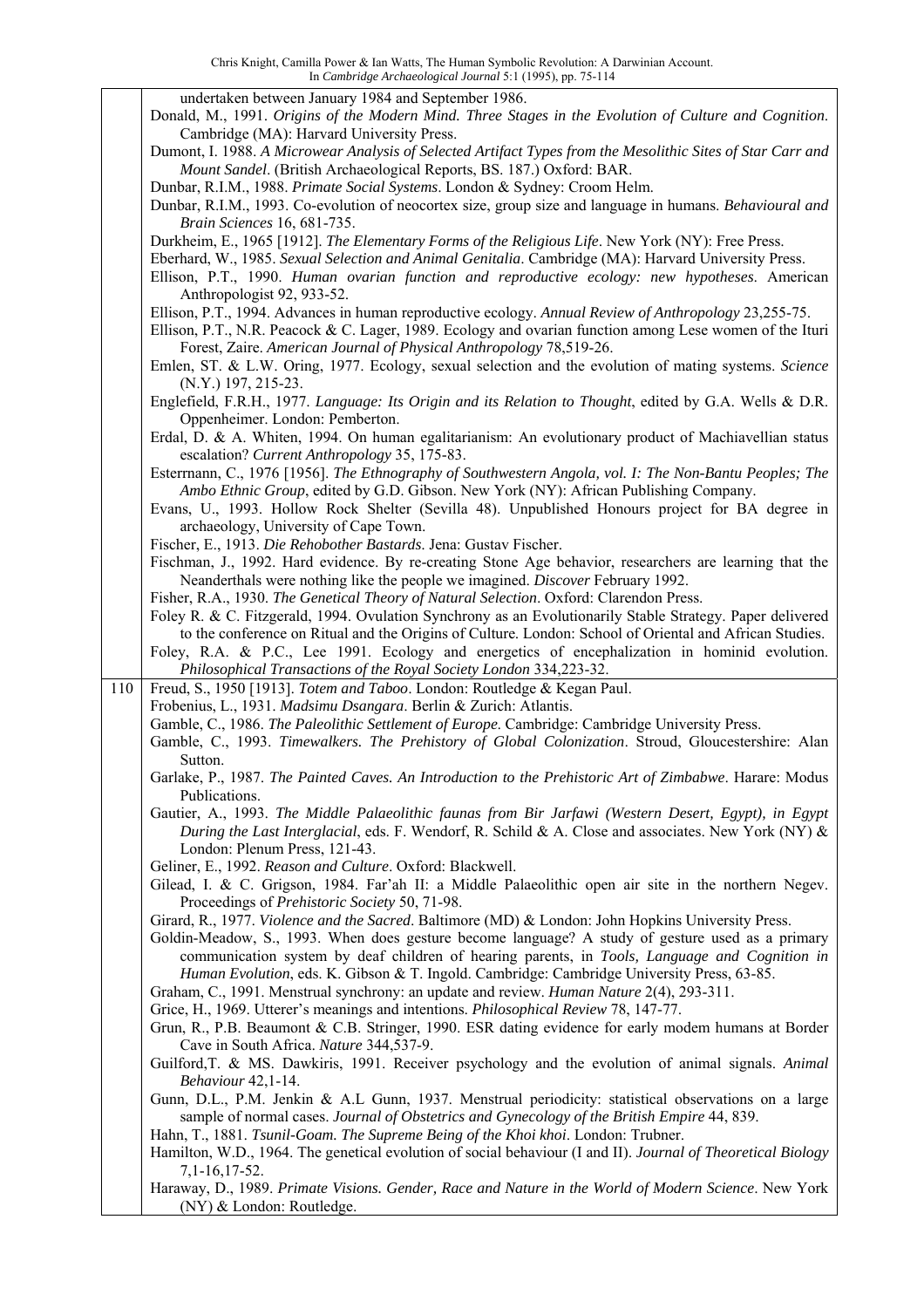Harper, P., 1994. The Middle Stone Age sequences at RCC: A Search for Continuity and Discontinuity. Unpublished Masters' thesis. Department of Archaeology, University of Witwatersrand.

Harrison, J.E., 1922. *Prolegomena to the Study of Greek Religion. 3rd edition*. Cambridge: Cambridge University Press.

- Hawkes, K., 1990. Showing off. Tests of an hypothesis about men's foraging goals. *Ethology and Sociobiology* 12,29-54.
- Hawkes, K., in press. Foraging differences between men and women: behavioural ecology of the sexual division of labour, in *Power, Sex and Tradition. The Archaeology of Human Ancestry*, eds. S. Shennan & J. Steele. London: Routledge.
- Hawkes, K., J.F. O'Connell & N.G. Blurton-Jones, 1992. Hunting income patterns among the Hadza: big game, common goods, foraging goals and the evolution of the human diet. *Philosophical Transactions of the Royal Society of London Series B* 334,243-91.
- Heinz, H.J., 1966. The Social Organization of the !kō Bushmen. Unpublished M. A. Thesis, University of South Africa.
- Henderson, Z., 1992. The context of some Middle Stone Age hearths at Klasies River Shelter 1B: Implications for understanding human behaviour. *South African Field Archaeology* 1, 14-26.

Hewitt, R.L., 1986. *Structure, Meaning and Ritual in the Narratives of the Southern San*. (Quellen zur Khoisan-forschung 2.) Hamburg: Helmut Buske Verlag.

- Hiatt, L.R., 1962. Local organisation among the Australian Aborigines. *Oceania* 32(4), 267-86.
- Hill, K. & H. Kaplan, 1988. Tradeoffs in male and female reproductive strategies among the Ache, I & II in *Human Reproductive Behaviour*, eds. L.L. Be M. Bogerhoff Mulder & P. Turke. Cambridge: Cambridge University Press, 227-05.
- How, M.W., 1962. *The Mountain Bushmen of Basutoland. Pretoria*: J.L. van Schaik.

Hrdy, S.B., 1981. *The Woman that Never Evolved*. Cambridge (MA): Harvard University Press.

- Hubert, H. & M. Mauss, 1964. *Sacrifice. Its Nature and Function*, trans. W.D. Halls. London: Cohen & West.
- Hurtado, M. & K. Hill, 1990. Seasonality in a foraging society: variation in diet, work effort, fertility, and sexual division of labour among the Hiwi of Venezuela. *Journal of Anthropological Research* 46, 293- 346.
- Jarman, P.J., 1974. The social organization of antelope in relation to their ecology. *Behaviour* 48, 215-67.
- Johnson, M., 1987. *The Body in the Mind. The Bodily Basis of Meaning, Imagination, and Reason*. Chicago (IL) & London: The University of Chicago Press.
- Jones, N., 1933. Excavations at Nswatugi and Madiliyangwa, and notes on new sites located and examined in the Matapo Hills, Southern Rhodesia. *Occasional Papers of the Rhodesian Museum* 1(2), 1-36.
- Jones, N., 1940. Barnbata Cave: a reorientation. *Occasional Papers of the National Museum of Southern Africa* 1(12), 11-28.
- Jouzel, J., N.I. Barkov, J.I. Barnola, M. Bender, J. Chappellaz C. Genthon, V.M. Kollyakov, V. Lipenkov, C. Lorius, J.R. Petit, D. Raynaud, G. Raisbeck, C. Ritz, T. Sowers, M. Stievenard, F. Yiou & P. Yiou, 1993. Extending the Vostok ice-core record of palaeoclimate to the penultimate glacial period. *Nature* 364, 407-12.
- Katz, R., 1982. *Boiling Energy. Community Healing among the Kalahari !Kung*. Cambridge (MA): Harvard University Press.
- Kaufmann, H., 1910. Die =Auin. Em Beitrag zur Buschmann-forschung. *Mitteilungen aus den deutschen Schutzgebeitell* 23, 135-60.
- Keeley, L., 197S. Preliminary microwear analysis of the Me assemblages, in *Les Chasseurs de Meer*, ed. F. Van Noten Brugge: De Tempel, 73-86.
- 111 Keeley, L., 1980. *Experimental Determination of Stone Tool Uses: A Microwear Analysis*. Chicago (IL): University of Chicago Press.
	- Kendon, A., 1991. *Some considerations for a theory of language origins*. Man 26, 199-221.
	- Kitahara, M., 1982. Menstrual taboos and the importance of hunting. *American Anthropologist* 84,901-3.
	- Klein, R., 1989. Biological and behavioural perspectives on modem human origins in southern Africa, in *The Human Revolution*, eds. P. Mellars & C. Stringer. Edinburgh: Edinburgh University Press, 529-46.
	- Knauft, B., 1994. Comment on: On human egalitarianism: an evolutionary product of Machiavellian status escalation? by David Erdal & Andrew Whiten. *Current Anthropology* 35, 181-2.
	- Knight, C., 1987. Menstruation and the Origins of Culture. A Reconsideration of Levi-Strauss's Work on Symbolism and Myth. Unpublished Ph.D thesis, University of London.

Knight, C.D., 1991. *Blood Relations. Menstruation and the Origins of Culture*. New Haven (CT) & London: Yale University Press.

- Knowlton, N., 1979. Reproductive synchrony, parental investment and the evolutionary dynamics of sexual selection. *Animal Behavior* 27, 1022-33.
- Kohler, O., 1973. Die rituelle jagd bei den Kxoe-Buschmännem von Mutsiku, in *Festschrift zum 65 geburtstag von Helmut Petri*, ed. K. Tauchmann. Köln & Wien: Bohlau Verlag, 215-57.
- Kohler, O., 1978-9. Mythus, Glaube und Magie bei den Kxoe Buschmännern. *Journal of the South West*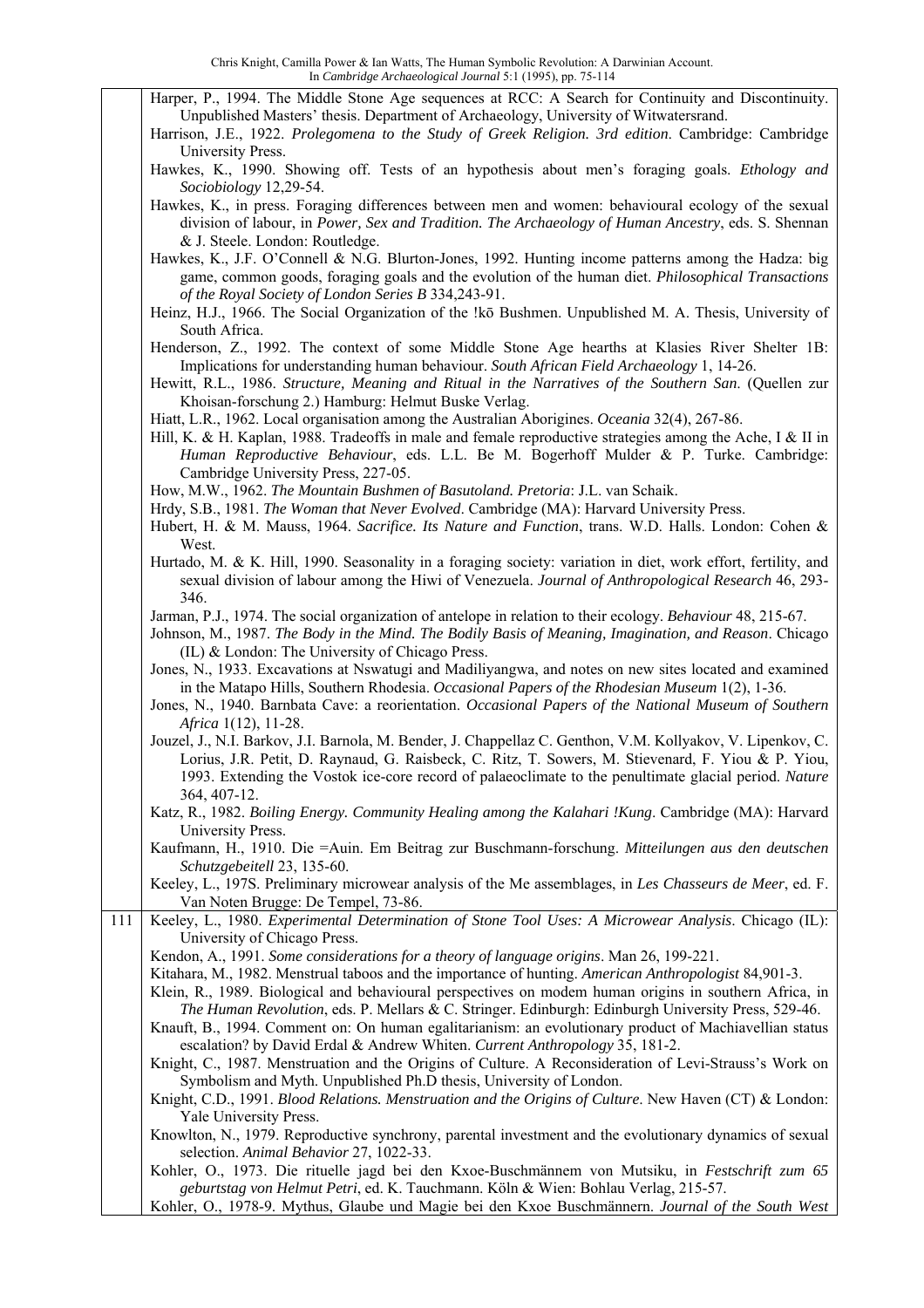*African Scientific Society* 33, 9-49.

Krebs, J., 1987. The evolution of animal signals, in *Mindwaves. Thoughts on Inelligence, Identity and Consciousness*, eds. C. Blakemore & S. Greenfield. Oxford & New York (NY): Blackwell, 163-74.

- Krebs, J.R., 1991. Animal communication: ideas derived from Tinbergen's activities, in *The Tinbergen Legacy*, eds. M.S. Dawkins, T.R. Halliday & R. Dawkins. London: Chapman & Hall, 60-74.
- Krebs, J.R. & R. Dawkins, 1978. Animal signals: information or manipulation?, in *Behavioural Ecology. An Evolutionary Approach*, eds. J.R. Krebs St N.B. Davies. Oxford: Blackwell Scientific Publications, 282-309.
- Krebs, J.R. & R. Dawkins, 1984. Animal signals: mind-reading and manipulation, in *Behavioural Ecology. An Evolutionary Approach*, eds. J.R. Krebs & N.B. Davies. Oxford: Blackwell, 380-402.
- Kuman, K., 1989. Florisbad and ≠Gi: the Contribution of Open-Air Sites to Study of the Middle Stone Age in Southern Africa. Unpublished Ph.D thesis, University of Pennsylvania.
- Kummer, H., 1970. Behavioral characters in primate taxonomy, in *Old World Monkeys*, eds. J.R Napier & P.H. Napier. New York (NY): Academic Press, 25-36.
- Lattas, A., 1989. Trickery and sacrifice: tambarans and the appropriation of female reproductive powers in male initiation ceremonies in west New Britain. *Man* 24,451-69.
- Lavallée D., M. Julien, J. Wheeler & C. Karlin, 1985. *Telarmarchay: Chasseurs et Pasteurs Prehistoriques des Andes* 1. Paris: Editions Recherche sur les Civilisations.
- Leach, E., 1954. *Political Systems of Highland Burma*. London: Bell.
- Leakey, L., 1943. The industries of the Gorgora rock shelter, Lake Tana. *Journal of East Africa and Uganda Natural History Society* 17, 199-203.
- Leigh, S., 1992. Cranial capacity evolution in *Homo erectus* and early *Homo sapiens*. *American Journal of Physical Anthropology* 87, 1-13.
- Leonard, R.W. & M.L. Robertson, 1992. Nutritional requirements and human evolution: a bioenergetics model. *American Journal of Human Biology* 4, 179-95.
- Levi-Strauss, C., 1969. *The Elementary Structures of Kinship*. London: Eyre & Spottiswoode.
- Levi-Strauss, C., 1970. *The Raw and the Cooked. (Introduction to a Science of Mythology 1.)* London: Cape.
- Levi-Strauss, C., 1973. *From Honey to Ashes. (Introduction to a Science of Mythology 2.)* London: Cape.
- Levi-Strauss, C., 1978. *The Origin of Table Manners. (Introduction to a Science of Mythology 3.)* London: Cape
- Levi-Strauss, C., 1981. *The Naked Man. (Introduction to a Science of Mythology 4.)* London: Cape.
- Lewis-Williams, J.D., 1981. *Believing and Seeing. Symbolic Meanings in Southern San Rock Art*. London: Academic Press.
- Lewis-Williams, J.D., 1991. Wrestling with analogy: a methodological dilemma in Upper Palaeolithic art research. *Proceedings of the Prehistoric Society* 57, 149-62.
- Lewis-Williams, J.D. & T.A. Dowson, 1989. *Images of Power. Understanding Bushman Rock Art*. Johannesburg: Southern Book Publishers.
- Lieberman, D. & J. Shea, 1994. Behavioural differences between archaic and modern humans in the Levantine Mousterian. *American Anthropologist* 96(2), 300-332.
- Lieberman, P., 1991. *Uniquely Human. The Evolution of Speech, Thought and Selfless Behavior*. Cambridge (MA): Harvard University Press.
- Livingstone, D., 1857. *Missionary Travels and Researches in South Africa*. London: John Murray.
- Lloyd, L.C., n.d. Unpublished notebooks. Jagger Library, University of Cape Town.
- Louw, A.W., 1969. Bushman Rock Shelter, Ohrigstad, eastern Transvaal: a preliminary investigation, 1965. *South African Archaeological Bulletin* 24, 39-51.
- Low, BS., R.D. Alexander & K.M. Noonan, 1987. Human hips, breasts and buttocks: is fat deceptive? *Ethology and Sociobiology* 8,249-57.
- McClintock, M.K., 1971. Menstrual synchrony and suppression. *Nature* 229,244-5.
- McCown, T., 1937. Mugharet es-Skhul: description and excavations, in *The Stone Age of Mount Carmel*, eds. D. Garrod & D. Bate. Oxford: Clarendon Press, 91-107.
- McHenry, H.M., in press. Sexual dimorphism in fossil hominids and its socioecological implications, in *Power, Sex, and Tradition: The Archaeology of Human Ancestry*, eds. S. Shennan & J. Steele. London: Routledge.
- Mandl, I., 1961. Collagenases and elastases. *Advances in Enzymology* 23, 164-264.
- 112 Marshack, A., 1978. Appendix 8: A provisional evaluation of the engraved objects from Border Cave, in 'Border Cave', by P. Beaumont. Unpublished M.A. thesis, University of Cape Town.
	- Marshack, A., 1981. On paleolithic ochre and the early uses of colour and symbol. *Current Anthropology* 22(2), 188-91.
	- Marshack, A., 1989. Evolution of the human capacity: the symbolic evidence. *Yearbook of Physical Anthropology* 32, 1-34.
	- Marshall, L., 1959. Marriage among !Kung Bushmen. *Africa* 29, 335-65.
	- Martin, R.D., 1992. Female cycles in relation to paternity in primate societies, in *Paternity in Primates. Genetic tests and Theories*, eds. R.D. Martin, A.F. Dixson & E.J. Wickings. Basel: Karger, 238-74.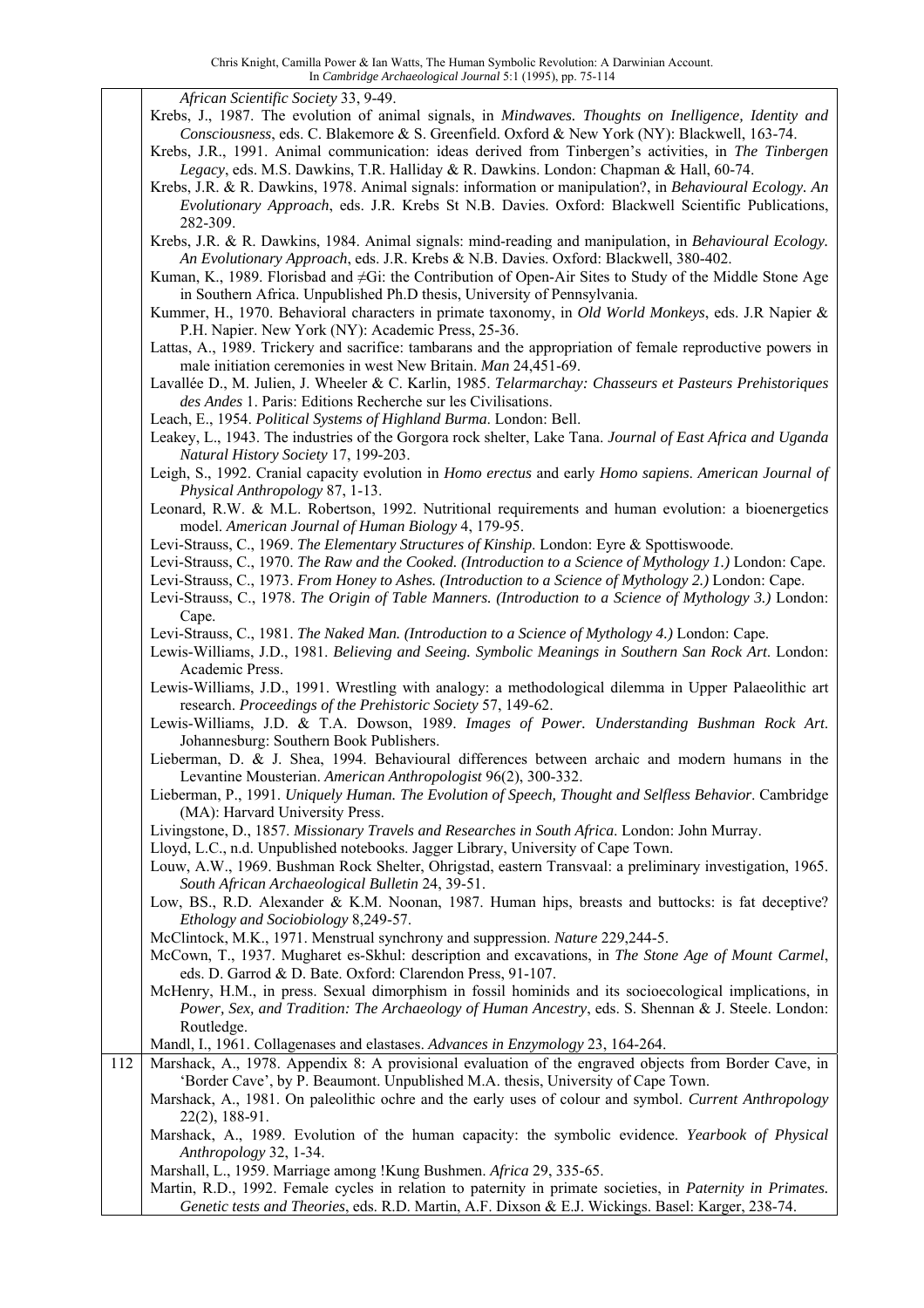Mason, R., 1962. *Prehistory of the Transvaal*. Johannesburg University of Witwatersrand Press. Mason, R., 1988. *Cave of Hearths, Makapansgat, Transvaal*. Johannesburg: University of Witwatersrand Press.

Maynard Smith, J., 1977. Parental investment: a prospective analysis. *Animal Behaviour* 25, 1-9.

Maynard Smith, J., 1991. Honest signalling: the Philip Sidney game. *Animal Behaviour* 42, 1034-5.

- Maynard Smith, J., 1994. Must reliable signals always be costly? *Animal Behaviour* 47, 1115-20.
- Mehlman, M.J., 1979. Mumba-Hohle revisited: the relevance of a forgotten excavation to some current issues in East African prehistory. *World Archaeology* 11(1), 80-94.
- Mellars, P., 1991. *Cognitive changes and the emergence of modem humans in Europe*. Cambridge Archaeological Journal 1(1), 63-76.
- Mellars, P. & C. Stringer (eds.), 1989. *The Human Revolution. Behavioural and Biological Perspectives in the Origins of Modern Humans*. Edinburgh: Edinburgh University Press.

Menaker, W. & A. Menaker, 1959. Lunar periodicity in human reproduction: a likely unit of biological time. *The American Journal of Obstetrics and Gynecology* 77, 905-14.

- Menyuk, P., 1977. *Language and Maturation*. Cambridge (MA): MIT Press.
- Metzger, F., 1950. *Narro and his Clan*. Windhoek, S.W. Africa: John Meinert.
- Mithen, S., 1993. Pictures in the mind. *Times Higher Education Supplement* July 9 1993, 17.
- Morris, D., 1967. *The Naked Ape*. New York (NY): McGraw-Hill.
- Moss, E., 1983. *The Functional Analysis of Flint implements. Pincevent and Point d'Amlon: Two Case Studies from the French Final Paleolithic*. (British Archaeological Reports 1.3.177.) Oxford: BAR.
- Nicholson, A. & S. Cane, 1991. Desert camps: analysis of Australian Aboriginal proto-historic campsites, in *Ethnoarchaeological Approaches to Mobile Campsites: Hunter Gatherer and Pastoralist Case Studies*, eds. C. Gamble & W. Bojsmjer. Ann Arbor (MI): International Monographs in Prehistory, Ethnoarchaeological Series 1,263-354.
- O'Connell, J.F., K. Hawkes & N. Blurton Jones, 1991. Distribution of refuse-producing activities at Hadza residential base camps, in *The interpretation of Archaeological Spatial Patterning*, eds. F. Kroll & T.D. Price. New York (NY): Plenum, 61-76.
- Opperman, H. & B. Heydenrych, 1990. A 22,000 year-old Middle Stone Age camp site with plant food remains from the north-eastern Cape. *South African Archaeological Bulletin* 45, 93-9.
- Pagel, M., 1994. The evolution of conspicuous oestrous advertisement in Old World monkeys. *Animal Behaviour* 47, 1333-41.
- Paige, K.E. & J.M. Paige, 1981. *The Politics of Reproductive Ritual*. Berkeley (CA): University of California Press.
- Parish, A.R., 1994. Sex and food control in the 'uncommon chimpanzee': how bonobo females overcome a phylogenetic legacy of male dominance. Ethology and Sociobiology 15, 157-79.
- Parker, S.T., 1985. A social-technological model for the evolution of language. *Current Anthropology* 26(5), 61 7-39.
- Parker, S.T., 1987. A sexual selection model for hominid evolution. *Human Evolution* 2(3), 235-53.
- Parker, S.T. & C. Milbrath, 1993. Higher intelligence, propositional language, and culture as adaptations for planning, in *Tools, Language and Cognition in Human Evolution*, eds. K.R. Gibson & T. Ingold. Cambridge: Cambridge University Press, 314-44.
- Paterson, H.E.H., 1978. More evidence against speciation by reinforcement. *South African Journal of Science* 74, 369-71.

Paterson, H.E.H., 1982. Perspective on speciation by reinforcement. *South African Journal of Science* 78, 53-7.

Phillipson, D.W., 1976. *The Prehistory of Eastern Zambia*. (British Institute in Eastern Africa Memoir 6.) Nairobi: British Institute in Eastern Africa.

Piaget, J., 1962. *Play, Dreams and imitation in Children*. New York (NY): Norton.

- Pinker, S., 1994. *The Language Instinct*. London: Penguin.
- Pinker, S. & P. Bloom, 1990. Natural language and natural selection. *Behavioral and Brain Sciences* 13, 707-84.
- Potgieter, E.F., 1955. *The Disappearing Bushmen of Lake Chrissie. A Preliminary Survey*. Pretoria: J.L. Van Schaik.

Power, C., 1993. *The Woman with the Zebra's Penis. Evidence for the Mutability of Gender among African Hunter-gatherers*. Unpublished MSc. thesis, Department of Anthropology, University College London.

Power, C. & L.C. Aiello, in press. Female proto-symbolic strategies, in *Women in Human Origins*, ed. L.D. Hager. New York (NY) & London: Routledge.

- Prentice, A.M. & R.G. Whitehead, 1987. The energetics of human reproduction. *Symposia of the Zoological Society of London* 57,275-304.
- Profet, M., 1993. Menstruation as a defense against pathogens transported by sperm. *Quarterly Review of Biology* 68(3), 335-86.

Pusey, A. & C. Packer, 1987. *Dispersal and philopatry in Primate Societies*, eds. B. Smuts, D. Cheney, R. Seyfarth, R. Wrangham & T. Struhsaker. Chicago (IL): University of Chicago Press, 250-66.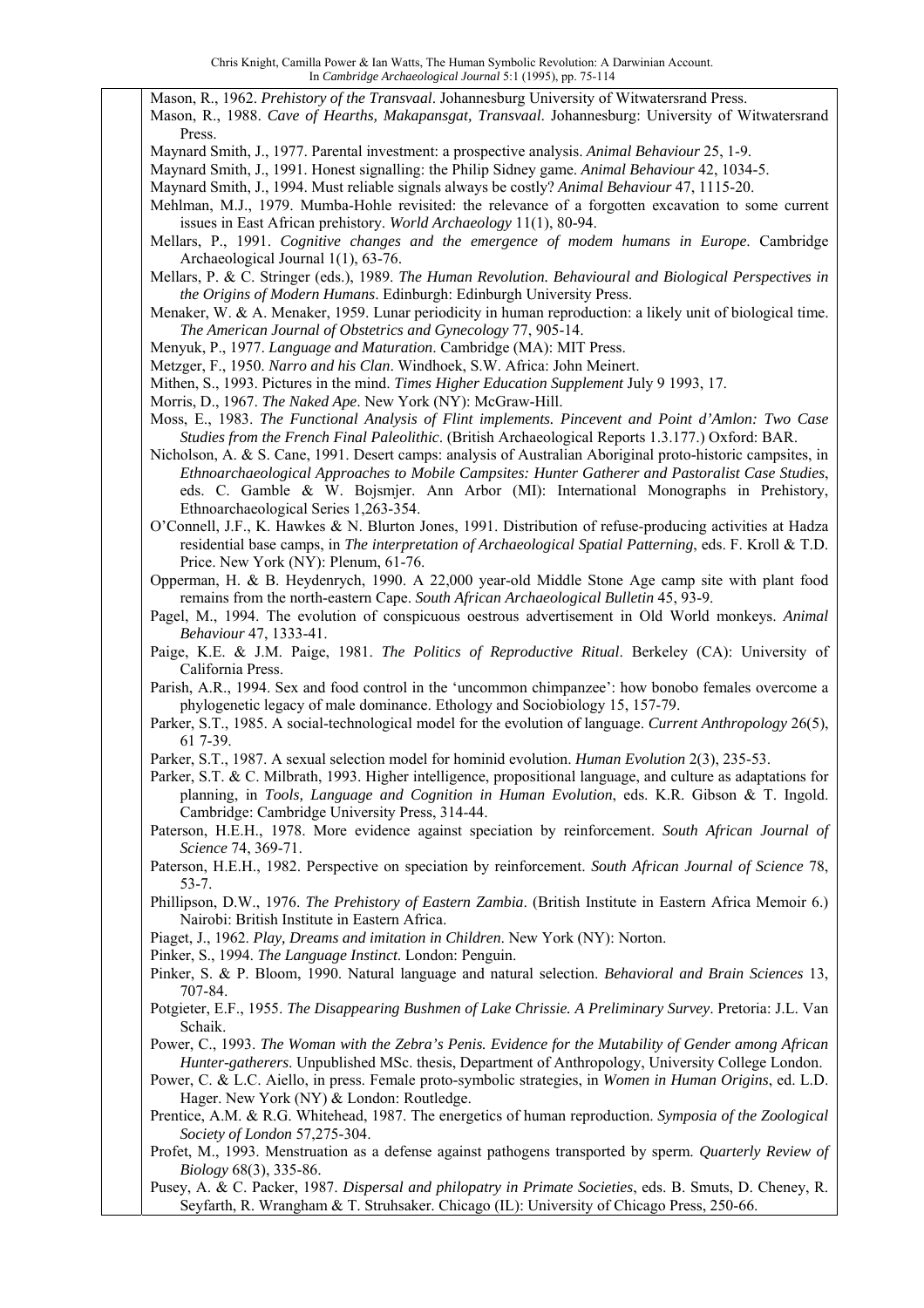|     | Rabinovich, R., 1990. Taphonomic research on the faunal assemblage, in Quneitra: A Mousterian Site on the<br>Golan                                                                                                                                                                          |
|-----|---------------------------------------------------------------------------------------------------------------------------------------------------------------------------------------------------------------------------------------------------------------------------------------------|
| 113 | <b>MISSING PAGE</b>                                                                                                                                                                                                                                                                         |
| 114 | Turke, P.W., 1984. Effects of ovulatory concealment and synchrony on protohominid mating systems and<br>parental roles. <i>Ethology and Sociobiology</i> 5, 33-44.                                                                                                                          |
|     | Turke, P.W., 1988. Concealed ovulation, menstrual synchrony and paternal investment, in Biosocial<br>Perspectives on the Family, ed. E. Filsinger. Newbury Park (CA): Sage, 119-36.<br>Valiente-Noailes, C., 1993. The Kua. Life and Soul of the Central Kalahari Bushman. Rotterdam &      |
|     | Brookfield: Balkema.<br>van Hoof, J. & C. van Schaik, 1992. Cooperation in competition: the ecology of primate bonds, in Coalitions                                                                                                                                                         |
|     | and Alliances in Humans and Other Animals, eds. A.H. Harcourt & F.B. de Waal. Oxford: Oxford<br>University Press, 357-89.                                                                                                                                                                   |
|     | Vandermeersch, B., 1970. Une sepulture moustérienne avec offrandes découverts dans la grotte de Qafzeh.<br>Comptes Rendus Académie des Sciences 270, 298-301.                                                                                                                               |
|     | Velo, J., 1984. Ochre as medicine: a suggestion for the interpretation of the archaeological record. Current<br>Anthropology 25,674.                                                                                                                                                        |
|     | Velo, J. & A.B. Kehoe, 1990. Red ochre in the paleolithic, in The Life of Symbols, eds. M.L. Foster & L.J.<br>Botscharow. Boulder (CO): Westview.                                                                                                                                           |
|     | Viegas Guerreiro, M., 1968. Bochimanes !khu de Angola; estudo ethnografico. Lisbon: Instituto de<br>Investigacao Científica de Angola, Hunta de Investigacoes do Ultramar.                                                                                                                  |
|     | Vigilant, L., R. Pennington, H. Harpending, T.D. Kocher & A.C. Wilson, 1989. Mitochondrial DNA<br>sequence in single pairs from a southern African population. Proceedings of the National Academy of<br>Sciences (USA) 86, 9350-54.                                                        |
|     | Vigilant, L., M. Stoneking, H. Harpending, K. Hawkes & A.C. Wilson, 1991. African populations and the<br>evolution of mitochondrial DNA. Science 253, 1503-7.                                                                                                                               |
|     | Vogelsang, R., 1993. Middle-Stone-Age-Fundstellen im Südwestern Namibias. Unpublished Ph.D. thesis,<br>University of Köln.                                                                                                                                                                  |
|     | Vollman, R.F. 1977. The Menstrual Cycle. New York (NY): Knopf.<br>Volman, T., 1981. The Middle Stone Age in the Southern Cape. Unpublished Ph.D thesis, University of<br>Chicago.                                                                                                           |
|     | Volman, T., 1984. Early prehistory of southern Africa, in Southern African Prehistory and<br>Paleoenvironments, ed. R.G. Klein. Rotterdam: Balkema, 169-220.                                                                                                                                |
|     | Volman, T., 1988. A Study in Scarlet: Red Ocher and Economy in the Stone Age. Unpublished manuscript.<br>Wadley, L, 1993. The Pleistocene Later Stone Age South of the Limpopo River. Journal of World<br>Prehistory 7, 243-96.                                                             |
|     | Wadley, L & P. Harper, 1989. Rose Cottage Cave revisited: Malan's Middle Stone Age collection. South<br>African Archaeological Bulletin 44, 23-32.                                                                                                                                          |
|     | Wainscott, J., A. Hill, J. Boyce, M. Flint, S. Hernandez, J. Thein, J. Old, A. Lynch & D. W. Falusi, 1986.<br>Evolutionary relationships of human populations from an analysis of nuclear DNA polymorphisms.<br>Nature 319, 49 1-3.                                                         |
|     | Walker, N.J., 1987. The dating of Zimbabwean rock art. Rock Art Research 4(2), 137-49.<br>Wallis, J., 1985. Synchrony of estrous swelling in captive group-living chimpanzees (Pan troglodytes).<br>International Journal of Primatology 6, 335-50.                                         |
|     | Watts, I., in prep. The Origins of Symbolic Culture: The Southern African Middle Stone Age and Khoisan<br>Ethnography. Ph.D Thesis, University of London.                                                                                                                                   |
|     | Weller, L. & A. Weller, 1993. Human menstrual synchrony: a critical assessment. Neuroscience and<br>Biobehavioral Reviews 17,427-39.                                                                                                                                                        |
|     | Wendorf, F., R. Schild & A. Close and associates, 1993. Egypt during the Last Interglacial. New York (NY)<br>& London: Plenum Press.                                                                                                                                                        |
|     | Wendt, W.E., 1974. 'Art mobilier' aus der Apollo il-Grotte in Sudwest-Afrika: die altesten datierten<br>Kuristwerke Afrikas. Acta Praehistorica et Archaeologica 5, 1-42.<br>West-Eberhard, M., 1983. Sexual selection, social competition, and speciation. The Quarterly Review of         |
|     | <i>Biology</i> 58(2), 155-83.                                                                                                                                                                                                                                                               |
|     | Wikar, H.J., 1935 [1779]. The journal of Hendrik Jacab Wikar, in The Journals of Wikar, Coetsé and van<br>Reenen, vol. 15, ed. E.E. Mossop. Cape Town: The Van Riebeeck Society, 20-219.<br>Willoughby, P., 1993. The Middle Stone Age in East Africa and modern human origins. The African |
|     | Archaeological Review 11, 3-20.<br>Wilmsen, EN., 1978. Seasonal effects of dietary intake on Kalahari San. Federation Proceedings 37, 65-72.                                                                                                                                                |
|     | Wilson, H.C., 1992. A critical review of menstrual synchrony research. Psychoneuroendocrinology 17(6),<br>565-91.                                                                                                                                                                           |
|     | Woodburn, J., 1964. The Social Organization of the Hadza of North Tanganyika. Unpublished Ph.D thesis,<br>University of Cambridge.                                                                                                                                                          |